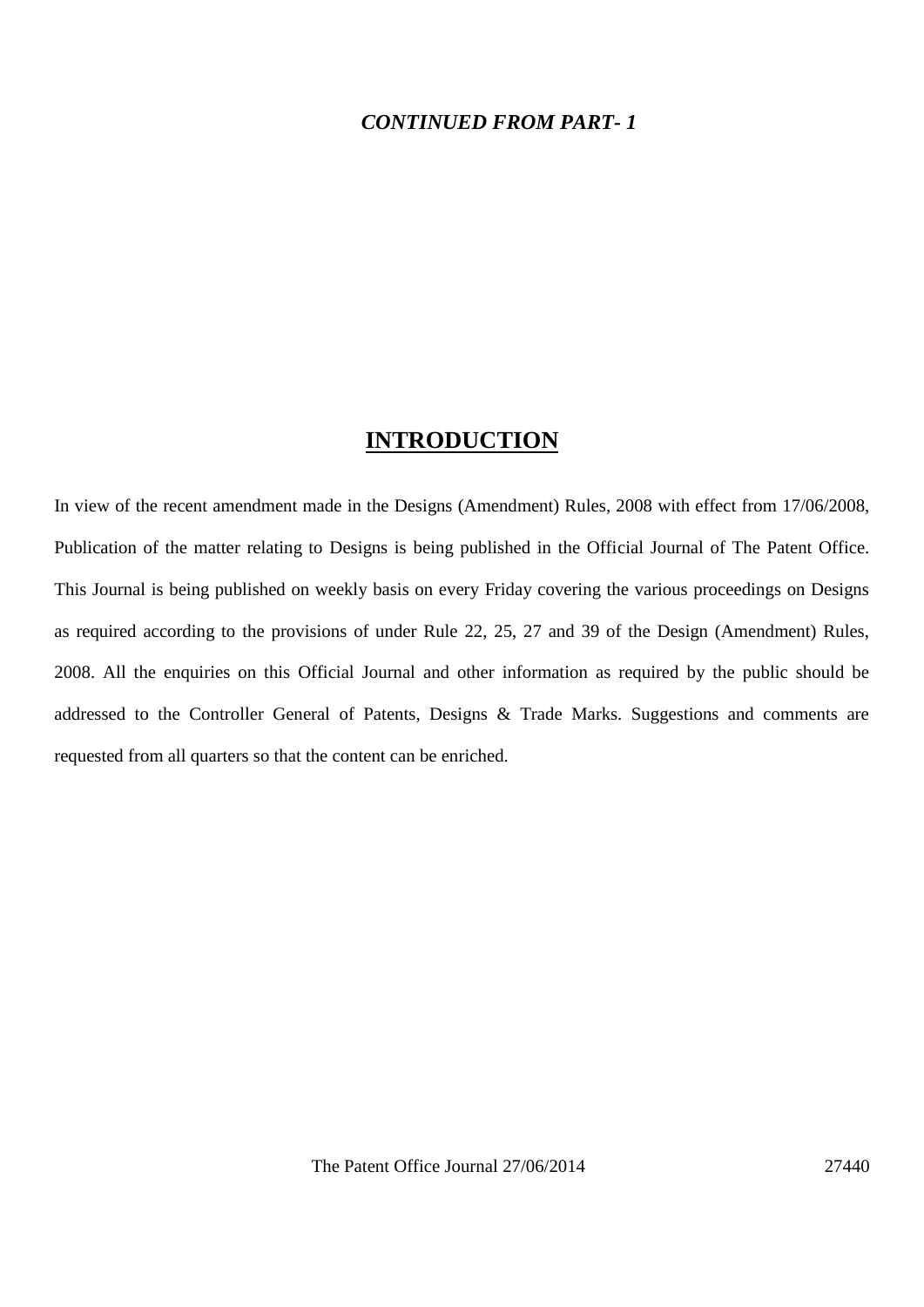# **COPYRIGHT PUBLICATION**

| <b>SL NO</b>     | <b>REGISTERED DESIGN NUMBERS</b> | <b>RENEWED ON</b> |
|------------------|----------------------------------|-------------------|
| 1.               | 191971                           | 09.06.2014        |
| $\overline{2}$ . | 191972                           | 09.06.2014        |
| 3.               | 193873                           | 09.06.2014        |
| 4.               | 194789                           | 09.06.2014        |
| 5.               | 195717                           | 09.06.2014        |
| 6.               | 195531                           | 05.06.2014        |
| 7.               | 195532                           | 05.06.2014        |
| 8.               | 195533                           | 05.06.2014        |
| 9.               | 195534                           | 05.06.2014        |
| 10.              | 195535                           | 05.06.2014        |
| 11.              | 195536                           | 05.06.2014        |
| 12.              | 195537                           | 05.06.2014        |
| 13.              | 197308                           | 05.06.2014        |
| 14.              | 218521                           | 05.05.2014        |
| 15.              | 193222                           | 29.05.2014        |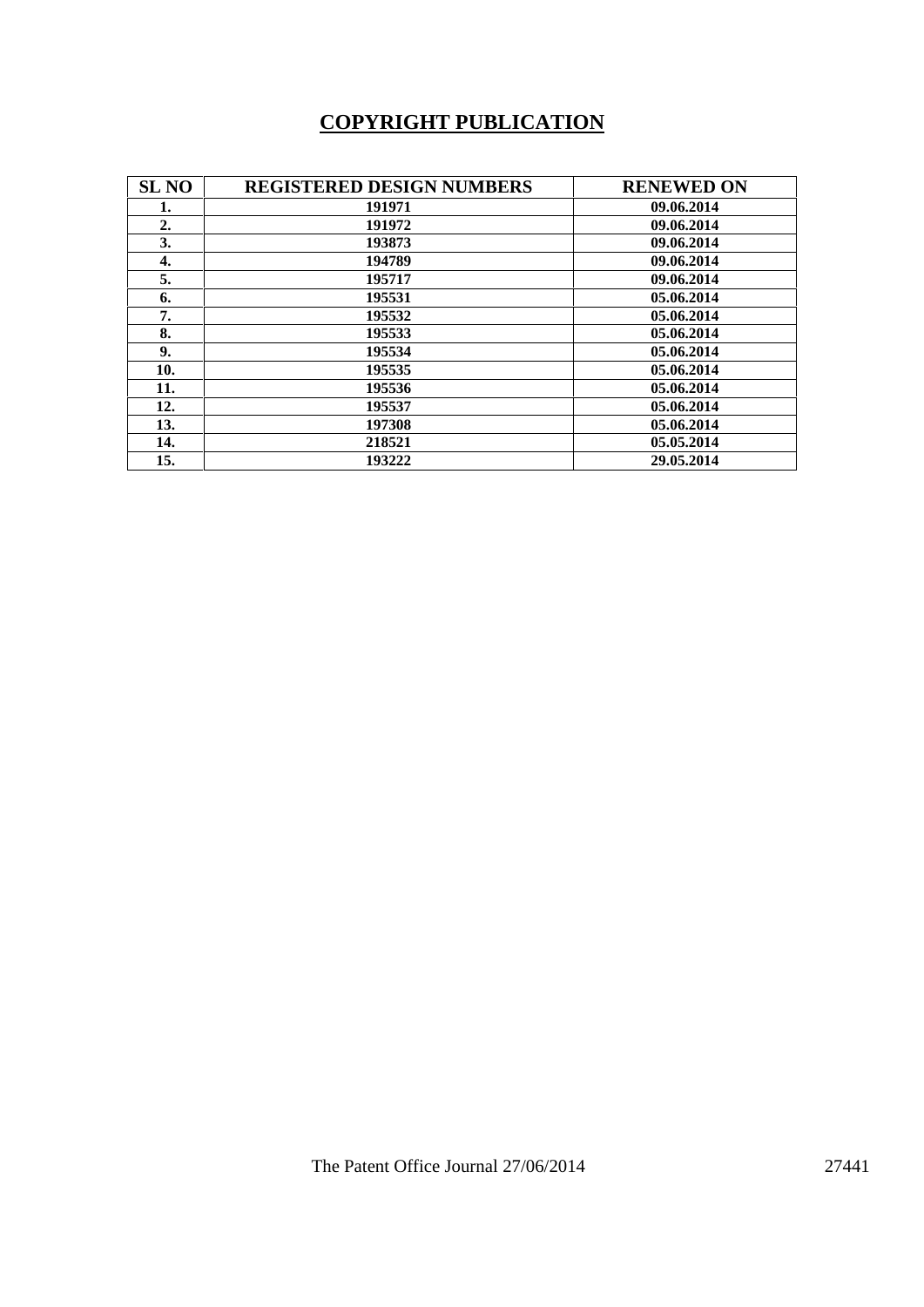## **THE DESIGNS ACT 2000 SECTION 30 DESIGN ASSIGNMENT**

**The Design stands in the name of PANASONIC CORPORATION registered under the Designs Act, 2000 has been assigned in the Register of Designs in the name as follows:-**

| Design No. | Class | <b>Name</b>                                                                                             |
|------------|-------|---------------------------------------------------------------------------------------------------------|
| 248282     | 24-01 | PANASONIC HEALTHCARE CO. LTD., OF 2131-1, MINAMIGATA,<br>TOON-SHI, EHIME, JAPAN, A JAPANESE CORPORATION |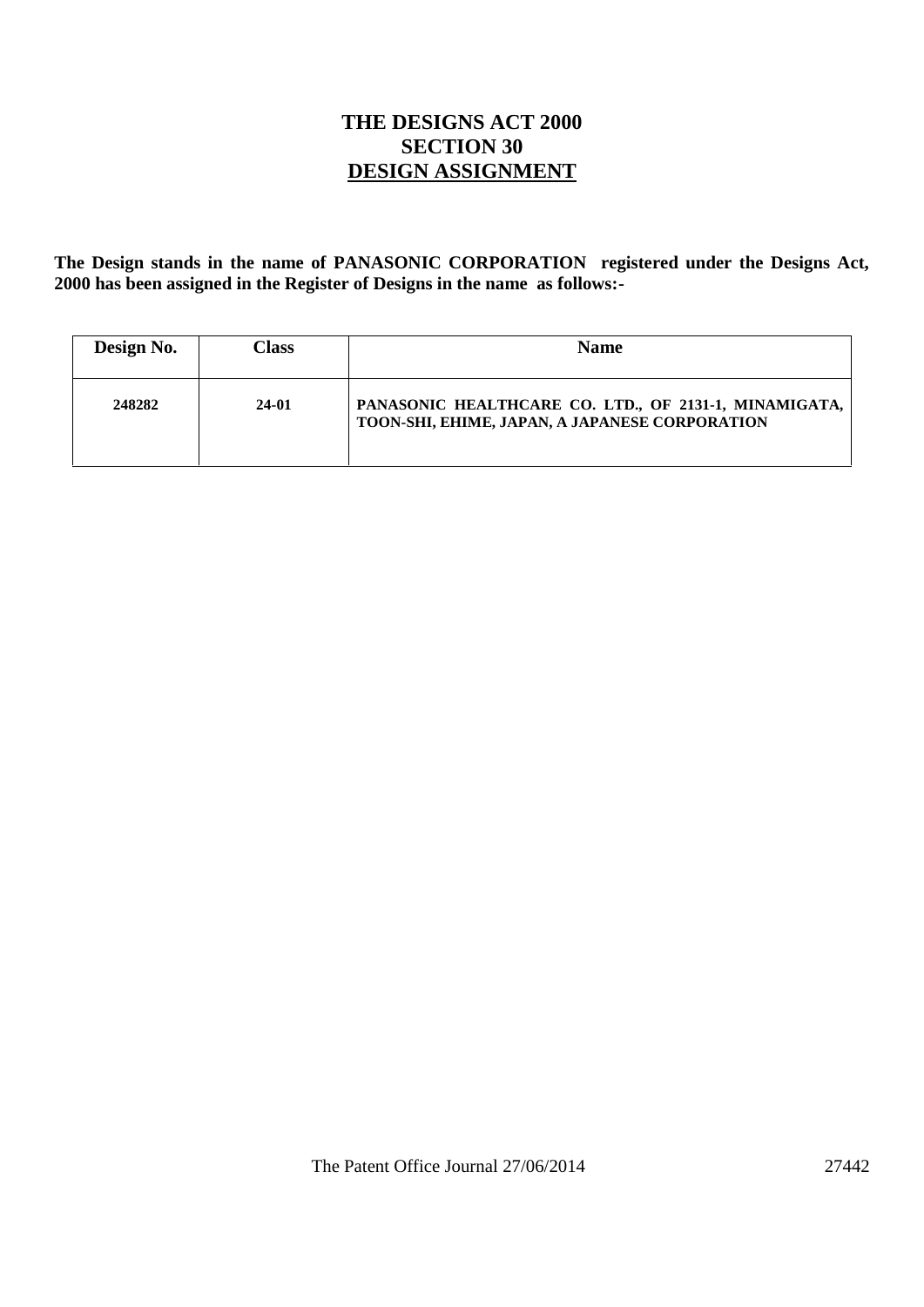#### **REGISTRATION OF DESIGNS**

**The following designs have been registered. They are now open for public inspection. In the following each entry the Date of Registration is shown. The Priority Number, Priority Date and Priority Country are also shown**

| <b>DESIGN NUMBER</b>                                                                                                                                                                                                                      | 248090      |                               |                |  |  |  |
|-------------------------------------------------------------------------------------------------------------------------------------------------------------------------------------------------------------------------------------------|-------------|-------------------------------|----------------|--|--|--|
| <b>CLASS</b>                                                                                                                                                                                                                              | 08-99       |                               |                |  |  |  |
| 1) SHINKO TECHNO CO., LTD<br>OF 2-12, MINAMIFUTAJIMA 2-CHOME, WAKAMATSU-KU,<br>KITAKYUSHU-SHI, FUKUOKA 808-0109 JAPAN, JAPANESE COMPANY                                                                                                   |             |                               |                |  |  |  |
| <b>DATE OF REGISTRATION</b>                                                                                                                                                                                                               |             |                               | 24/09/2012     |  |  |  |
| <b>TITLE</b>                                                                                                                                                                                                                              |             | TIP FOR SPOT WELDING          |                |  |  |  |
| <b>PRIORITY</b>                                                                                                                                                                                                                           |             |                               |                |  |  |  |
| PRIORITY NUMBER                                                                                                                                                                                                                           | <b>DATE</b> |                               | <b>COUNTRY</b> |  |  |  |
| JP2012-013837                                                                                                                                                                                                                             |             | 11/06/2012                    | <b>JAPAN</b>   |  |  |  |
|                                                                                                                                                                                                                                           |             |                               |                |  |  |  |
| <b>DESIGN NUMBER</b>                                                                                                                                                                                                                      |             | 255855                        |                |  |  |  |
| <b>CLASS</b>                                                                                                                                                                                                                              |             | 06-08                         |                |  |  |  |
| 1) MAINETTI (UK) LIMITED, A COMPANY INCORPORATED IN SCOTLAND<br>OF<br>ANNFIELD ESTATE, OXNAM ROAD, JEDBURGH, ROXBURGHSHIRE,<br>SCOTLAND, TD8 6NN, UNITED KINGDOM                                                                          |             |                               |                |  |  |  |
| <b>DATE OF REGISTRATION</b>                                                                                                                                                                                                               |             | 16/08/2013                    |                |  |  |  |
| <b>TITLE</b>                                                                                                                                                                                                                              |             | <b>GARMENT HANGER</b>         |                |  |  |  |
| <b>PRIORITY</b>                                                                                                                                                                                                                           |             |                               |                |  |  |  |
| PRIORITY NUMBER                                                                                                                                                                                                                           |             | <b>DATE</b><br><b>COUNTRY</b> |                |  |  |  |
| 4028664                                                                                                                                                                                                                                   |             | U.K.<br>19/02/2013            |                |  |  |  |
| <b>DESIGN NUMBER</b>                                                                                                                                                                                                                      |             | 256256                        |                |  |  |  |
| <b>CLASS</b>                                                                                                                                                                                                                              |             | 26-03                         |                |  |  |  |
| 1)GE INDIA INDUSTRIAL PVT LTD, A COMPANY REGISTERED UNDER THE<br><b>COMPANIES ACT 1956 HAVING ITS REGISTERED OFFICE AT</b><br>PLOT NO. 42/1 & 45/14, ELECTRONIC CITY PHASE II, BANGALORE-560100,<br>KARNATAKA, INDIA; NATIONALITY: INDIAN |             |                               |                |  |  |  |
| <b>DATE OF REGISTRATION</b>                                                                                                                                                                                                               |             | 06/09/2013                    |                |  |  |  |
| <b>TITLE</b>                                                                                                                                                                                                                              |             | <b>LIGHTING FIXTURE</b>       |                |  |  |  |
| <b>PRIORITY NA</b>                                                                                                                                                                                                                        |             |                               |                |  |  |  |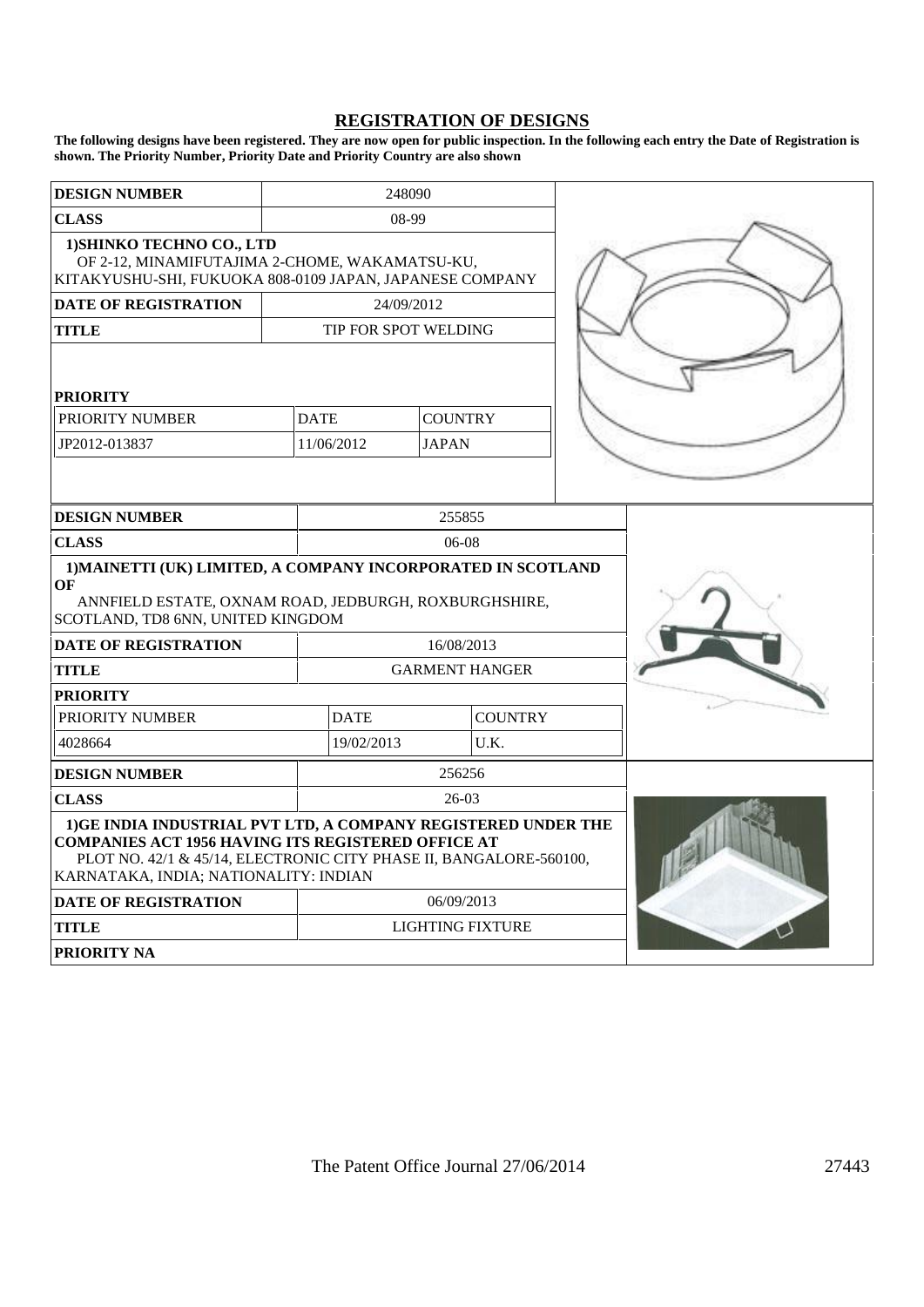| <b>DESIGN NUMBER</b>                                                                                                                                                           |             | 256750                                          |  |
|--------------------------------------------------------------------------------------------------------------------------------------------------------------------------------|-------------|-------------------------------------------------|--|
| <b>CLASS</b>                                                                                                                                                                   |             | 06-02                                           |  |
| 1) MR. SURESH RAMPRAKASH CHAWLA., HAVING ADDRESS AT<br>KARISHMA NEST, ROW HOUSE NO:-8, MORWADI, PIMPRI, PUNE:-<br>411018, MAHARASHTRA STATE, INDIA NATIONALITY: - INDIAN       |             |                                                 |  |
| <b>DATE OF REGISTRATION</b>                                                                                                                                                    |             | 25/09/2013                                      |  |
| <b>TITLE</b>                                                                                                                                                                   |             | <b>BED</b>                                      |  |
| PRIORITY NA                                                                                                                                                                    |             |                                                 |  |
| <b>DESIGN NUMBER</b>                                                                                                                                                           |             | 253003                                          |  |
| <b>CLASS</b>                                                                                                                                                                   |             | 23-01                                           |  |
| 1) LUMINOUS WATER TECHNOLOGIES (P) LTD.,<br>OF 221, UDYOG VIHAR, PHASE-I, GURGAON, HARYANA (122016), INDIA, AN<br><b>INDIAN COMPANY</b>                                        |             |                                                 |  |
| <b>DATE OF REGISTRATION</b>                                                                                                                                                    |             | 10/04/2013                                      |  |
| <b>TITLE</b>                                                                                                                                                                   |             | <b>WATER PURIFIER</b>                           |  |
| <b>PRIORITY NA</b>                                                                                                                                                             |             |                                                 |  |
| <b>DESIGN NUMBER</b>                                                                                                                                                           |             | 257196                                          |  |
| <b>CLASS</b>                                                                                                                                                                   |             | 14-02                                           |  |
| 1) MICROSOFT CORPORATION, (A CORPORATION OF THE STATE<br>OF WASHINGTON) OF<br>ONE MICROSOFT WAY, REDMOND, WA 98052, U.S.A., AMERICAN<br><b>COMPANY</b><br>DATE OF REGISTRATION |             | 04/10/2013                                      |  |
| <b>TITLE</b>                                                                                                                                                                   |             | INPUT DEVICE FOR AN ELECTRONIC<br><b>TABLET</b> |  |
| <b>PRIORITY</b>                                                                                                                                                                |             |                                                 |  |
| PRIORITY NUMBER                                                                                                                                                                | <b>DATE</b> | <b>COUNTRY</b>                                  |  |
| 29/458,106                                                                                                                                                                     | 14/06/2013  | U.S.A.                                          |  |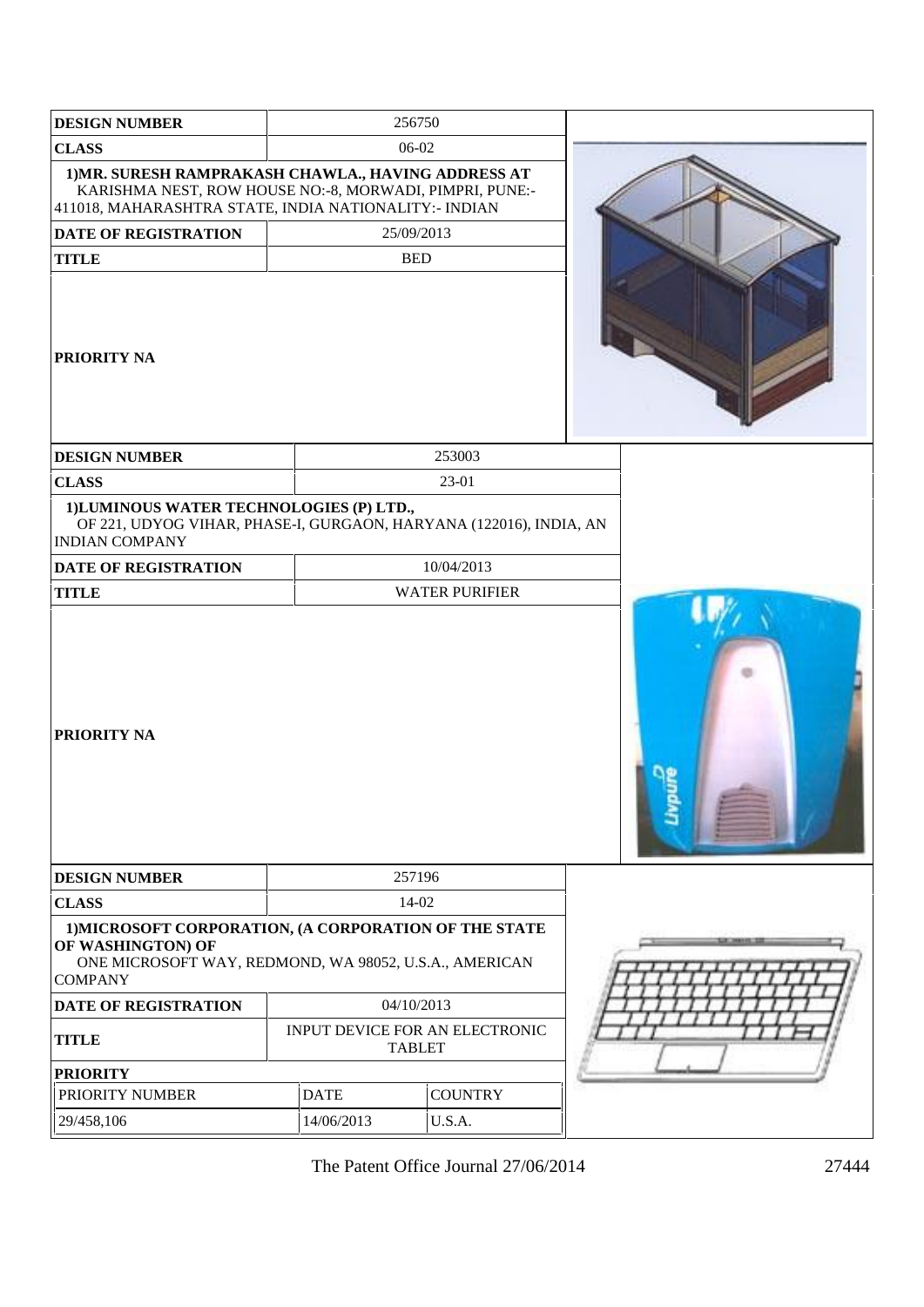| <b>DESIGN NUMBER</b><br>257519                                                                                                                                                                                                       |               |                             |                                 |  |  |  |
|--------------------------------------------------------------------------------------------------------------------------------------------------------------------------------------------------------------------------------------|---------------|-----------------------------|---------------------------------|--|--|--|
| <b>CLASS</b>                                                                                                                                                                                                                         |               | $12 - 16$                   |                                 |  |  |  |
| 1) MAN TRUCK & BUS AG, A GERMAN COMPANY OF<br>DACHAUER STRASSE 667, 80995 MÜNICHEN, GERMANY                                                                                                                                          |               |                             |                                 |  |  |  |
| <b>DATE OF REGISTRATION</b>                                                                                                                                                                                                          |               | 15/10/2013                  |                                 |  |  |  |
| <b>TITLE</b>                                                                                                                                                                                                                         |               | <b>BUMPERS FOR VEHICLES</b> |                                 |  |  |  |
| <b>PRIORITY NA</b>                                                                                                                                                                                                                   |               |                             |                                 |  |  |  |
| <b>DESIGN NUMBER</b>                                                                                                                                                                                                                 |               | 253678                      |                                 |  |  |  |
| <b>CLASS</b>                                                                                                                                                                                                                         |               | $07-03$                     |                                 |  |  |  |
| 1) DART INDUSTRIES INC., A CORPORATION FOUNDED UNDER THE LAWS<br>OF DELAWARE, U.S.A. OF<br>14901 SOUTH ORANGE BLOSSOM TRAIL, ORLANDO, FLORIDA 32837, USA                                                                             |               |                             |                                 |  |  |  |
| <b>DATE OF REGISTRATION</b>                                                                                                                                                                                                          |               | 06/05/2013                  |                                 |  |  |  |
| <b>TITLE</b>                                                                                                                                                                                                                         |               | <b>HANDLE FOR CUTLERY</b>   |                                 |  |  |  |
| <b>PRIORITY</b>                                                                                                                                                                                                                      |               |                             |                                 |  |  |  |
| <b>PRIORITY NUMBER</b>                                                                                                                                                                                                               | <b>DATE</b>   | <b>COUNTRY</b>              | WAS DRIVING DRIVING TO A COUNTY |  |  |  |
| 29/437,865                                                                                                                                                                                                                           | 21/11/2012    | U.S.A.                      |                                 |  |  |  |
| <b>DESIGN NUMBER</b>                                                                                                                                                                                                                 |               | 255989                      |                                 |  |  |  |
| <b>CLASS</b>                                                                                                                                                                                                                         |               | $08-06$                     |                                 |  |  |  |
| 1) DILIPBHAI BACHUBHAI HIRPARA (INDIAN NATIONALS) AND SOLE<br>PROPRIETOR OF JANKI DIE-CAST (INDIAN PROPRIETORSHIP CONCERN)<br><b>HAVING PLACE OF BUSINESS AT-</b><br>PLOT NO. 834, AJI INDUSTRIAL AREA, NR; SITARAM WAY BRIDGE, OPP: |               |                             |                                 |  |  |  |
| MUNICIPAL WORKSHOP, BHAVNAGAR ROAD, RAJKOT-GUJARAT (INDIA)                                                                                                                                                                           |               |                             |                                 |  |  |  |
| <b>DATE OF REGISTRATION</b>                                                                                                                                                                                                          | 23/08/2013    |                             |                                 |  |  |  |
| <b>TITLE</b>                                                                                                                                                                                                                         | <b>HANDLE</b> |                             |                                 |  |  |  |
| <b>PRIORITY NA</b>                                                                                                                                                                                                                   |               |                             |                                 |  |  |  |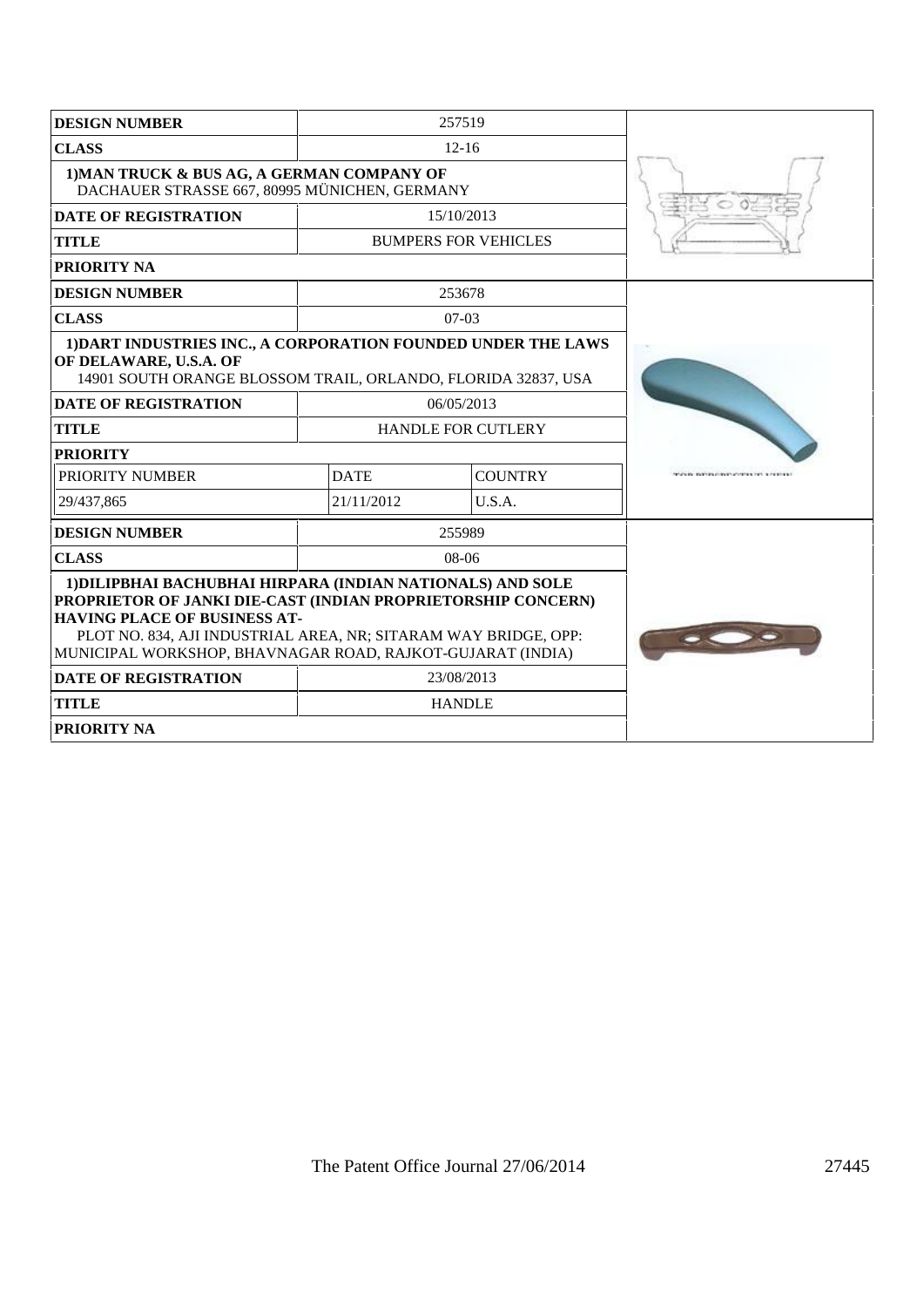| <b>DESIGN NUMBER</b>                                                                                                                                                             | 256428                        |                                                  |  |
|----------------------------------------------------------------------------------------------------------------------------------------------------------------------------------|-------------------------------|--------------------------------------------------|--|
| <b>CLASS</b>                                                                                                                                                                     |                               | $12 - 16$                                        |  |
| 1) HERO MOTOCORP LIMITED, A COMPANY INCORPORATED UNDER THE<br>INDIAN COMPANIES ACT, HAVING ITS OFFICE AT<br>34, COMMUNITY CENTRE, BASANT LOK, VASANT VIHAR, NEW DELHI-110<br>057 |                               |                                                  |  |
| <b>DATE OF REGISTRATION</b>                                                                                                                                                      |                               | 13/09/2013                                       |  |
| <b>TITLE</b>                                                                                                                                                                     |                               | SIDE FAIRING FOR A TWO WHEELED<br><b>VEHICLE</b> |  |
| PRIORITY NA                                                                                                                                                                      |                               |                                                  |  |
| <b>DESIGN NUMBER</b>                                                                                                                                                             |                               | 254502                                           |  |
| <b>CLASS</b>                                                                                                                                                                     |                               | 22-01                                            |  |
| 1) MAGPUL INDUSTRIES CORPORATION,<br>400 YOUNG COURT, UNIT 1, ERIE, COLORADO 80516, UNITED STATES OF<br>AMERICA, A COLORADO CORPORATION                                          |                               |                                                  |  |
| <b>DATE OF REGISTRATION</b>                                                                                                                                                      |                               | 13/06/2013                                       |  |
| <b>TITLE</b>                                                                                                                                                                     |                               | FIREARM MAGAZINE HANDLING<br><b>ATTACHMENT</b>   |  |
| <b>PRIORITY</b>                                                                                                                                                                  |                               |                                                  |  |
| PRIORITY NUMBER                                                                                                                                                                  | <b>COUNTRY</b><br><b>DATE</b> |                                                  |  |
| 29/441,131                                                                                                                                                                       | 31/12/2012<br>U.S.A.          |                                                  |  |
| <b>DESIGN NUMBER</b>                                                                                                                                                             |                               | 255882                                           |  |
| <b>CLASS</b>                                                                                                                                                                     |                               | $12 - 15$                                        |  |
| 1) CONTINENTAL REIFEN DEUTSCHLAND GMBH<br>VAHRENWALDER STR. 9, 30165 HANNOVER, GERMANY                                                                                           |                               |                                                  |  |
| <b>DATE OF REGISTRATION</b>                                                                                                                                                      |                               | 19/08/2013                                       |  |
| <b>TITLE</b>                                                                                                                                                                     |                               | <b>TYRE TREAD</b>                                |  |
| <b>PRIORITY</b>                                                                                                                                                                  |                               |                                                  |  |
| PRIORITY NUMBER                                                                                                                                                                  | <b>DATE</b>                   | <b>COUNTRY</b>                                   |  |
| 002212233-0001                                                                                                                                                                   | 02/04/2013                    | <b>OHIM</b>                                      |  |
|                                                                                                                                                                                  |                               |                                                  |  |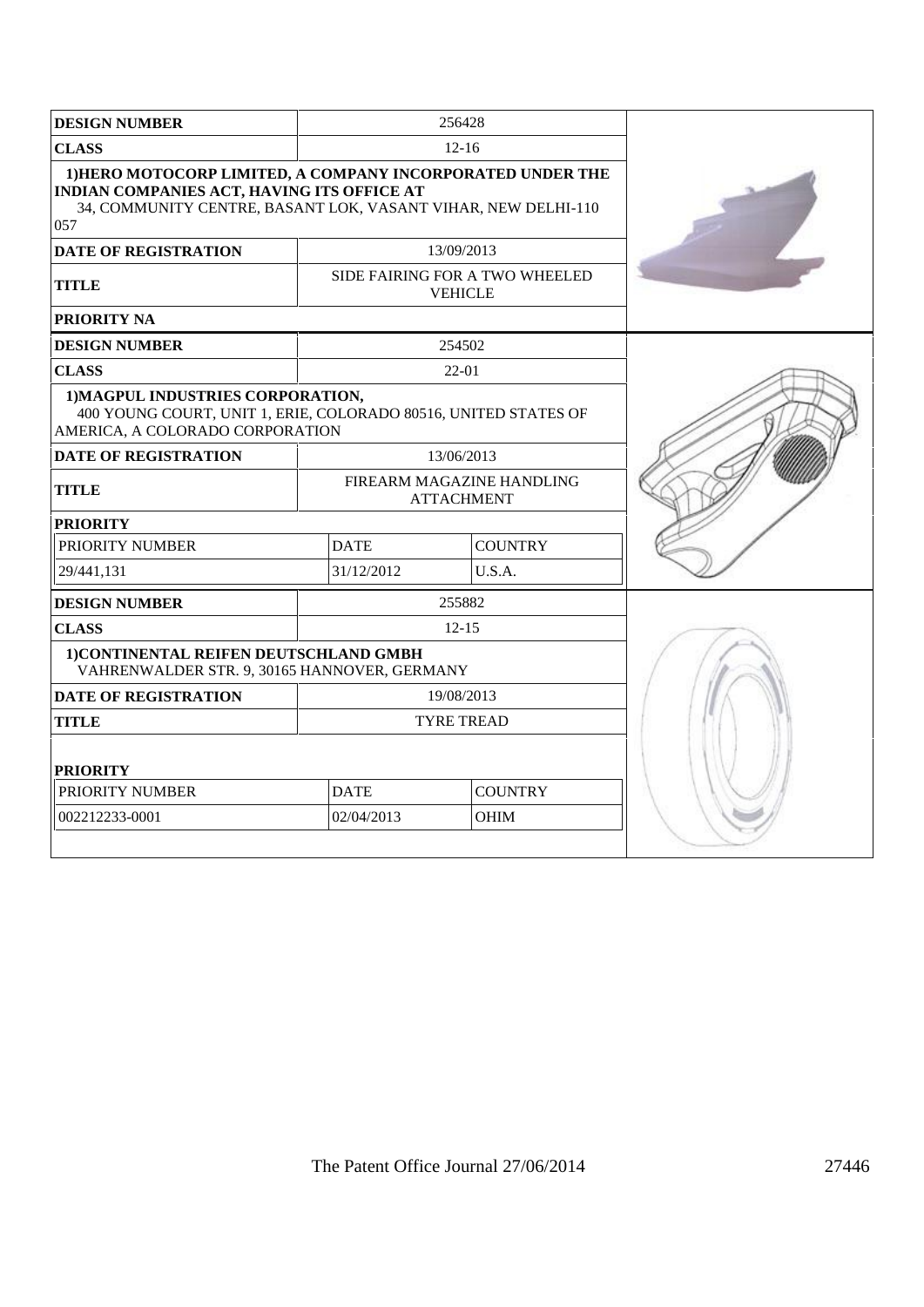| <b>DESIGN NUMBER</b>                                                                                                                                                                                                                                               |             | 255698                                         |  |
|--------------------------------------------------------------------------------------------------------------------------------------------------------------------------------------------------------------------------------------------------------------------|-------------|------------------------------------------------|--|
| <b>CLASS</b>                                                                                                                                                                                                                                                       |             |                                                |  |
| 1) KAZUO TSUCHIYA, A JAPANESE NATIONAL OF<br>437-7, DAINICHI, YOTSUKAIDO-SHI, CHIBA, 248-0001, JAPAN                                                                                                                                                               |             |                                                |  |
| <b>DATE OF REGISTRATION</b>                                                                                                                                                                                                                                        |             | 07/08/2013                                     |  |
| <b>TITLE</b>                                                                                                                                                                                                                                                       |             | <b>AGITATING ROTOR</b>                         |  |
| <b>PRIORITY</b>                                                                                                                                                                                                                                                    |             |                                                |  |
| PRIORITY NUMBER                                                                                                                                                                                                                                                    | <b>DATE</b> | <b>COUNTRY</b>                                 |  |
| 2013-003010                                                                                                                                                                                                                                                        | 15/02/2013  | <b>JAPAN</b>                                   |  |
| <b>DESIGN NUMBER</b>                                                                                                                                                                                                                                               |             | 254810                                         |  |
| <b>CLASS</b>                                                                                                                                                                                                                                                       |             | $25-02$                                        |  |
| 1) UPPALAPATI VENKATESWARA RAO, WHOSE ADDRESS IS M/S RAMA<br>INDUSTRIES, PLOT NO. 216, R. S. NO. 112, 4TH CROSS ROAD, KONDAPALLY<br><b>INDUSTRIAL PARK,</b><br>VIJAYAWADA RURAL-521228, KRISHNA DISTRICT, ANDHRA PRADESH,<br>INDIA, AND WHOSE NATIONALITY IS INDIA |             |                                                |  |
| <b>DATE OF REGISTRATION</b>                                                                                                                                                                                                                                        |             | 26/06/2013                                     |  |
| <b>TITLE</b>                                                                                                                                                                                                                                                       |             | FITTING ASSEMBLY FOR DOOR AND<br><b>WINDOW</b> |  |
| <b>PRIORITY NA</b>                                                                                                                                                                                                                                                 |             |                                                |  |
| <b>DESIGN NUMBER</b>                                                                                                                                                                                                                                               |             | 254503                                         |  |
| <b>CLASS</b>                                                                                                                                                                                                                                                       |             | $22-01$                                        |  |
| 1) MAGPUL INDUSTRIES CORPORATION,<br>400 YOUNG COURT, UNIT 1, ERIE, COLORADO 80516, UNITED STATES OF<br>AMERICA, A COLORADO CORPORATION                                                                                                                            |             |                                                |  |
| <b>DATE OF REGISTRATION</b>                                                                                                                                                                                                                                        |             | 13/06/2013                                     |  |
| <b>TITLE</b>                                                                                                                                                                                                                                                       |             | <b>FIREARM GRIP</b>                            |  |
| <b>PRIORITY</b>                                                                                                                                                                                                                                                    |             |                                                |  |
| PRIORITY NUMBER                                                                                                                                                                                                                                                    | <b>DATE</b> | <b>COUNTRY</b>                                 |  |
| 29/441,005                                                                                                                                                                                                                                                         | 29/12/2012  | U.S.A.                                         |  |
|                                                                                                                                                                                                                                                                    |             |                                                |  |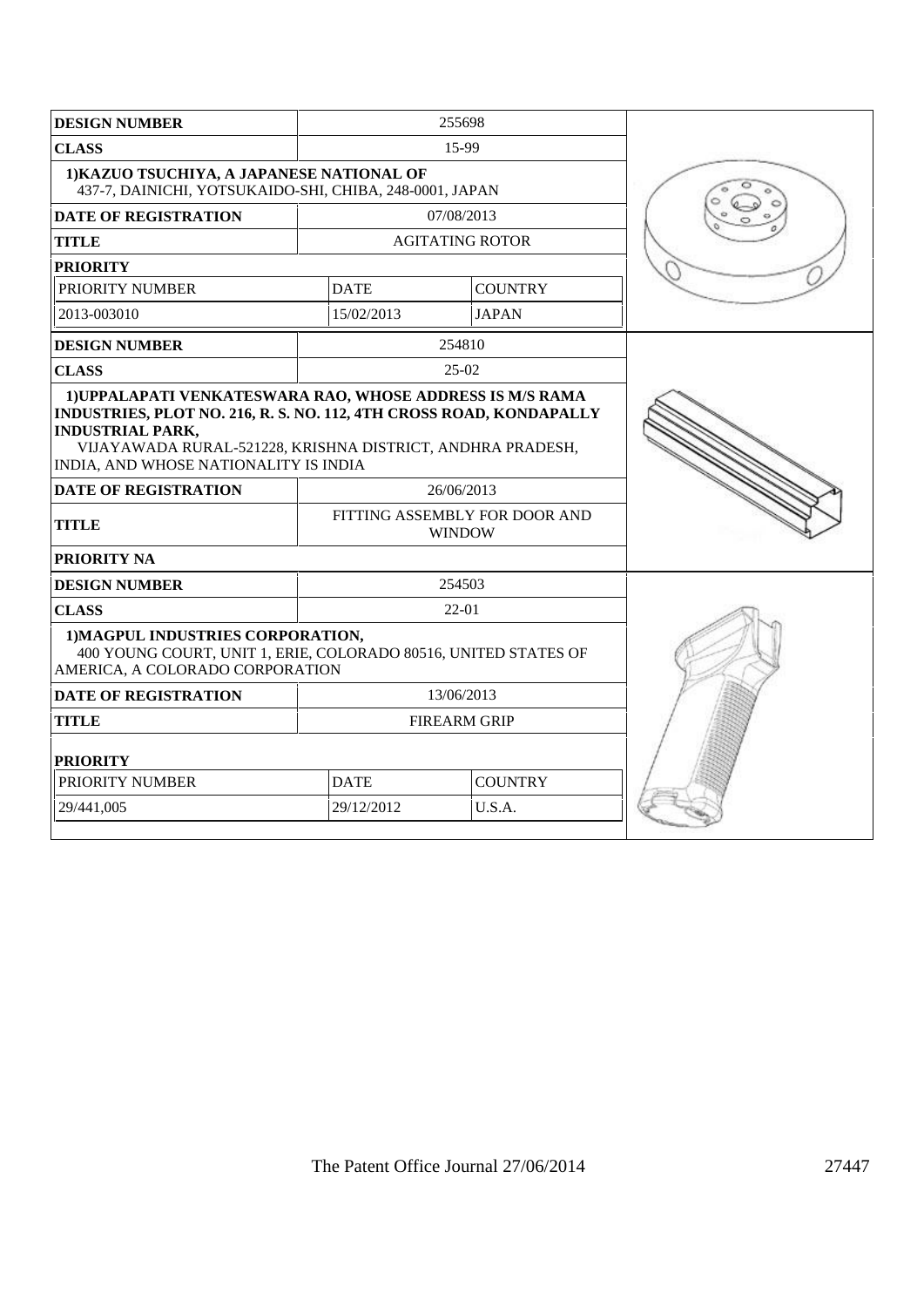| <b>DESIGN NUMBER</b>                                                                                                                                                                   | 249711                    |                  |                |  |
|----------------------------------------------------------------------------------------------------------------------------------------------------------------------------------------|---------------------------|------------------|----------------|--|
| <b>CLASS</b>                                                                                                                                                                           | 15-06                     |                  |                |  |
| 1)SSM SCHÄRER SCHWEITER METTLER AG, OF<br>NEUGASSE 10, 8812 HORGEN, SWITZERLAND                                                                                                        |                           |                  |                |  |
| <b>DATE OF</b><br><b>REGISTRATION</b>                                                                                                                                                  |                           | 26/11/2012       |                |  |
| <b>TITLE</b>                                                                                                                                                                           | WAXING AND PARAFFINING    | <b>APPARATUS</b> |                |  |
|                                                                                                                                                                                        |                           |                  |                |  |
| <b>PRIORITY</b>                                                                                                                                                                        |                           |                  |                |  |
| PRIORITY NUMBER                                                                                                                                                                        | <b>DATE</b>               | <b>COUNTRY</b>   |                |  |
| 002055715                                                                                                                                                                              | 11/06/2012                | <b>OHIM</b>      |                |  |
|                                                                                                                                                                                        |                           |                  |                |  |
| <b>DESIGN NUMBER</b>                                                                                                                                                                   |                           | 253376           |                |  |
| <b>CLASS</b>                                                                                                                                                                           |                           | $07 - 01$        |                |  |
| 1) DART INDUSTRIES INC., A CORPORATION FOUNDED UNDER<br>THE LAWS OF DELAWARE, U.S.A. OF<br>14901 SOUTH ORANGE BLOSSOM TRAIL, ORLANDO, FLORIDA<br>32837, USA                            |                           |                  |                |  |
| <b>DATE OF REGISTRATION</b>                                                                                                                                                            | 25/04/2013                |                  |                |  |
| <b>TITLE</b>                                                                                                                                                                           | LID OF A CUP FOR CHILDREN |                  |                |  |
| <b>PRIORITY</b>                                                                                                                                                                        |                           |                  |                |  |
| PRIORITY NUMBER                                                                                                                                                                        | <b>DATE</b>               |                  | <b>COUNTRY</b> |  |
| 29/436,568                                                                                                                                                                             | 07/11/2012                |                  | U.S.A.         |  |
|                                                                                                                                                                                        |                           |                  |                |  |
| <b>DESIGN NUMBER</b>                                                                                                                                                                   |                           | 256433           |                |  |
| <b>CLASS</b>                                                                                                                                                                           | $12 - 16$                 |                  |                |  |
| 1) HERO MOTOCORP LIMITED, A COMPANY INCORPORATED<br>UNDER THE INDIAN COMPANIES ACT, HAVING ITS OFFICE AT<br>34, COMMUNITY CENTRE, BASANT LOK, VASANT VIHAR,<br><b>NEW DELHI-110057</b> |                           |                  |                |  |
| <b>DATE OF</b><br><b>REGISTRATION</b>                                                                                                                                                  |                           | 13/09/2013       |                |  |
| <b>TITLE</b>                                                                                                                                                                           |                           | <b>HEADLIGHT</b> |                |  |
| <b>PRIORITY NA</b>                                                                                                                                                                     |                           |                  |                |  |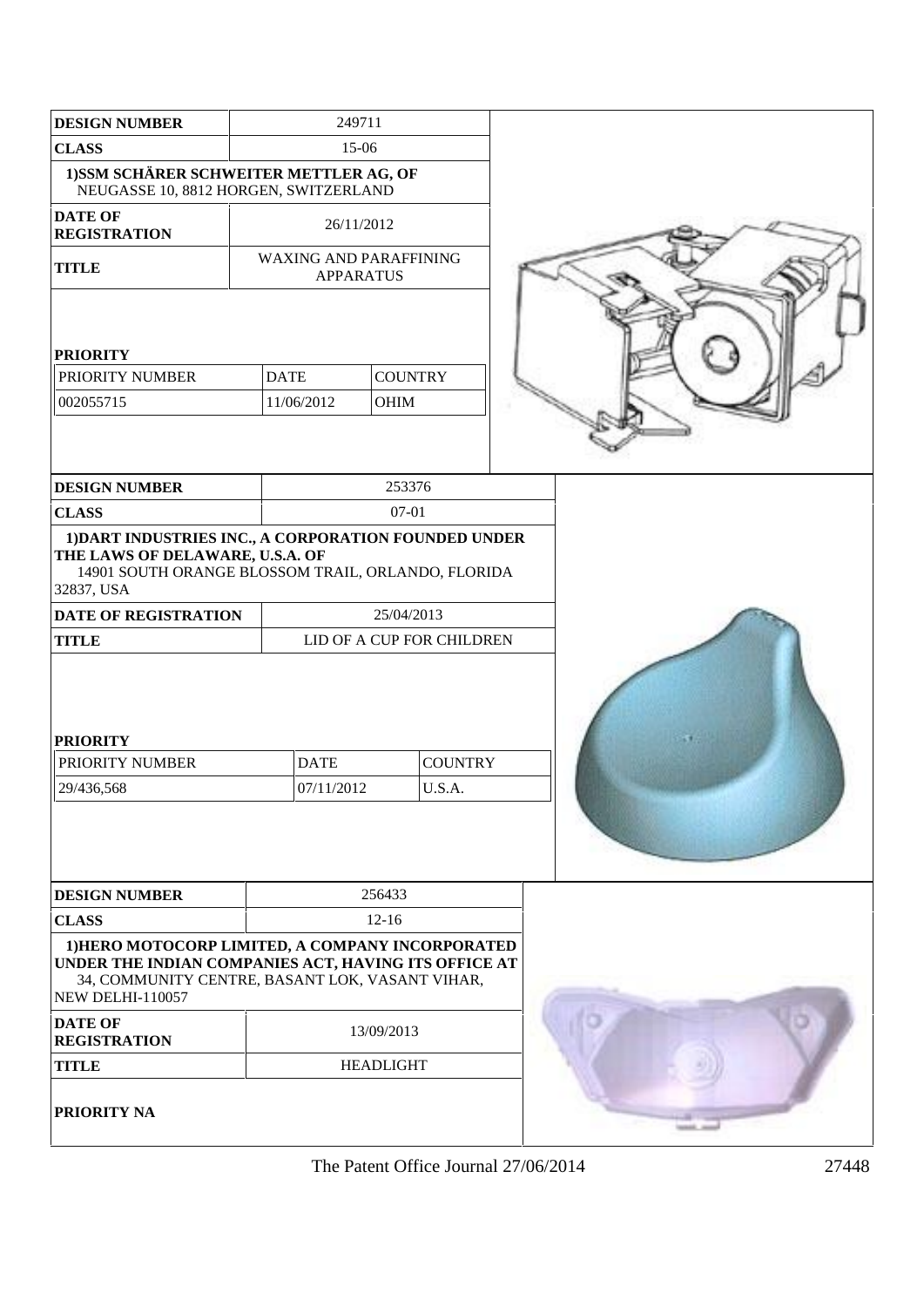| <b>DESIGN NUMBER</b>                                                                                                                                                                                                                                                                                                                                 |             |                         |  |
|------------------------------------------------------------------------------------------------------------------------------------------------------------------------------------------------------------------------------------------------------------------------------------------------------------------------------------------------------|-------------|-------------------------|--|
| <b>CLASS</b>                                                                                                                                                                                                                                                                                                                                         |             |                         |  |
| 1) GLAXOSMITHKLINE CONSUMER HEALTHCARE GMBH &CO. KG.,<br>BUSSMATTEN 1, D-77815 BUEHL (BADEN), GERMANY                                                                                                                                                                                                                                                |             |                         |  |
| <b>DATE OF REGISTRATION</b>                                                                                                                                                                                                                                                                                                                          |             | 10/06/2011              |  |
| <b>TITLE</b>                                                                                                                                                                                                                                                                                                                                         |             | <b>TOOTHBRUSH</b>       |  |
| <b>PRIORITY</b>                                                                                                                                                                                                                                                                                                                                      |             |                         |  |
| PRIORITY NUMBER                                                                                                                                                                                                                                                                                                                                      | <b>DATE</b> | <b>COUNTRY</b>          |  |
| GB 4018115                                                                                                                                                                                                                                                                                                                                           | 13/12/2010  | U.K.                    |  |
|                                                                                                                                                                                                                                                                                                                                                      |             |                         |  |
| <b>DESIGN NUMBER</b>                                                                                                                                                                                                                                                                                                                                 |             | 253395                  |  |
| <b>CLASS</b>                                                                                                                                                                                                                                                                                                                                         |             | $09-05$                 |  |
| 1) M/S EMAMI LIMITED, A COMPANY INCORPORATED UNDER INDIAN<br><b>COMPANIES ACT, 1956 HAVING ITS REGISTERED OFFICE ADDRESS AT</b><br>687, ANANDAPUR, EM BYPASS, KOLKATA-700107, INDIA BY NATIONALITY<br><b>INDIAN</b>                                                                                                                                  |             |                         |  |
| <b>DATE OF REGISTRATION</b>                                                                                                                                                                                                                                                                                                                          |             | 23/04/2013              |  |
| <b>TITLE</b>                                                                                                                                                                                                                                                                                                                                         |             | PACKAGING TUBE WITH CAP |  |
| <b>PRIORITY NA</b>                                                                                                                                                                                                                                                                                                                                   |             |                         |  |
| <b>DESIGN NUMBER</b>                                                                                                                                                                                                                                                                                                                                 |             | 256276                  |  |
| <b>CLASS</b>                                                                                                                                                                                                                                                                                                                                         | $07-01$     |                         |  |
| 1) BONJOUR INTERNATIONAL, A INDIAN PARTNERSHIP FIRM OF 15 UA<br>JAWAHAR NAGAR, DELHI-110007, INDIA, WHOSE PARTNERS ARE (1) RAMAN<br>GUPTA OF 385, DEEPALI, PITAMPURA, DELHI-110034 (2) RAJESH KUMAR<br>GUPTA OF 384, DEEPALI, PITAMPURA, DELHI-110034 AND<br>(3) REENA GUPTA OF 384, DEEPALI, PITAMPURA, DELHI-110034 ALL INDIAN<br><b>NATIONALS</b> |             |                         |  |
| <b>DATE OF REGISTRATION</b>                                                                                                                                                                                                                                                                                                                          | 06/09/2013  |                         |  |
| <b>TITLE</b>                                                                                                                                                                                                                                                                                                                                         |             | <b>FLASK</b>            |  |
| <b>PRIORITY NA</b>                                                                                                                                                                                                                                                                                                                                   |             |                         |  |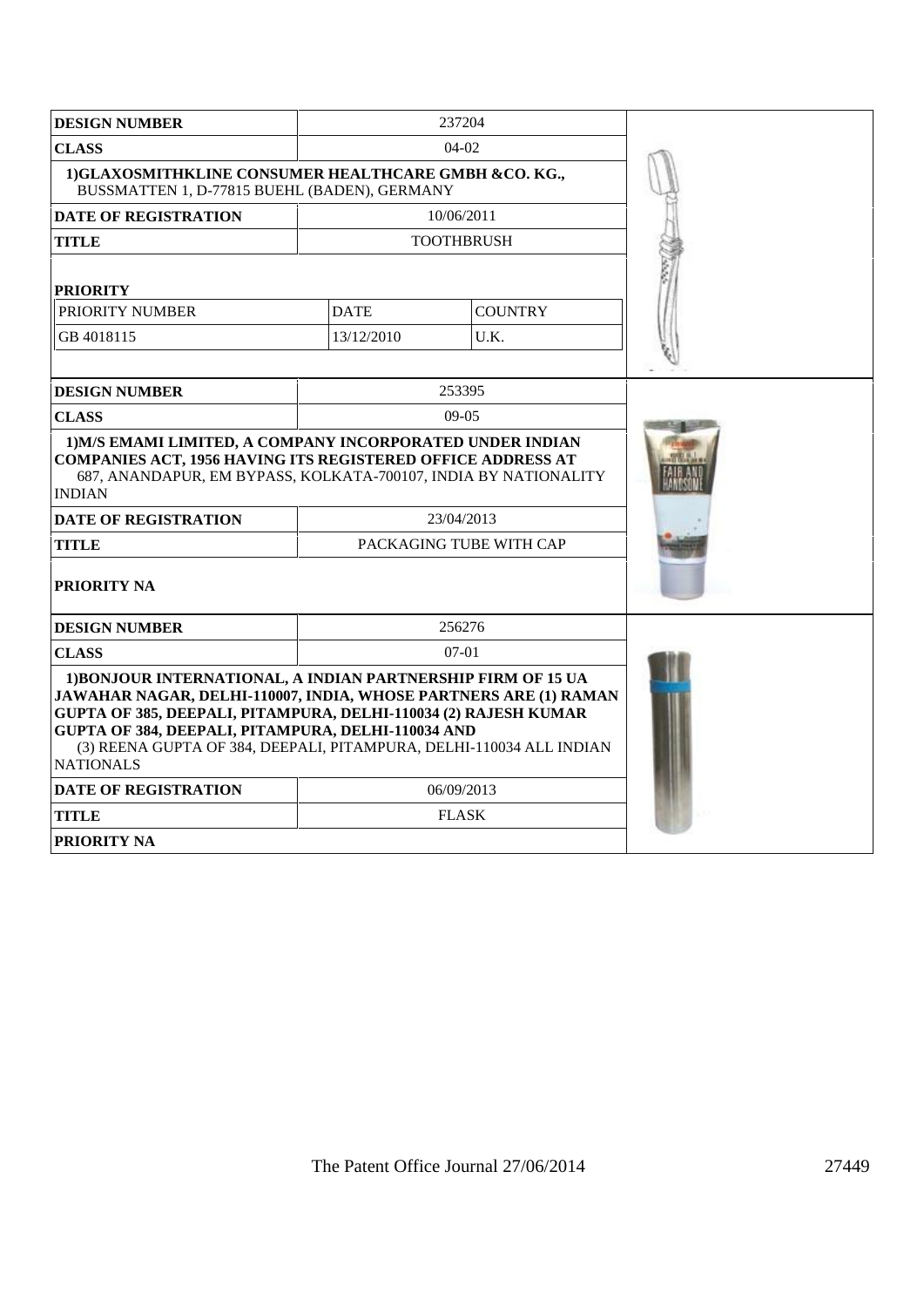| <b>DESIGN NUMBER</b>                                                                                                                                                                                        | 256858      |                                                 |  |
|-------------------------------------------------------------------------------------------------------------------------------------------------------------------------------------------------------------|-------------|-------------------------------------------------|--|
| <b>CLASS</b>                                                                                                                                                                                                |             |                                                 |  |
| 1) VIKAS SINGLA, TRADING AS SARA SPORTS PVT. LTD.,<br>BASEMENT OF S.C.O NO. 82, SECTOR-38B, CHANDIGARH, INDIA, AN INDIAN<br><b>NATIONAL</b>                                                                 |             |                                                 |  |
| <b>DATE OF REGISTRATION</b>                                                                                                                                                                                 |             | 27/09/2013                                      |  |
| <b>TITLE</b>                                                                                                                                                                                                |             | <b>FOOTWEAR</b>                                 |  |
| <b>PRIORITY NA</b>                                                                                                                                                                                          |             |                                                 |  |
| <b>DESIGN NUMBER</b>                                                                                                                                                                                        |             | 256105                                          |  |
| <b>CLASS</b>                                                                                                                                                                                                |             | $26-05$                                         |  |
| 1) WIPRO ENTERPRISES LIMITED, A COMPANY REGISTERED UNDER THE<br><b>COMPANIES ACT 1956 HAVING ITS REGISTERED OFFICE AT THE</b><br>#134, DODDAKANNELLI, SARJAPUR ROAD, BANGALORE-560035,<br>KARNATAKA, INDIA. |             |                                                 |  |
| <b>DATE OF REGISTRATION</b>                                                                                                                                                                                 |             | 29/08/2013                                      |  |
| <b>TITLE</b>                                                                                                                                                                                                |             | LUMINAIRE FIXTURE FOR INDOOR<br><b>LIGHTING</b> |  |
| <b>PRIORITY NA</b>                                                                                                                                                                                          |             |                                                 |  |
| <b>DESIGN NUMBER</b>                                                                                                                                                                                        |             | 255746                                          |  |
| <b>CLASS</b>                                                                                                                                                                                                |             | $14-03$                                         |  |
| 1) NOKIA CORPORATION, A FINNISH CORPORATION, OF THE ADDRESS<br>KEILALAHDENTIE 4, ESPOO, FINLAND 02150                                                                                                       |             |                                                 |  |
| <b>DATE OF REGISTRATION</b>                                                                                                                                                                                 |             | 12/08/2013                                      |  |
| <b>TITLE</b>                                                                                                                                                                                                |             | <b>MOBILE PHONE</b>                             |  |
| <b>PRIORITY</b>                                                                                                                                                                                             |             |                                                 |  |
| PRIORITY NUMBER                                                                                                                                                                                             | <b>DATE</b> | <b>COUNTRY</b>                                  |  |
| 29/445576                                                                                                                                                                                                   | 13/02/2013  | U.S.A.                                          |  |
|                                                                                                                                                                                                             |             |                                                 |  |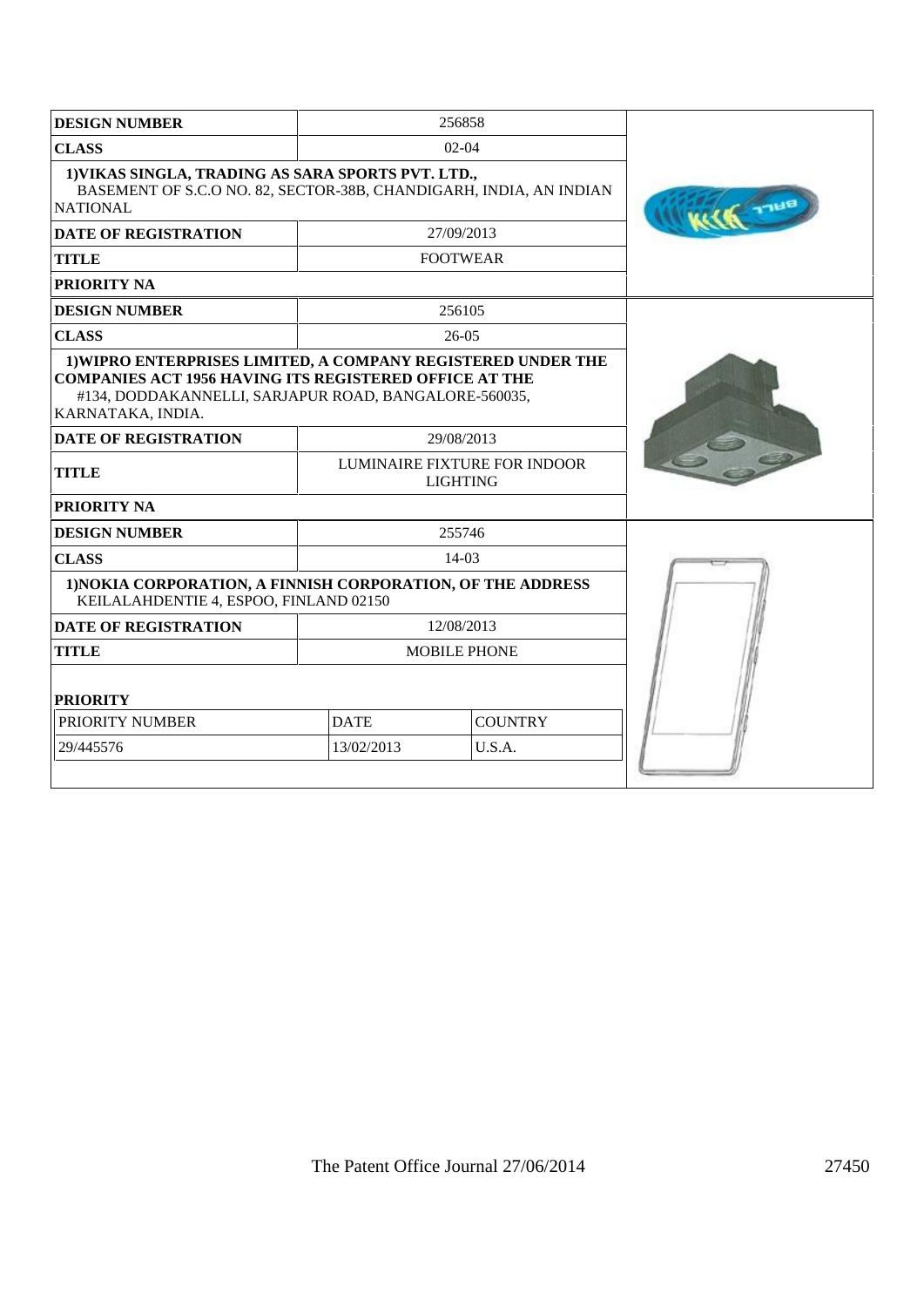| <b>DESIGN NUMBER</b>                                                                                                                                                                         |             | 258778                                                                                    |  |
|----------------------------------------------------------------------------------------------------------------------------------------------------------------------------------------------|-------------|-------------------------------------------------------------------------------------------|--|
| <b>CLASS</b>                                                                                                                                                                                 |             | 13-03                                                                                     |  |
| 1) M/S G. M. MODULAR PVT. LTD.,<br>405/406, SHALIMAR MORYA PARK, BEHIND HYUNDAI SHOWROOM,<br>ANDHERI (WEST), MUMBAI-400053., (INDIA)                                                         |             |                                                                                           |  |
| <b>DATE OF REGISTRATION</b>                                                                                                                                                                  |             | 17/12/2013                                                                                |  |
| <b>TITLE</b>                                                                                                                                                                                 |             | REGULATOR FOR CONTROLLING CURRENT,<br>VOLTAGE & SPEED OF THE ELECTRONIC<br><b>DEVICES</b> |  |
| PRIORITY NA                                                                                                                                                                                  |             |                                                                                           |  |
| <b>DESIGN NUMBER</b>                                                                                                                                                                         |             | 258477                                                                                    |  |
| <b>CLASS</b>                                                                                                                                                                                 |             | $03-01$                                                                                   |  |
| 1) M/S. SENSEGIZ TECHNOLOGIES PVT LTD HAVING PLACE OF BUSINESS<br>$\bf AT$<br>90/C2, "GIRNAR", MANGALWAR PETH, TILAKWADI, BELGAUM-590006,<br><b>KARNATAKA</b><br><b>DATE OF REGISTRATION</b> |             |                                                                                           |  |
| <b>TITLE</b>                                                                                                                                                                                 |             | <b>KEY FOBS</b>                                                                           |  |
| PRIORITY NA                                                                                                                                                                                  |             |                                                                                           |  |
| <b>DESIGN NUMBER</b>                                                                                                                                                                         |             | 228665                                                                                    |  |
| <b>CLASS</b>                                                                                                                                                                                 |             | $19-06$                                                                                   |  |
| 1) SOCITE BIC<br>14 RUE JEANNE D'ASNIERES, 92 110 CLICHY, FRANCE                                                                                                                             |             |                                                                                           |  |
| <b>DATE OF REGISTRATION</b><br>19/04/2010                                                                                                                                                    |             |                                                                                           |  |
| <b>TITLE</b>                                                                                                                                                                                 |             | WRITING INSTURMENT                                                                        |  |
| <b>PRIORITY</b>                                                                                                                                                                              |             |                                                                                           |  |
| PRIORITY NUMBER                                                                                                                                                                              | <b>DATE</b> | <b>COUNTRY</b>                                                                            |  |
| 001628223-0001                                                                                                                                                                               | 26/10/2009  | <b>OHIM</b>                                                                               |  |
|                                                                                                                                                                                              |             |                                                                                           |  |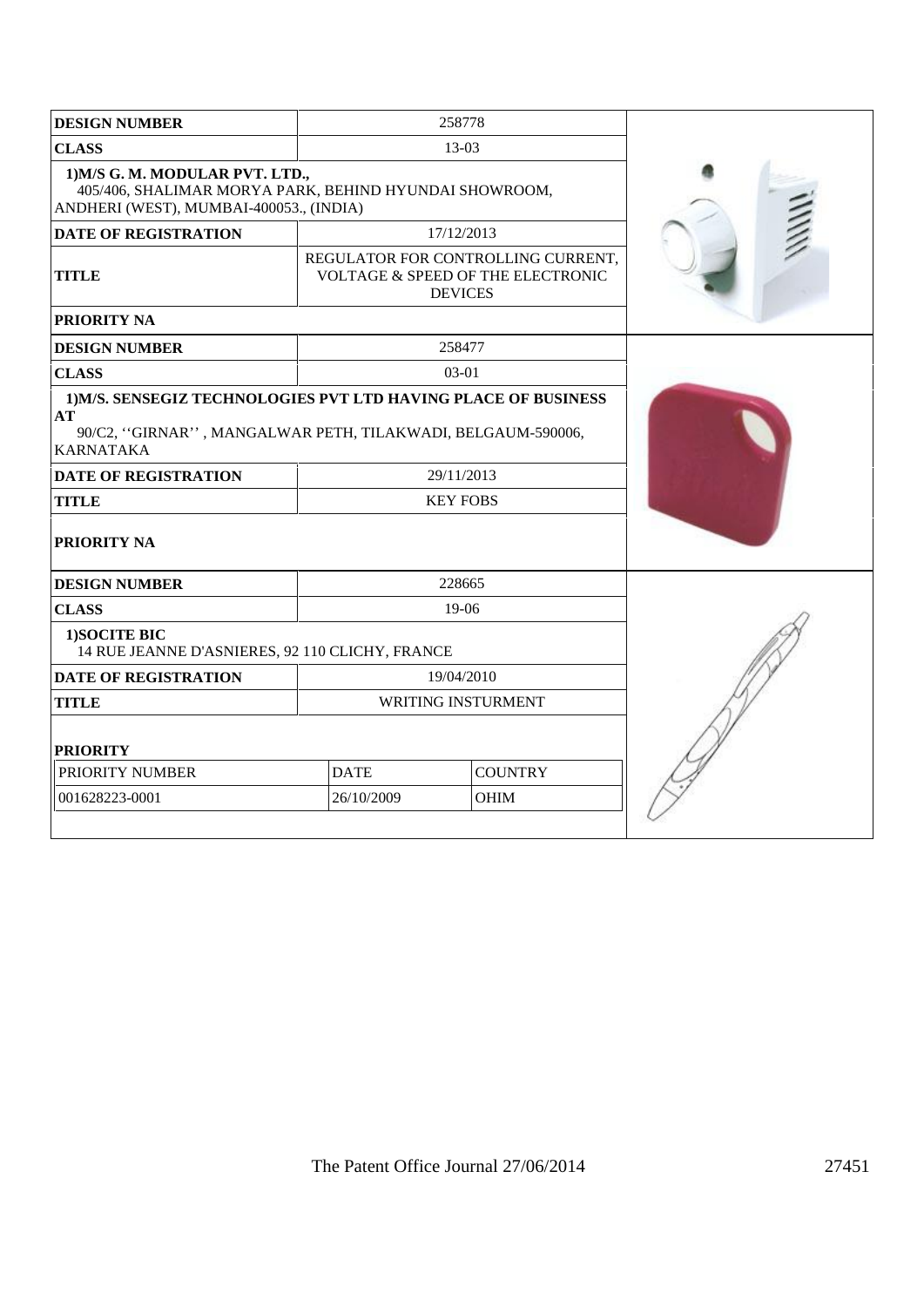| <b>DESIGN NUMBER</b>                                                                                                                                                                                                                                                        |                           | 257806                                          |  |  |
|-----------------------------------------------------------------------------------------------------------------------------------------------------------------------------------------------------------------------------------------------------------------------------|---------------------------|-------------------------------------------------|--|--|
| 13-03<br><b>CLASS</b>                                                                                                                                                                                                                                                       |                           |                                                 |  |  |
| 1) ARUN ENTERPRISES, B-48, SITE-4, INDUSTRIAL AREA,<br>SHAHIBABAD, DIST.-GHAZIABAD-201010, UTTAR PRADESH,<br><b>INDIA.</b><br>(AN INDIAN PARTNERSHIP FIRM WHOSE PARTNERS ARE:- SH.<br>C. L. DHIR, SH. ARUN DHIR, SH. TARUN DHIR. AN INDIAN<br>NATIONAL OF THE ABOVE ADDRESS |                           |                                                 |  |  |
| <b>DATE OF</b><br><b>REGISTRATION</b>                                                                                                                                                                                                                                       |                           | 28/10/2013                                      |  |  |
| <b>TITLE</b>                                                                                                                                                                                                                                                                |                           | CONNECTOR FOR ELECTRIC WIRES &<br><b>CABLES</b> |  |  |
| <b>PRIORITY NA</b>                                                                                                                                                                                                                                                          |                           |                                                 |  |  |
| <b>DESIGN NUMBER</b>                                                                                                                                                                                                                                                        |                           | 255805                                          |  |  |
| <b>CLASS</b>                                                                                                                                                                                                                                                                |                           | 14-03                                           |  |  |
| 1) SOMFY SAS, A CORPORATION ORGANIZED AND<br><b>EXISTING UNDER THE LAWS OF FRANCE,</b><br>OF 50, AVENUE DU NOUVEAU MONDE, F-74300 CLUSES,<br><b>FRANCE</b>                                                                                                                  |                           |                                                 |  |  |
| <b>DATE OF</b><br><b>REGISTRATION</b>                                                                                                                                                                                                                                       |                           | 13/08/2013                                      |  |  |
| <b>TITLE</b>                                                                                                                                                                                                                                                                |                           | <b>REMOTE CONTROL</b>                           |  |  |
| <b>PRIORITY</b><br>PRIORITY NUMBER<br>721958401                                                                                                                                                                                                                             | <b>DATE</b><br>22/02/2013 | <b>COUNTRY</b><br><b>WIPO</b>                   |  |  |
| <b>DESIGN NUMBER</b>                                                                                                                                                                                                                                                        |                           | 256389                                          |  |  |
| <b>CLASS</b>                                                                                                                                                                                                                                                                |                           | $12 - 11$                                       |  |  |
| 1) HERO MOTOCORP LIMITED, A COMPANY INCORPORATED<br>UNDER THE INDIAN COMPANIES ACT, HAVING ITS OFFICE AT<br>34, COMMUNITY CENTRE, BASANT LOK, VASANT VIHAR, NEW<br>DELHI-110 057                                                                                            |                           |                                                 |  |  |
| <b>DATE OF REGISTRATION</b>                                                                                                                                                                                                                                                 |                           | 12/09/2013                                      |  |  |
| <b>TITLE</b>                                                                                                                                                                                                                                                                |                           | TWO WHEELED VEHICLE                             |  |  |
| PRIORITY NA                                                                                                                                                                                                                                                                 |                           |                                                 |  |  |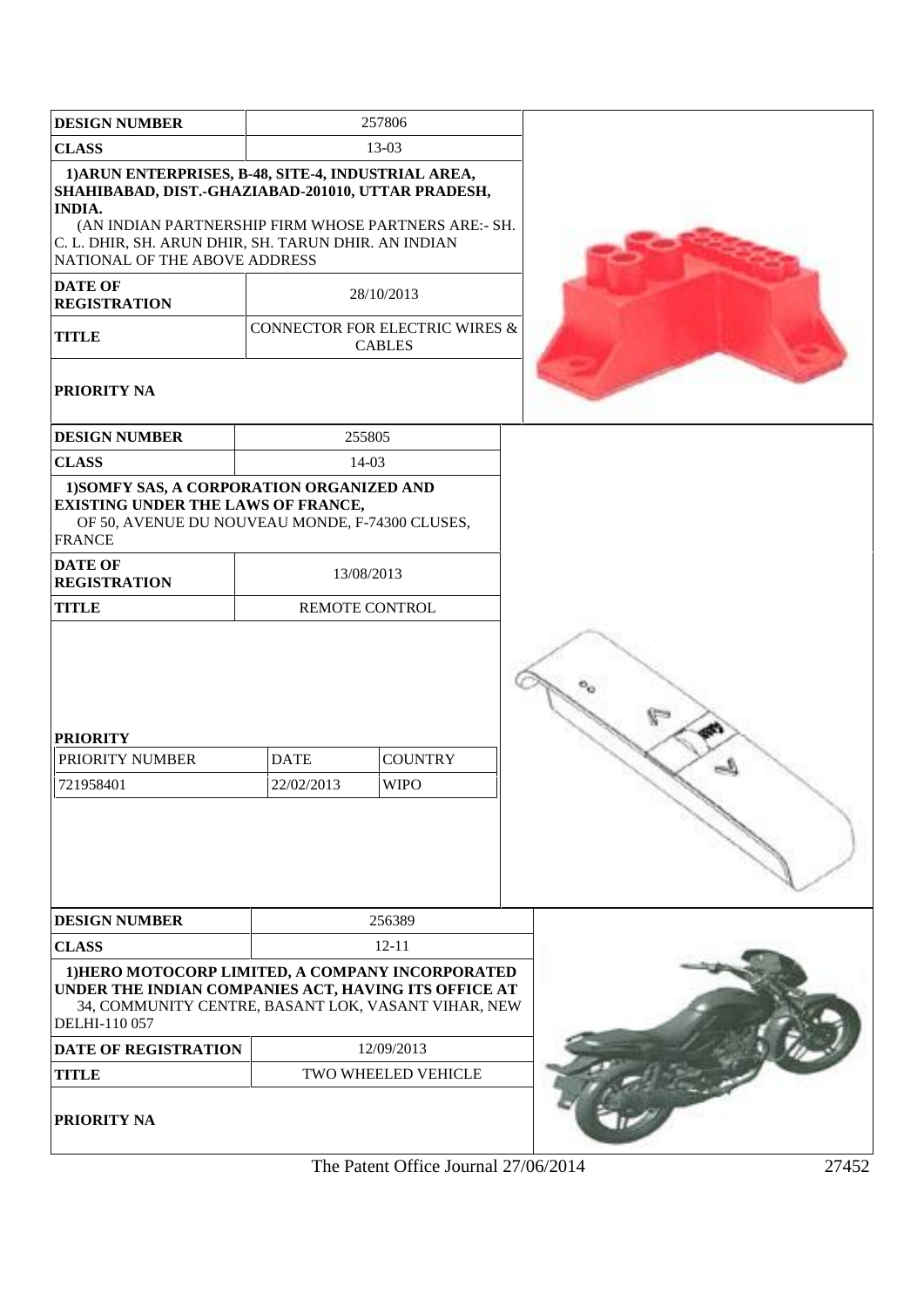| <b>DESIGN NUMBER</b>                                                                                                                                                                                                                   |                               | 256729               |  |
|----------------------------------------------------------------------------------------------------------------------------------------------------------------------------------------------------------------------------------------|-------------------------------|----------------------|--|
| <b>CLASS</b>                                                                                                                                                                                                                           |                               | 11-01                |  |
| 1) INDERJIT KAUR ARORA, PROPRIETRESS, M/S. NIKKI ARORA FINE<br>JEWELLERY, HAVING HER ADDRESS AT<br>B-507, MANJU MAHAL, PALI HILL, NARGIS DUTT ROAD, BANDRA (WEST),<br>MUMBAI-400050, MAHARASHTRA, INDIA (INDIAN NATIONAL)              |                               |                      |  |
| <b>DATE OF REGISTRATION</b>                                                                                                                                                                                                            |                               | 24/09/2013           |  |
| <b>TITLE</b>                                                                                                                                                                                                                           |                               | <b>EAR ORNAMENT</b>  |  |
| <b>PRIORITY NA</b>                                                                                                                                                                                                                     |                               |                      |  |
| <b>DESIGN NUMBER</b>                                                                                                                                                                                                                   |                               | 259061               |  |
| <b>CLASS</b>                                                                                                                                                                                                                           |                               | 13-01                |  |
| 1) CROMPTON GREAVES LIMITED,<br>CG HOUSE, 6TH FLOOR, DR. ANNIE BESANT ROAD, WORLI, MUMBAI - 400030,<br>MAHARASHTRA, INDIA; AN INDIAN COMPANY                                                                                           |                               |                      |  |
| <b>DATE OF REGISTRATION</b>                                                                                                                                                                                                            |                               | 27/12/2013           |  |
| <b>TITLE</b>                                                                                                                                                                                                                           |                               | <b>MOTOR</b>         |  |
| <b>PRIORITY NA</b>                                                                                                                                                                                                                     |                               |                      |  |
| <b>DESIGN NUMBER</b>                                                                                                                                                                                                                   |                               | 258391               |  |
| <b>CLASS</b>                                                                                                                                                                                                                           |                               | 24-01                |  |
| 1) KONINKLIJKE PHILIPS N.V., A COMPANY ORGANIZED AND EXISTING<br>UNDER THE LAWS OF THE KINGDOM OF THE NETHERLANDS, RESIDING AT<br>EINDHOVEN,<br>WHOSE POST-OFFICE ADDRESS IS HIGH TECH CAMPUS 5, 5656 AE<br>EINDHOVEN, THE NETHERLANDS |                               |                      |  |
| <b>DATE OF REGISTRATION</b>                                                                                                                                                                                                            |                               | 26/11/2013           |  |
| <b>TITLE</b>                                                                                                                                                                                                                           |                               | <b>INFANT WARMER</b> |  |
| <b>PRIORITY</b>                                                                                                                                                                                                                        |                               |                      |  |
| PRIORITY NUMBER                                                                                                                                                                                                                        | <b>COUNTRY</b><br><b>DATE</b> |                      |  |
| 002258491-0001                                                                                                                                                                                                                         | 19/06/2013                    | <b>OHIM</b>          |  |
|                                                                                                                                                                                                                                        |                               |                      |  |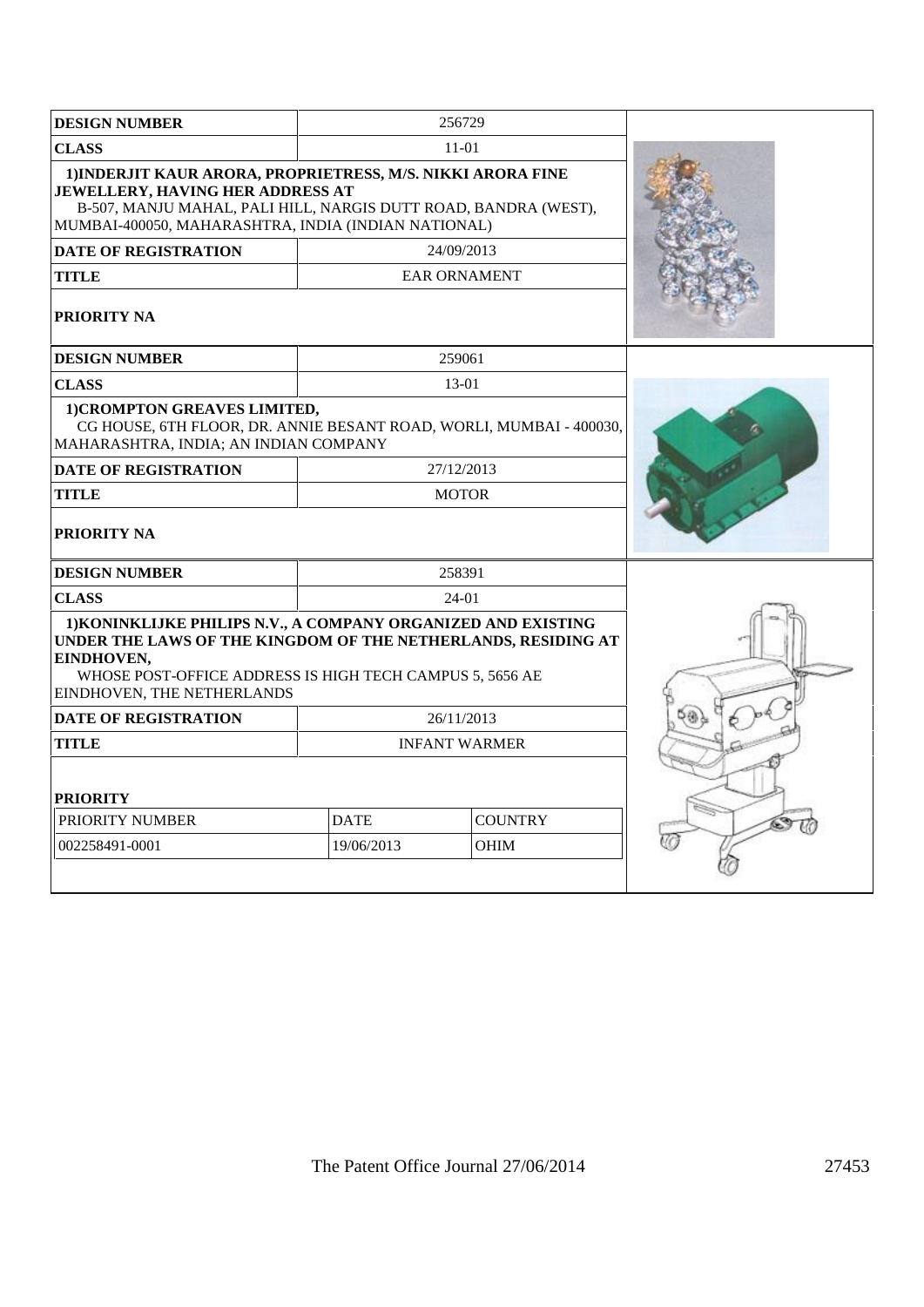| <b>DESIGN NUMBER</b>                                                                                                                                                                                                                                    |             | 258440                  |                     |
|---------------------------------------------------------------------------------------------------------------------------------------------------------------------------------------------------------------------------------------------------------|-------------|-------------------------|---------------------|
| <b>CLASS</b>                                                                                                                                                                                                                                            |             | $07-06$                 |                     |
| 1) MA DESIGN INDIA PRIVATE LIMITED, A COMPANY INCORPORATED IN<br><b>INDIA HAVING ITS PRINCIPAL PLACE OF BUSINESS AT</b><br>A-41, SECTOR-80, PHASE-II, NOIDA-201305, U.P. INDIA                                                                          |             |                         |                     |
| <b>DATE OF REGISTRATION</b>                                                                                                                                                                                                                             |             | 28/11/2013              |                     |
| <b>TITLE</b>                                                                                                                                                                                                                                            |             | <b>NAPKIN HOLDER</b>    |                     |
| <b>PRIORITY NA</b>                                                                                                                                                                                                                                      |             |                         |                     |
| <b>DESIGN NUMBER</b>                                                                                                                                                                                                                                    |             | 250736                  |                     |
| <b>CLASS</b>                                                                                                                                                                                                                                            |             | 24-02                   |                     |
| 1) SANOFI-AVENTIS DEUTSCHLAND GMBH, A GERMAN COMPANY OF<br>BRÜNINGSTRASSE 50, 65929 FRANKFURT, GERMANY                                                                                                                                                  |             |                         |                     |
| <b>DATE OF REGISTRATION</b>                                                                                                                                                                                                                             |             | 04/01/2013              |                     |
| <b>TITLE</b>                                                                                                                                                                                                                                            |             | <b>INJECTION DEVICE</b> |                     |
| <b>PRIORITY</b>                                                                                                                                                                                                                                         |             |                         | <b>ENTRAL LEWIS</b> |
| <b>PRIORITY NUMBER</b>                                                                                                                                                                                                                                  | <b>DATE</b> | <b>COUNTRY</b>          |                     |
| 002 068 791                                                                                                                                                                                                                                             | 05/07/2012  | <b>OHIM</b>             |                     |
| <b>DESIGN NUMBER</b>                                                                                                                                                                                                                                    |             | 255661                  |                     |
| <b>CLASS</b>                                                                                                                                                                                                                                            |             | 25-99                   |                     |
| 1) NEHAL STEEL PVT. LTD., 14376, BHAGWAN NAGAR, G.T. ROAD, NEAR<br><b>GURU GOBIND SINGH TOWER, NEAR DHOLEWAL CHOWK, LUDHIANA-141</b><br>003 (PUNJAB) INDIA<br>(AN INDIAN COMPANY DULY REGISTERED UNDER THE COMPANIES ACT,<br>1956) OF THE ABOVE ADDRESS |             |                         |                     |
| <b>DATE OF REGISTRATION</b>                                                                                                                                                                                                                             |             | 06/08/2013              |                     |
| <b>TITLE</b>                                                                                                                                                                                                                                            |             | <b>FENCING</b>          |                     |
| <b>PRIORITY NA</b>                                                                                                                                                                                                                                      |             |                         |                     |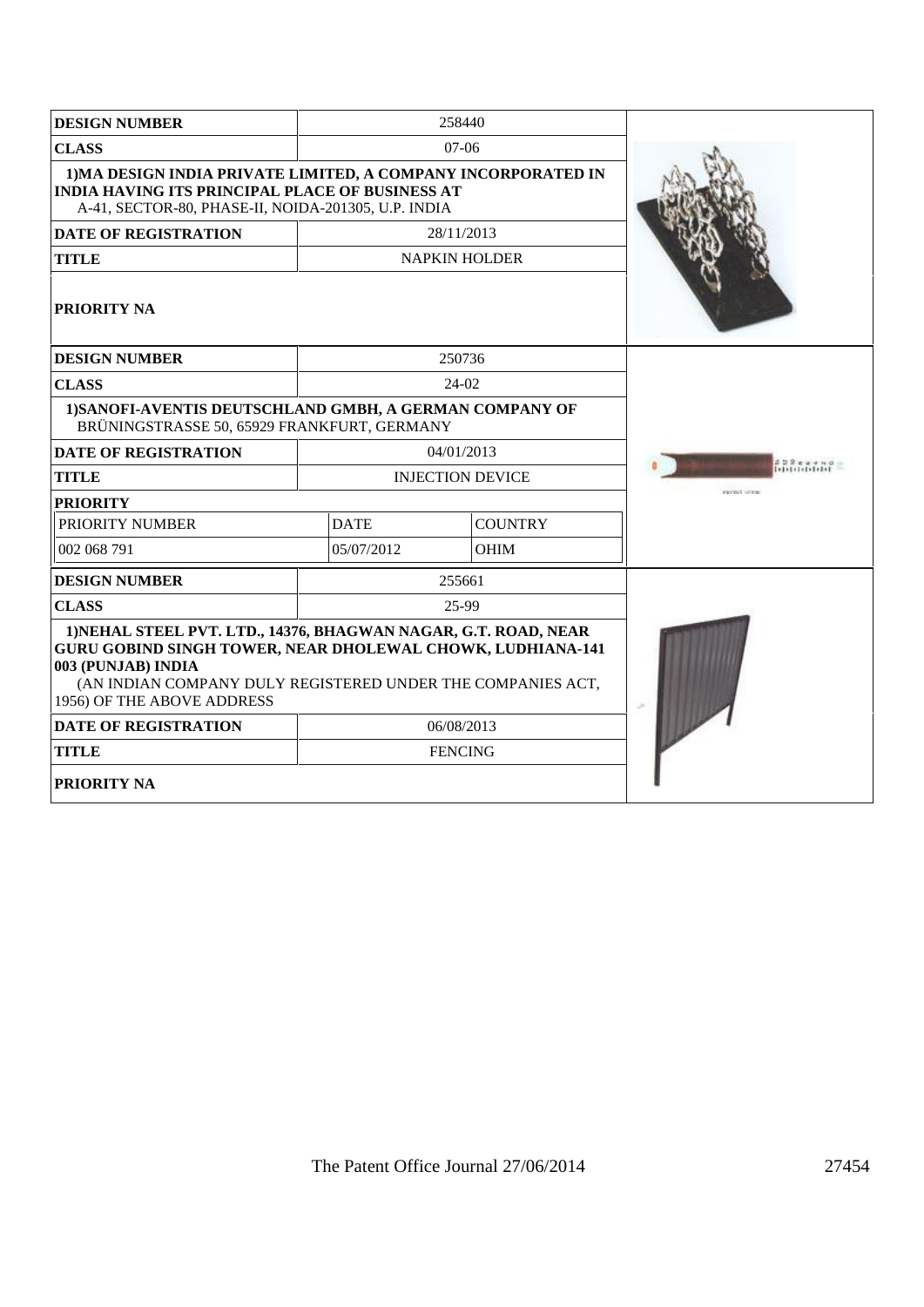| <b>DESIGN NUMBER</b>                                                                                           |                                                                                                                                                                                                                                                                                                                                                                                | 257516                                                        |  |  |  |
|----------------------------------------------------------------------------------------------------------------|--------------------------------------------------------------------------------------------------------------------------------------------------------------------------------------------------------------------------------------------------------------------------------------------------------------------------------------------------------------------------------|---------------------------------------------------------------|--|--|--|
| <b>CLASS</b>                                                                                                   |                                                                                                                                                                                                                                                                                                                                                                                | $12 - 16$                                                     |  |  |  |
| 1) MAN TRUCK & BUS AG, A GERMAN COMPANY OF<br>DACHAUER STRASSE 667, 80995 MUNICHEN, GERMANY                    |                                                                                                                                                                                                                                                                                                                                                                                |                                                               |  |  |  |
| <b>DATE OF REGISTRATION</b>                                                                                    |                                                                                                                                                                                                                                                                                                                                                                                | 15/10/2013                                                    |  |  |  |
| <b>TITLE</b>                                                                                                   |                                                                                                                                                                                                                                                                                                                                                                                | <b>BUMPER FOR VEHICLES</b>                                    |  |  |  |
| <b>PRIORITY NA</b>                                                                                             |                                                                                                                                                                                                                                                                                                                                                                                |                                                               |  |  |  |
| <b>DESIGN NUMBER</b>                                                                                           |                                                                                                                                                                                                                                                                                                                                                                                | 257694                                                        |  |  |  |
| <b>CLASS</b>                                                                                                   |                                                                                                                                                                                                                                                                                                                                                                                | $08-06$                                                       |  |  |  |
|                                                                                                                | 1)(1) RUPESHBHAI MANSUKHBHAI MANSARA (2) JAYESHBHAI GOBARBHAI<br>SHEKHALIYA (3) CHETANBHAI LAVJIBHAI SINGHALA (ALL THE PARTNERS<br>ARE ADULT & INDIAN NATIONAL) PARTNERS OF JAY SOMNATH METAL<br>(INDIAN PARTNERSHIP FIRM) HAVING PLACE OF BUSINESS AT:<br>3, MARUTI INDUSTRIAL AREA, KOTHARIYA RING ROAD, B/H. MURLIDHAR<br>WAYBRIDGE, N.H. 8B, RAJKOT-360003-GUJARAT-(INDIA) |                                                               |  |  |  |
| <b>DATE OF REGISTRATION</b>                                                                                    |                                                                                                                                                                                                                                                                                                                                                                                | 24/10/2013                                                    |  |  |  |
| <b>TITLE</b>                                                                                                   |                                                                                                                                                                                                                                                                                                                                                                                | <b>HANDLE</b>                                                 |  |  |  |
| <b>PRIORITY NA</b>                                                                                             |                                                                                                                                                                                                                                                                                                                                                                                |                                                               |  |  |  |
| <b>DESIGN NUMBER</b>                                                                                           |                                                                                                                                                                                                                                                                                                                                                                                | 253351                                                        |  |  |  |
| <b>CLASS</b>                                                                                                   |                                                                                                                                                                                                                                                                                                                                                                                | 28-02                                                         |  |  |  |
| 1) AVON PRODUCTS, INC.<br>777 THIRD AVENUE NEW YORK, NY 10017 UNITED STATES OF AMERICA,<br>NATIONALITY: U.S.A. |                                                                                                                                                                                                                                                                                                                                                                                |                                                               |  |  |  |
| <b>DATE OF REGISTRATION</b>                                                                                    |                                                                                                                                                                                                                                                                                                                                                                                | 23/04/2013                                                    |  |  |  |
| <b>TITLE</b>                                                                                                   |                                                                                                                                                                                                                                                                                                                                                                                | LOWER UNIT OF COSMETIC AND PERSONAL<br><b>CARE APPLICATOR</b> |  |  |  |
| <b>PRIORITY</b>                                                                                                |                                                                                                                                                                                                                                                                                                                                                                                |                                                               |  |  |  |
| PRIORITY NUMBER                                                                                                | <b>DATE</b>                                                                                                                                                                                                                                                                                                                                                                    | <b>COUNTRY</b>                                                |  |  |  |
| 29/435.321                                                                                                     | 23/10/2012                                                                                                                                                                                                                                                                                                                                                                     | U.S.A.                                                        |  |  |  |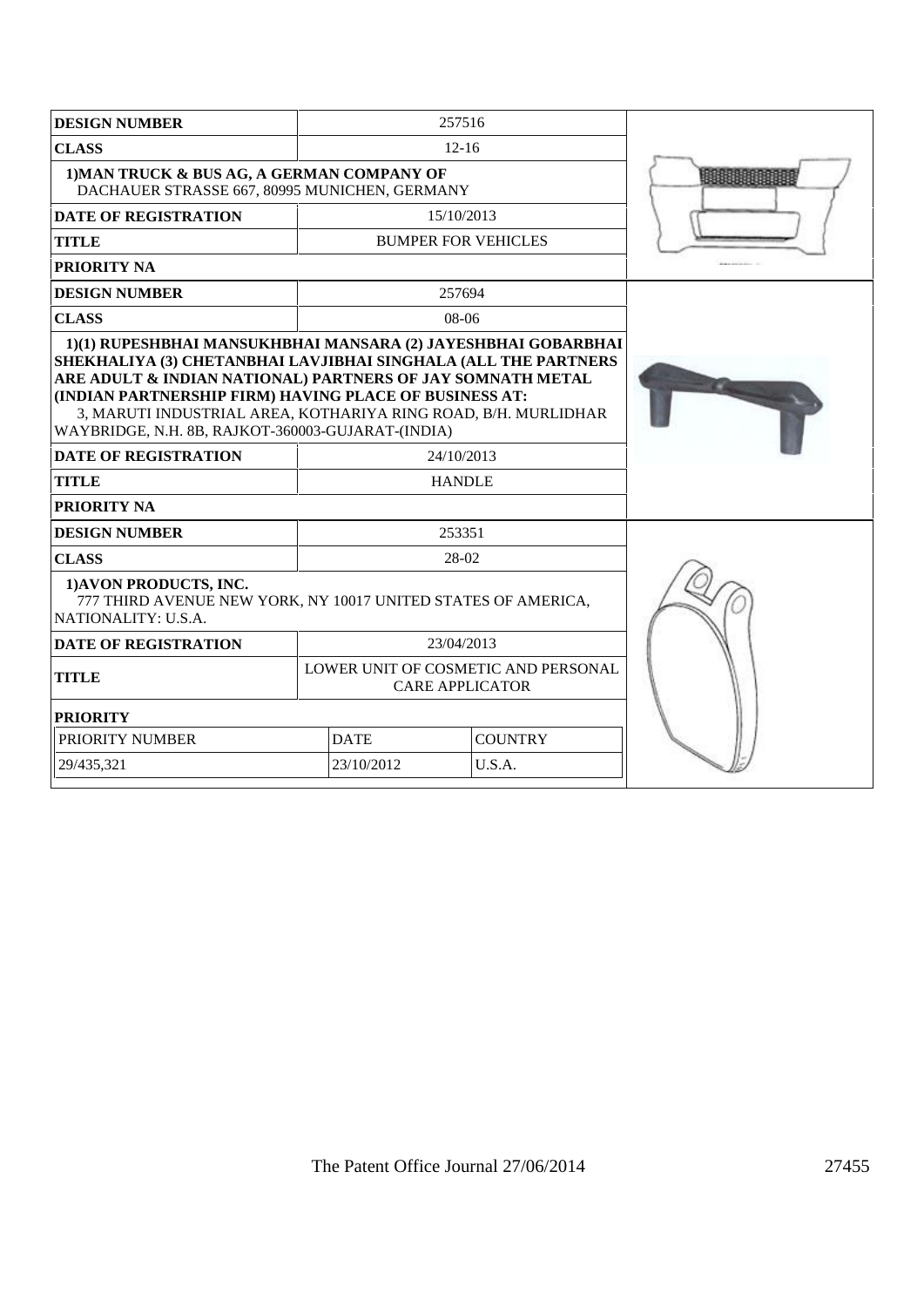| <b>DESIGN NUMBER</b>                                                                                                                                                                                                                                                           |                                                             | 249058                                     |  |                             |
|--------------------------------------------------------------------------------------------------------------------------------------------------------------------------------------------------------------------------------------------------------------------------------|-------------------------------------------------------------|--------------------------------------------|--|-----------------------------|
| <b>CLASS</b>                                                                                                                                                                                                                                                                   |                                                             | $22 - 04$                                  |  |                             |
| 1) DYNAMIC ANIMATION SYSTEMS, INC.,<br>12015 LEE JACKSON HWY., SUITE 200, FAIRFAX, VA 22033, UNITED<br>STATES OF AMERICA, A U.S. CORPORATION                                                                                                                                   |                                                             |                                            |  |                             |
| <b>DATE OF REGISTRATION</b>                                                                                                                                                                                                                                                    |                                                             | 29/10/2012                                 |  |                             |
| <b>TITLE</b>                                                                                                                                                                                                                                                                   |                                                             | PISTOL GRIP CONTROLLER                     |  |                             |
| <b>PRIORITY</b><br><b>PRIORITY NUMBER</b><br>29/419,491                                                                                                                                                                                                                        | <b>DATE</b><br><b>COUNTRY</b><br>27/04/2012<br>U.S.A.       |                                            |  |                             |
|                                                                                                                                                                                                                                                                                |                                                             |                                            |  |                             |
| <b>DESIGN NUMBER</b>                                                                                                                                                                                                                                                           |                                                             | 253657                                     |  |                             |
| <b>CLASS</b>                                                                                                                                                                                                                                                                   |                                                             | $14-02$                                    |  |                             |
| 1) SONY COMPUTER ENTERTAINMENT INC., A JAPANESE<br><b>COMPANY OF</b><br>1-7-1 KONAN, MINATO-KU, TOKYO, JAPAN                                                                                                                                                                   |                                                             |                                            |  |                             |
| <b>DATE OF REGISTRATION</b>                                                                                                                                                                                                                                                    |                                                             | 03/05/2013                                 |  |                             |
| <b>TITLE</b>                                                                                                                                                                                                                                                                   |                                                             | CONTROLLER FOR ELECTRONIC<br><b>DEVICE</b> |  |                             |
| <b>PRIORITY</b><br>PRIORITY NUMBER<br>2013-003271                                                                                                                                                                                                                              | <b>COUNTRY</b><br><b>DATE</b><br>19/02/2013<br><b>JAPAN</b> |                                            |  | <b>INVIT DEPERTIVE VIEW</b> |
| <b>DESIGN NUMBER</b>                                                                                                                                                                                                                                                           | 255988                                                      |                                            |  |                             |
| <b>CLASS</b>                                                                                                                                                                                                                                                                   | 08-06                                                       |                                            |  |                             |
| 1) KALPESHBHAI MANSUKHBHAI DUDHATRA (ADULT &<br>INDIAN NATIONAL) SOLE PROPRIETOR OF JAY BALAJI<br>INDUSTRIES (INDIAN PROPRIETORSHIP CONCERN) HAVING<br>PLACE OF BUSINESS AT-<br>SHIVAM INDUSTRIAL AREA, B/H. PETROL PUMP, KOTHARIA<br>RING ROAD, RAJKOT-360002-GUJARAT-(INDIA) |                                                             |                                            |  | Samuel and the my and all   |
| <b>DATE OF</b><br><b>REGISTRATION</b>                                                                                                                                                                                                                                          |                                                             | 23/08/2013                                 |  |                             |
| <b>TITLE</b>                                                                                                                                                                                                                                                                   | <b>HANDLE</b>                                               |                                            |  |                             |
| <b>PRIORITY NA</b>                                                                                                                                                                                                                                                             |                                                             |                                            |  |                             |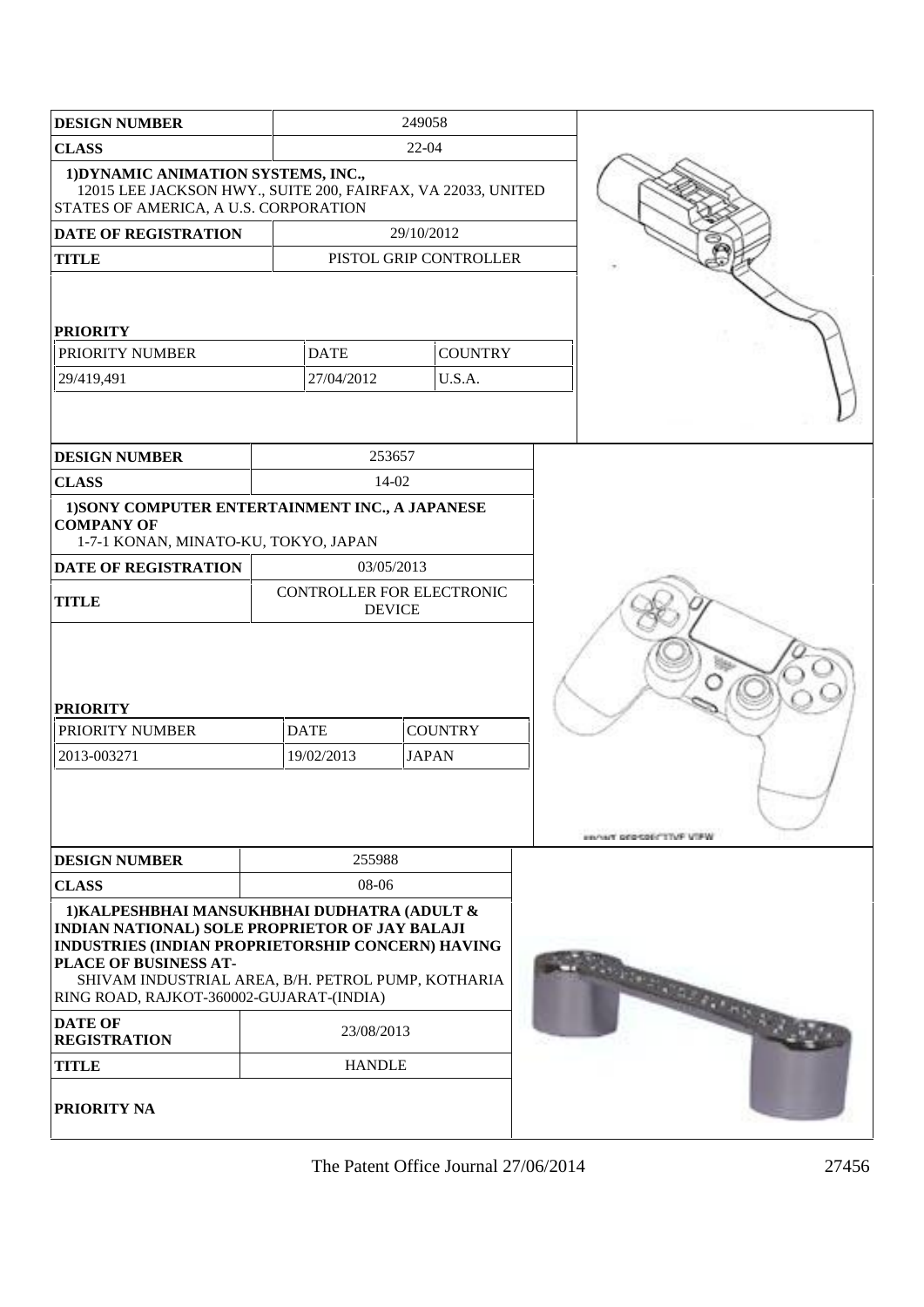| <b>DESIGN NUMBER</b>                                                                                                                                          |                               | 254501                       |  |
|---------------------------------------------------------------------------------------------------------------------------------------------------------------|-------------------------------|------------------------------|--|
| <b>CLASS</b>                                                                                                                                                  |                               | 22-01                        |  |
| 1) MAGPUL INDUSTRIES CORPORATION,<br>400 YOUNG COURT, UNIT 1, ERIE, COLORADO 80516, UNITED STATES OF<br>AMERICA, A COLORADO CORPORATION                       |                               |                              |  |
| <b>DATE OF REGISTRATION</b>                                                                                                                                   |                               | 13/06/2013                   |  |
| <b>TITLE</b>                                                                                                                                                  |                               | FIREARM MAGAZINE WITH WINDOW |  |
| <b>PRIORITY</b>                                                                                                                                               |                               |                              |  |
| PRIORITY NUMBER                                                                                                                                               | <b>DATE</b>                   | <b>COUNTRY</b>               |  |
| 29/440.792                                                                                                                                                    | 27/12/2012                    | U.S.A.                       |  |
|                                                                                                                                                               |                               |                              |  |
| <b>DESIGN NUMBER</b>                                                                                                                                          |                               | 257293                       |  |
| <b>CLASS</b>                                                                                                                                                  |                               | $14-01$                      |  |
| UNDER THE LAWS OF JAPAN, HAVING ITS REGISTERED OFFICE AT<br>3-12, MORIYACHO, KANAGAWA-KU, YOKOHAMA-SHI, KANAGAWA, 221-<br>0022, JAPAN                         |                               |                              |  |
| <b>DATE OF REGISTRATION</b>                                                                                                                                   |                               | 08/10/2013                   |  |
| <b>TITLE</b>                                                                                                                                                  |                               | <b>SPEAKER FOR VEHICLE</b>   |  |
| <b>PRIORITY</b>                                                                                                                                               |                               |                              |  |
| PRIORITY NUMBER                                                                                                                                               | <b>DATE</b><br><b>COUNTRY</b> |                              |  |
| 2013-012554                                                                                                                                                   | 05/06/2013                    | <b>JAPAN</b>                 |  |
| <b>DESIGN NUMBER</b>                                                                                                                                          |                               | 256562                       |  |
| <b>CLASS</b>                                                                                                                                                  |                               | $26-03$                      |  |
| 1) NITIN R. SHENOY, INDIAN NATIONAL,<br>602, JALTARANG, LOKPURAM, DR. GLADYS ALVARES ROAD, OFF. POKHRAN<br>ROAD NO. 2, THANE (W)-400 601, MAHARASHTRA, INDIA. |                               |                              |  |
| <b>DATE OF REGISTRATION</b>                                                                                                                                   |                               | 18/09/2013                   |  |
| <b>TITLE</b>                                                                                                                                                  |                               | <b>LIGHTING FIXTURE</b>      |  |
| <b>PRIORITY NA</b>                                                                                                                                            |                               |                              |  |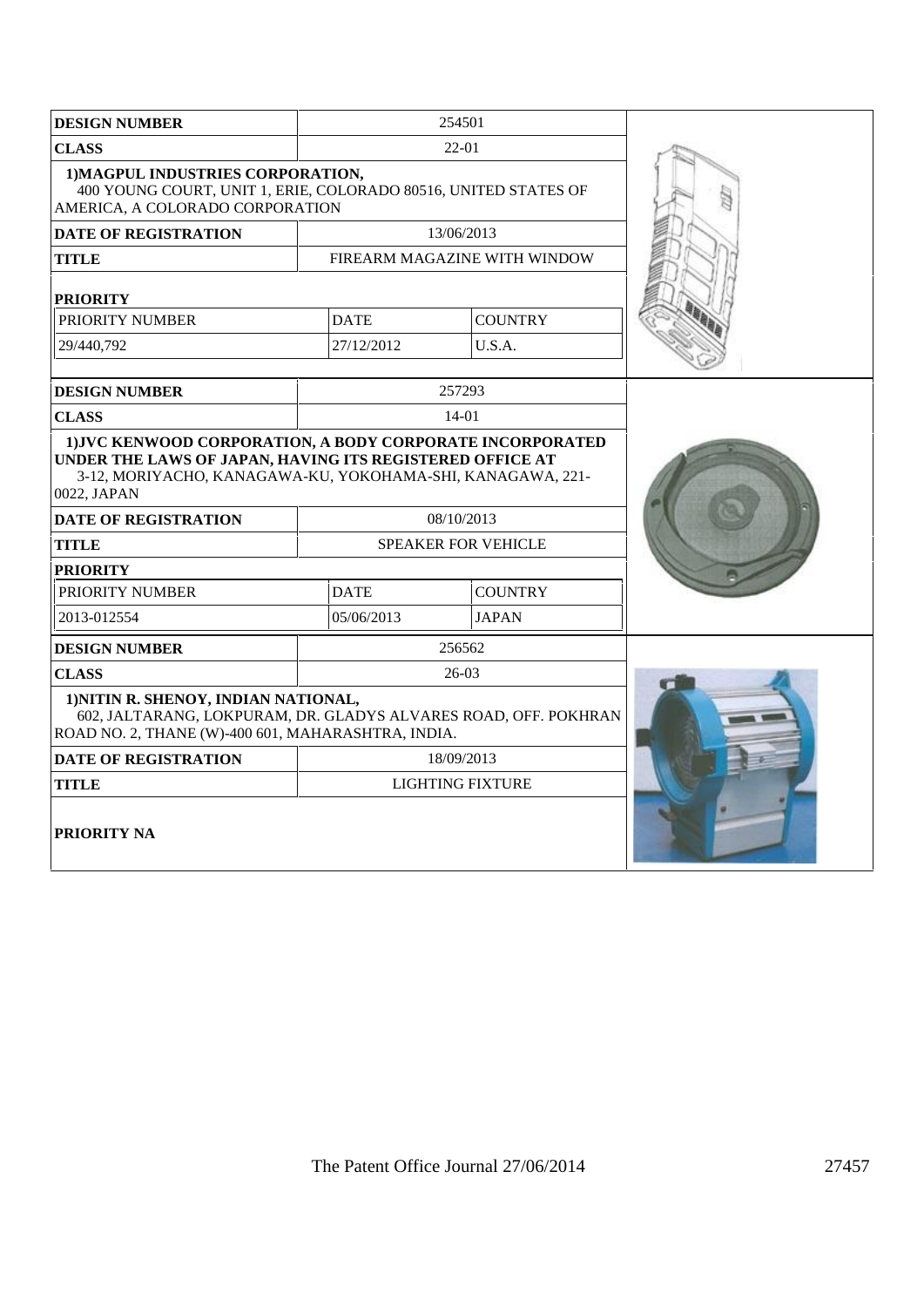| <b>DESIGN NUMBER</b>                                                                                                                                                                                                             |             | 254178                    |  |
|----------------------------------------------------------------------------------------------------------------------------------------------------------------------------------------------------------------------------------|-------------|---------------------------|--|
| <b>CLASS</b>                                                                                                                                                                                                                     |             | 14-01                     |  |
| 1) PANASONIC CORPORATION, A JAPANESE COMPANY ORGANIZED AND<br><b>EXISTING UNDER THE LAWS OF JAPAN OF</b><br>1006, OAZA KADOMA, KADOMA-SHI, OSAKA 571-8501, JAPAN                                                                 |             |                           |  |
| <b>DATE OF REGISTRATION</b>                                                                                                                                                                                                      |             | 30/05/2013                |  |
| <b>TITLE</b>                                                                                                                                                                                                                     |             | DIGITAL VIDEO DISC PLAYER |  |
| PRIORITY NA                                                                                                                                                                                                                      |             |                           |  |
| <b>DESIGN NUMBER</b>                                                                                                                                                                                                             |             | 256379                    |  |
| <b>CLASS</b>                                                                                                                                                                                                                     |             | $04-02$                   |  |
| 1) COLGATE-PALMOLIVE COMPANY, A DELAWARE CORPORATION,<br>300 PARK AVENUE, NEW YORK, NEW YORK 10022, USA                                                                                                                          |             |                           |  |
| <b>DATE OF REGISTRATION</b>                                                                                                                                                                                                      |             | 11/09/2013                |  |
| <b>TITLE</b>                                                                                                                                                                                                                     |             | <b>TOOTHBRUSH</b>         |  |
| <b>PRIORITY</b>                                                                                                                                                                                                                  |             |                           |  |
| PRIORITY NUMBER                                                                                                                                                                                                                  | <b>DATE</b> | <b>COUNTRY</b>            |  |
| 201330087025.6                                                                                                                                                                                                                   | 28/03/2013  | <b>CHINA</b>              |  |
|                                                                                                                                                                                                                                  |             |                           |  |
| <b>DESIGN NUMBER</b>                                                                                                                                                                                                             |             | 256728                    |  |
| <b>CLASS</b>                                                                                                                                                                                                                     |             | $11 - 01$                 |  |
| 1) INDERJIT KAUR ARORA, PROPRIETRESS, M/S. NIKKI ARORA FINE<br><b>JEWELLERY, HAVING HER ADDRESS AT</b><br>B-507, MANJU MAHAL, PALI HILL, NARGIS DUTT ROAD, BANDRA (WEST),<br>MUMBAI-400050, MAHARASHTRA, INDIA (INDIAN NATIONAL) |             |                           |  |
| <b>DATE OF REGISTRATION</b>                                                                                                                                                                                                      |             | 24/09/2013                |  |
| <b>TITLE</b>                                                                                                                                                                                                                     |             | <b>NECKLACE</b>           |  |
| <b>PRIORITY NA</b>                                                                                                                                                                                                               |             |                           |  |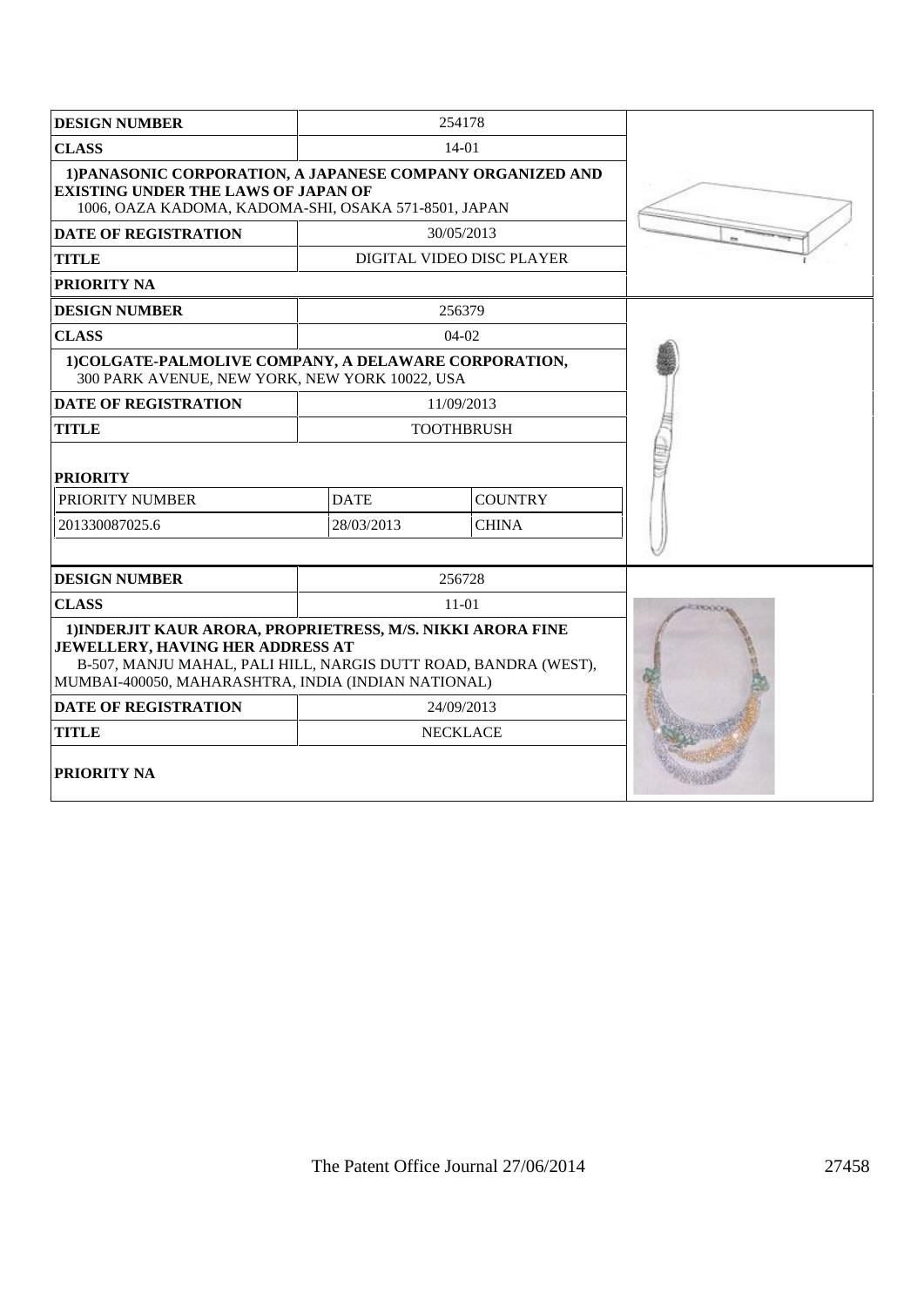| <b>DESIGN NUMBER</b>                                                                                                                                                                                                                                                                                                                                                           | 257891                        |                                     |  |
|--------------------------------------------------------------------------------------------------------------------------------------------------------------------------------------------------------------------------------------------------------------------------------------------------------------------------------------------------------------------------------|-------------------------------|-------------------------------------|--|
| <b>CLASS</b>                                                                                                                                                                                                                                                                                                                                                                   |                               | 08-06                               |  |
| 1)(1) RUPESHBHAI MANSUKHBHAI MANSARA (2) JAYESHBHAI GOBARBHAI<br>SHEKHALIYA (3) CHETANBHAI LAVJIBHAI SINGHALA (ALL THE PARTNERS<br>ARE ADULT & INDIAN NATIONAL) PARTNERS OF JAY SOMNATH METAL<br>(INDIAN PARTNERSHIP FIRM) HAVING PLACE OF BUSINESS AT:<br>3, MARUTI INDUSTRIAL AREA, KOTHARIYA RING ROAD, B/H. MURLIDHAR<br>WAYBRIDGE, N.H. 8B, RAJKOT-360003-GUJARAT-(INDIA) |                               |                                     |  |
| <b>DATE OF REGISTRATION</b>                                                                                                                                                                                                                                                                                                                                                    |                               | 31/10/2013                          |  |
| <b>TITLE</b>                                                                                                                                                                                                                                                                                                                                                                   |                               | <b>HANDLE</b>                       |  |
| <b>PRIORITY NA</b>                                                                                                                                                                                                                                                                                                                                                             |                               |                                     |  |
| <b>DESIGN NUMBER</b>                                                                                                                                                                                                                                                                                                                                                           |                               | 251075                              |  |
| <b>CLASS</b>                                                                                                                                                                                                                                                                                                                                                                   |                               | $05-05$                             |  |
| 1) PARRY MURRAY & CO. LTD., COMPANY REGISTERED UNDER THE LAWS<br>OF ENGLAND AND WALES, HAVING ITS PRINCIPAL PLACE OF BUSINESS AT<br>3RD FLOOR, SIMPSON HOUSE, 6 CHERRY ORCHARD ROAD, CROYDON, CRO<br>6BA, UNITED KINGDOM<br><b>DATE OF REGISTRATION</b><br><b>TITLE</b><br><b>PRIORITY NA</b>                                                                                  |                               | 21/01/2013<br><b>TEXTILE FABRIC</b> |  |
| <b>DESIGN NUMBER</b>                                                                                                                                                                                                                                                                                                                                                           |                               | 258257                              |  |
| <b>CLASS</b>                                                                                                                                                                                                                                                                                                                                                                   |                               | $09-01$                             |  |
| 1) INTERNATIONAL TRADE CORPORATION LIMITED, A BRITISH LIMITED<br><b>LIABILITY COMPANY OF</b><br>VICTORIA HOUSE, 49 CLARENDON ROAD, WATFORD, HERTFORDSHIRE,<br>WD17 1HX, UNITED KINGDOM                                                                                                                                                                                         |                               |                                     |  |
| <b>DATE OF REGISTRATION</b>                                                                                                                                                                                                                                                                                                                                                    |                               | 20/11/2013                          |  |
| <b>TITLE</b>                                                                                                                                                                                                                                                                                                                                                                   |                               | PERFUME BOTTLE                      |  |
| <b>PRIORITY</b>                                                                                                                                                                                                                                                                                                                                                                |                               |                                     |  |
| PRIORITY NUMBER                                                                                                                                                                                                                                                                                                                                                                | <b>DATE</b><br><b>COUNTRY</b> |                                     |  |
| 4030055                                                                                                                                                                                                                                                                                                                                                                        | 24/05/2013                    | U.K.                                |  |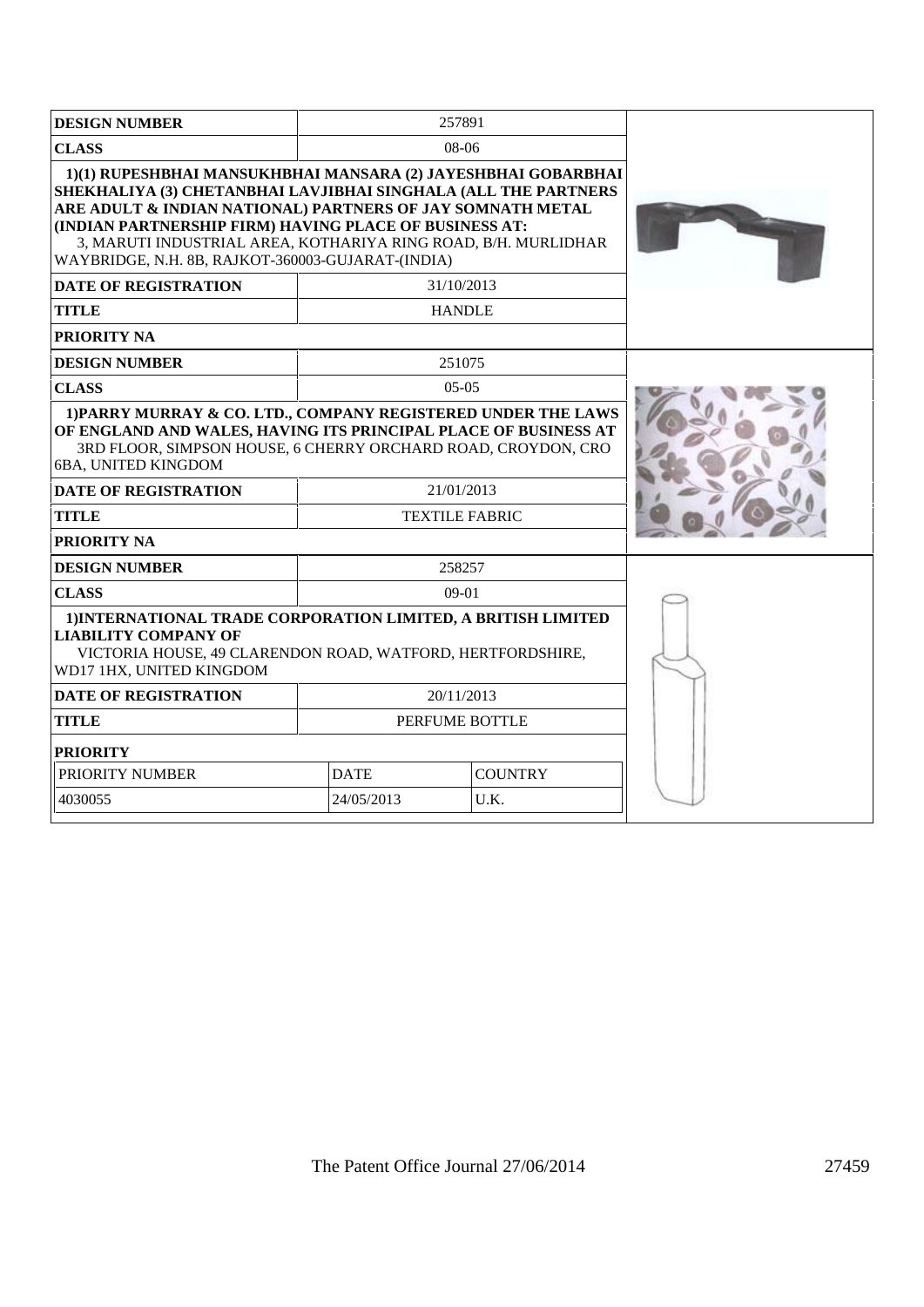| <b>DESIGN NUMBER</b>                                                                                                                                                                                                                                                        |             | 256120                                                                                    |  |
|-----------------------------------------------------------------------------------------------------------------------------------------------------------------------------------------------------------------------------------------------------------------------------|-------------|-------------------------------------------------------------------------------------------|--|
| <b>CLASS</b>                                                                                                                                                                                                                                                                | 24-01       |                                                                                           |  |
| 1) ETHICON, INC., A CORPORATION FORMED UNDER THE<br>LAW OF THE STATE OF NEW JERSEY,<br>OF U.S. ROUTE 22, SOMERVILLE, NJ 08876, U.S.A.                                                                                                                                       |             |                                                                                           |  |
| <b>DATE OF</b><br><b>REGISTRATION</b>                                                                                                                                                                                                                                       |             | 30/08/2013                                                                                |  |
| <b>TITLE</b>                                                                                                                                                                                                                                                                |             | <b>SURGICAL FASTENER</b>                                                                  |  |
| <b>PRIORITY</b>                                                                                                                                                                                                                                                             |             |                                                                                           |  |
| PRIORITY NUMBER                                                                                                                                                                                                                                                             | <b>DATE</b> | <b>COUNTRY</b>                                                                            |  |
| 29/447,564                                                                                                                                                                                                                                                                  | 05/03/2013  | U.S.A.                                                                                    |  |
| <b>DESIGN NUMBER</b>                                                                                                                                                                                                                                                        |             | 255645                                                                                    |  |
| <b>CLASS</b>                                                                                                                                                                                                                                                                |             | 08-06                                                                                     |  |
| SOLE PROPRIETOR OF JANKI DIE-CAST (INDIAN<br>PROPRIETORSHIP CONCERN) HAVING PLACE OF BUSINESS<br>AT-PLOT NO. 834, AJI INDUSTRIAL AREA, NR; SITARAM WAY<br>BRIDGE, OPP: MUNICIPAL WORKSHOP, BHAVNAGAR ROAD, RAJKOT-<br><b>GUJARAT (INDIA)</b><br><b>DATE OF REGISTRATION</b> |             | 06/08/2013                                                                                |  |
| <b>TITLE</b>                                                                                                                                                                                                                                                                |             | <b>HANDLE</b>                                                                             |  |
| <b>PRIORITY NA</b>                                                                                                                                                                                                                                                          |             |                                                                                           |  |
| <b>DESIGN NUMBER</b>                                                                                                                                                                                                                                                        |             | 258782                                                                                    |  |
| <b>CLASS</b>                                                                                                                                                                                                                                                                |             | 13-03                                                                                     |  |
| 1) M/S G. M. MODULAR PVT. LTD.,<br>405/406, SHALIMAR MORYA PARK, BEHIND HYUNDAI<br>SHOWROOM, ANDHERI (WEST), MUMBAI-400053., (INDIA)                                                                                                                                        |             |                                                                                           |  |
| <b>DATE OF</b><br><b>REGISTRATION</b>                                                                                                                                                                                                                                       |             | 17/12/2013                                                                                |  |
| <b>TITLE</b>                                                                                                                                                                                                                                                                |             | <b>MINI REGULATOR FOR</b><br>CONTROLLING CURRENT VOLTAGE<br>& SPEED OF ELECTRONIC DEVICES |  |
| <b>PRIORITY NA</b>                                                                                                                                                                                                                                                          |             |                                                                                           |  |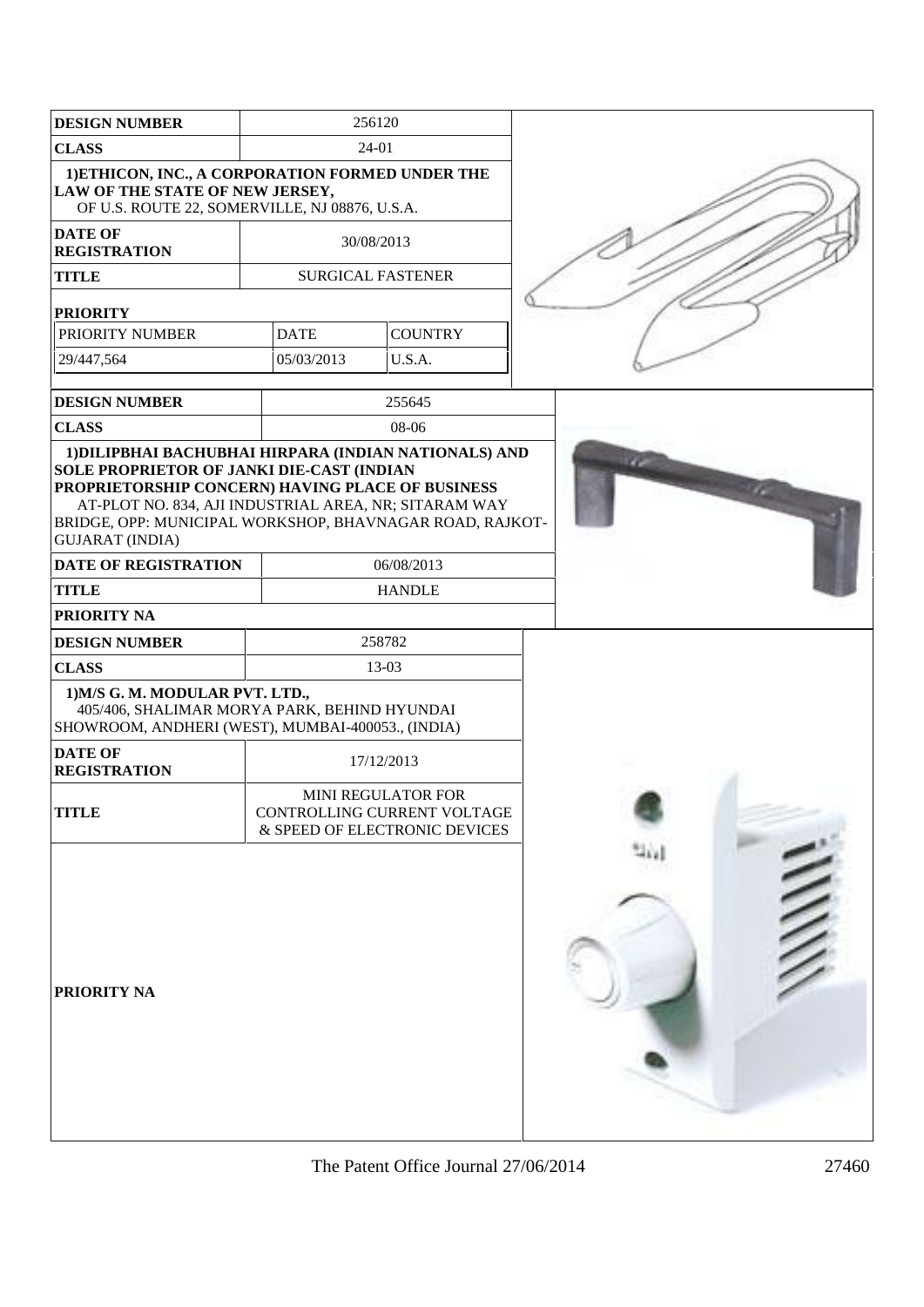| <b>DESIGN NUMBER</b>                                                                                                                                                                                                                                                             | 256622                         |  |
|----------------------------------------------------------------------------------------------------------------------------------------------------------------------------------------------------------------------------------------------------------------------------------|--------------------------------|--|
| <b>CLASS</b>                                                                                                                                                                                                                                                                     | $12 - 11$                      |  |
| 1) TVS MOTOR COMPANY LIMITED, AN INDIAN COMPANY INCORPORATED<br>UNDER THE COMPANIES ACT, 1956, HAVING ITS REGISTERED OFFICE AT<br>"JAYALAKSHMI ESTATES", 29 (OLD NO. 8) HADDOWS ROAD, CHENNAI 600<br>006, TAMIL NADU, INDIA                                                      |                                |  |
| <b>DATE OF REGISTRATION</b>                                                                                                                                                                                                                                                      | 19/09/2013                     |  |
| <b>TITLE</b>                                                                                                                                                                                                                                                                     | <b>REAR FENDER FOR SCOOTER</b> |  |
| <b>PRIORITY NA</b>                                                                                                                                                                                                                                                               |                                |  |
| <b>DESIGN NUMBER</b>                                                                                                                                                                                                                                                             | 256458                         |  |
| <b>CLASS</b>                                                                                                                                                                                                                                                                     | $07-06$                        |  |
| 1) MA DESIGN INDIA PRIVATE LIMITED, A COMPANY INCORPORATED IN<br><b>INDIA HAVING ITS PRINCIPAL PLACE OF BUSINESS AT</b><br>A-41, SECTOR-80, PHASE-II, NOIDA-201305, U.P. INDIA                                                                                                   |                                |  |
| <b>DATE OF REGISTRATION</b>                                                                                                                                                                                                                                                      | 16/09/2013                     |  |
| <b>TITLE</b>                                                                                                                                                                                                                                                                     | <b>ICE BUCKET</b>              |  |
| <b>PRIORITY NA</b>                                                                                                                                                                                                                                                               |                                |  |
| <b>DESIGN NUMBER</b>                                                                                                                                                                                                                                                             | 257175                         |  |
| <b>CLASS</b>                                                                                                                                                                                                                                                                     | $08-06$                        |  |
| 1) RASIKLAL GHUSABHAI CHOVATIYA (ADULT & INDIAN NATIONAL) SOLE<br>PROPRIETOR OF M K TECHNOCAST (INDIAN PROPRIETORSHIP CONCERN)<br><b>HAVING PLACE OF BUSINESS AT-</b><br>2, PATEL NAGAR, SADBHAVNA, PLOT, NR: BHAGWATI ENTERPRISE, 50, FEET<br>MAIN ROAD, RAJKOT-GUJARAT-(INDIA) |                                |  |
| <b>DATE OF REGISTRATION</b>                                                                                                                                                                                                                                                      | 04/10/2013                     |  |
| <b>TITLE</b>                                                                                                                                                                                                                                                                     | <b>HANDLE</b>                  |  |
| <b>PRIORITY NA</b>                                                                                                                                                                                                                                                               |                                |  |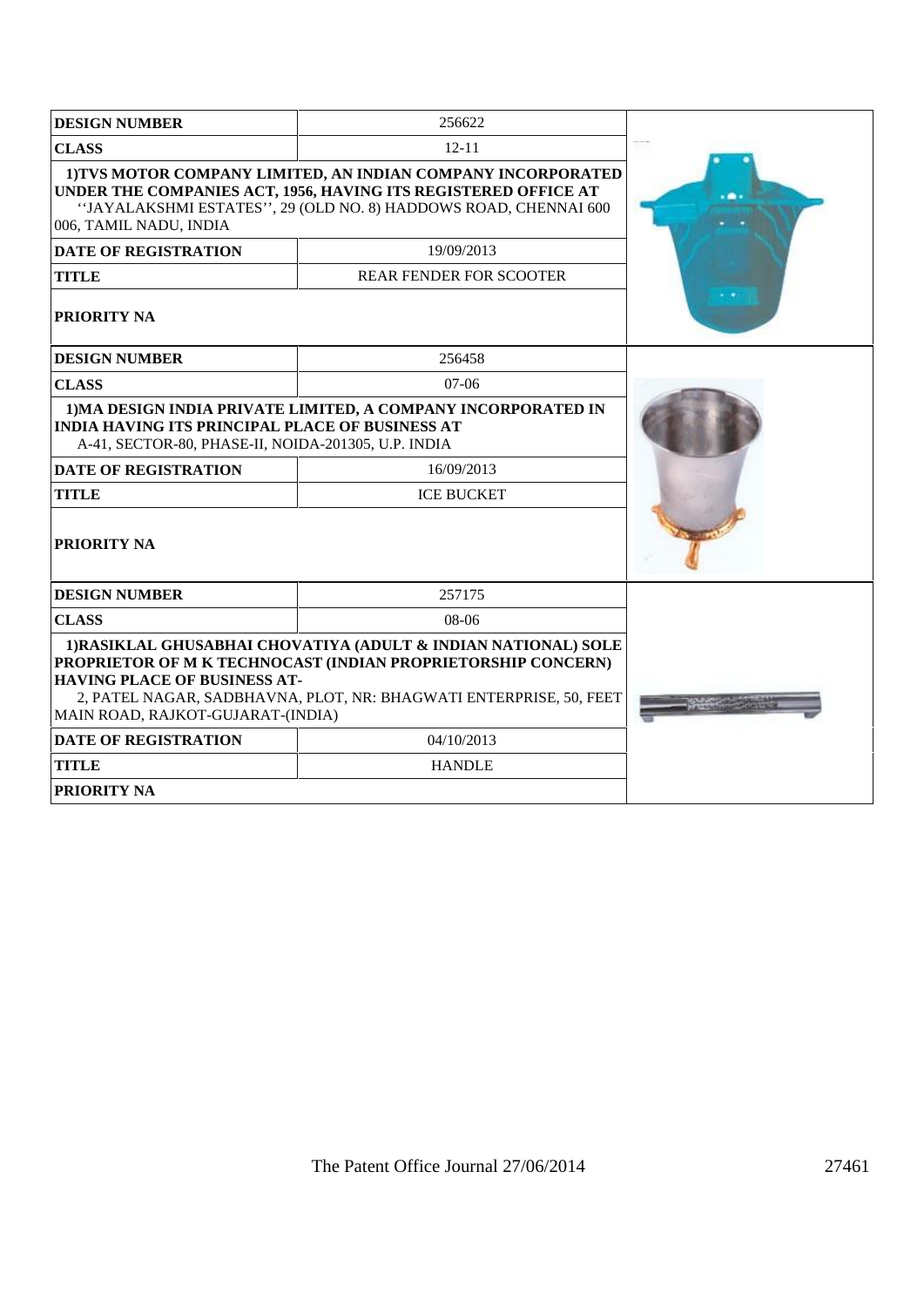| <b>DESIGN NUMBER</b>                                                                                                                            | 259065                                                        |  |
|-------------------------------------------------------------------------------------------------------------------------------------------------|---------------------------------------------------------------|--|
| <b>CLASS</b>                                                                                                                                    | 13-01                                                         |  |
| 1) CROMPTON GREAVES LIMITED,<br>CG HOUSE, 6TH FLOOR, DR. ANNIE BESANT ROAD, WORLI, MUMBAI - 400030,<br>MAHARASHTRA, INDIA; AN INDIAN COMPANY    |                                                               |  |
| <b>DATE OF REGISTRATION</b>                                                                                                                     | 27/12/2013                                                    |  |
| <b>TITLE</b>                                                                                                                                    | <b>MOTOR</b>                                                  |  |
| PRIORITY NA                                                                                                                                     |                                                               |  |
| <b>DESIGN NUMBER</b>                                                                                                                            | 258443                                                        |  |
| <b>CLASS</b>                                                                                                                                    | $07-06$                                                       |  |
| <b>INDIA HAVING ITS PRINCIPAL PLACE OF BUSINESS AT</b><br>A-41, SECTOR-80, PHASE-II, NOIDA-201305, U.P. INDIA                                   | 1) MA DESIGN INDIA PRIVATE LIMITED, A COMPANY INCORPORATED IN |  |
| <b>DATE OF REGISTRATION</b>                                                                                                                     | 28/11/2013                                                    |  |
| <b>TITLE</b>                                                                                                                                    | <b>NAPKIN HOLDER</b>                                          |  |
| PRIORITY NA                                                                                                                                     |                                                               |  |
| <b>DESIGN NUMBER</b>                                                                                                                            | 246661                                                        |  |
| <b>CLASS</b>                                                                                                                                    | $09-01$                                                       |  |
| 1) MOUNT EVEREST MINERAL WATER LIMITED, AN INDIAN COMPANY OF,<br>DHAULA KUAN, PAONTA SAHIB, DISTRICT SIRMOUR-173025, HIMACHAL<br><b>PRADESH</b> |                                                               |  |
| <b>DATE OF REGISTRATION</b>                                                                                                                     | 20/07/2012                                                    |  |
| <b>TITLE</b>                                                                                                                                    | <b>BOTTLE</b>                                                 |  |
| <b>PRIORITY NA</b>                                                                                                                              |                                                               |  |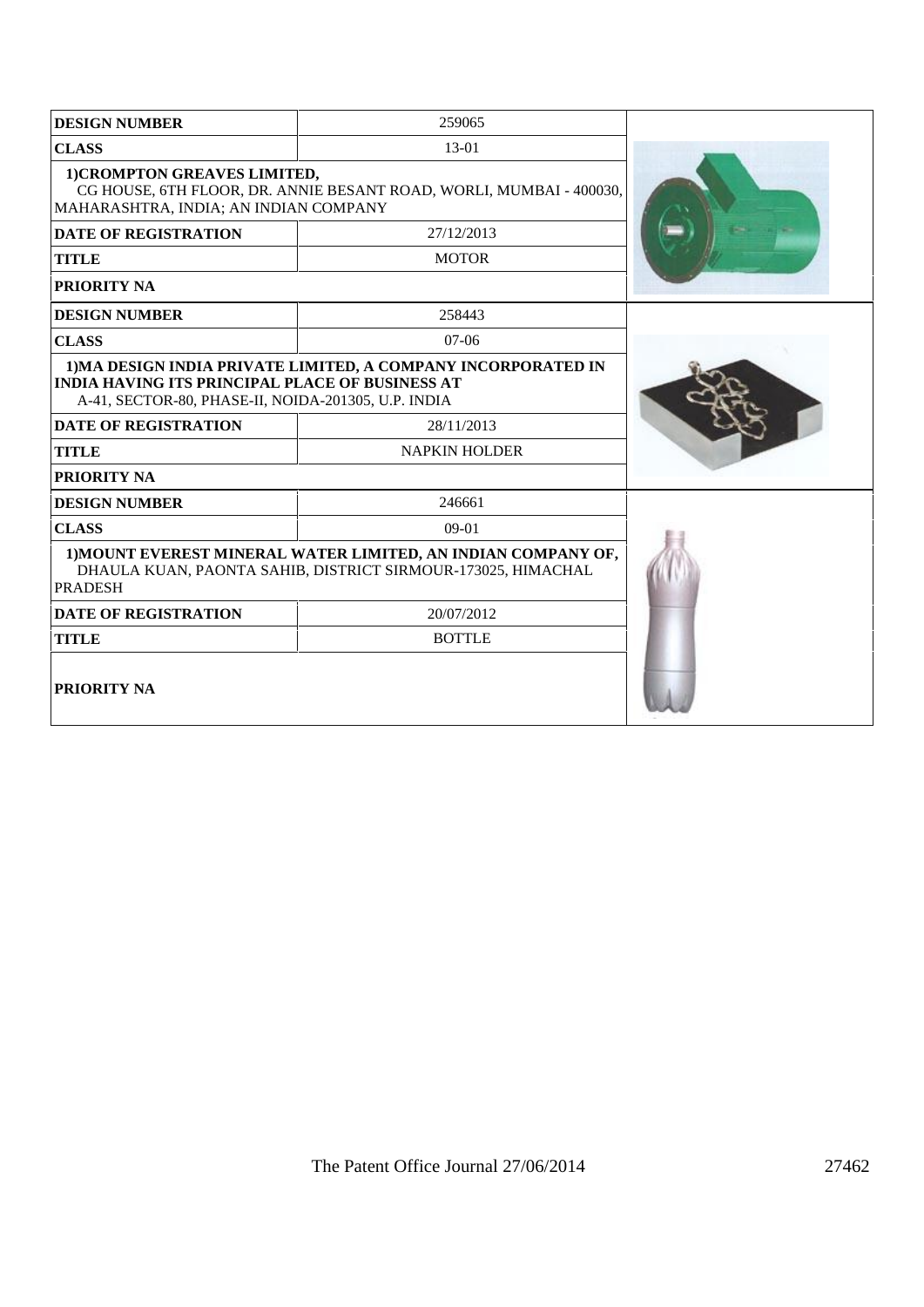| <b>DESIGN NUMBER</b>                                                                                                                 |             | 226787                  |  |
|--------------------------------------------------------------------------------------------------------------------------------------|-------------|-------------------------|--|
| <b>CLASS</b>                                                                                                                         |             | $09-03$                 |  |
| 1) JT INTERNATIONAL S.A.<br>1 RUE DE LA GABELLE, 1211 GENEVA 26, SWITZERLAND                                                         |             |                         |  |
| <b>DATE OF REGISTRATION</b>                                                                                                          |             | 15/01/2010              |  |
| <b>TITLE</b>                                                                                                                         |             | <b>CIGARETTE PACK</b>   |  |
| <b>PRIORITY</b>                                                                                                                      |             |                         |  |
| PRIORITY NUMBER                                                                                                                      | <b>DATE</b> | <b>COUNTRY</b>          |  |
| 4011882                                                                                                                              | 17/07/2009  | U.K.                    |  |
|                                                                                                                                      |             |                         |  |
| <b>DESIGN NUMBER</b>                                                                                                                 |             | 258781                  |  |
| <b>CLASS</b>                                                                                                                         |             | $14-03$                 |  |
| 1) M/S G. M. MODULAR PVT. LTD.,<br>405/406, SHALIMAR MORYA PARK, BEHIND HYUNDAI SHOWROOM,<br>ANDHERI (WEST), MUMBAI-400053., (INDIA) |             |                         |  |
| <b>DATE OF REGISTRATION</b>                                                                                                          |             | 17/12/2013              |  |
| <b>TITLE</b>                                                                                                                         |             | <b>BLUETOOTH PLAYER</b> |  |
| <b>PRIORITY NA</b>                                                                                                                   |             |                         |  |
| <b>DESIGN NUMBER</b>                                                                                                                 |             | 256157                  |  |
| <b>CLASS</b>                                                                                                                         |             | $12-08$                 |  |
| 1) DR. ING. H.C.F. PORSCHE AKTIENGESELLSCHAFT, A GERMAN COMPANY<br>OF PORSCHEPLATZ 1, 70435 STUTTGART, GERMANY                       |             |                         |  |
| <b>DATE OF REGISTRATION</b>                                                                                                          |             | 02/09/2013              |  |
| <b>TITLE</b>                                                                                                                         |             | CAR                     |  |
| <b>PRIORITY NA</b>                                                                                                                   |             |                         |  |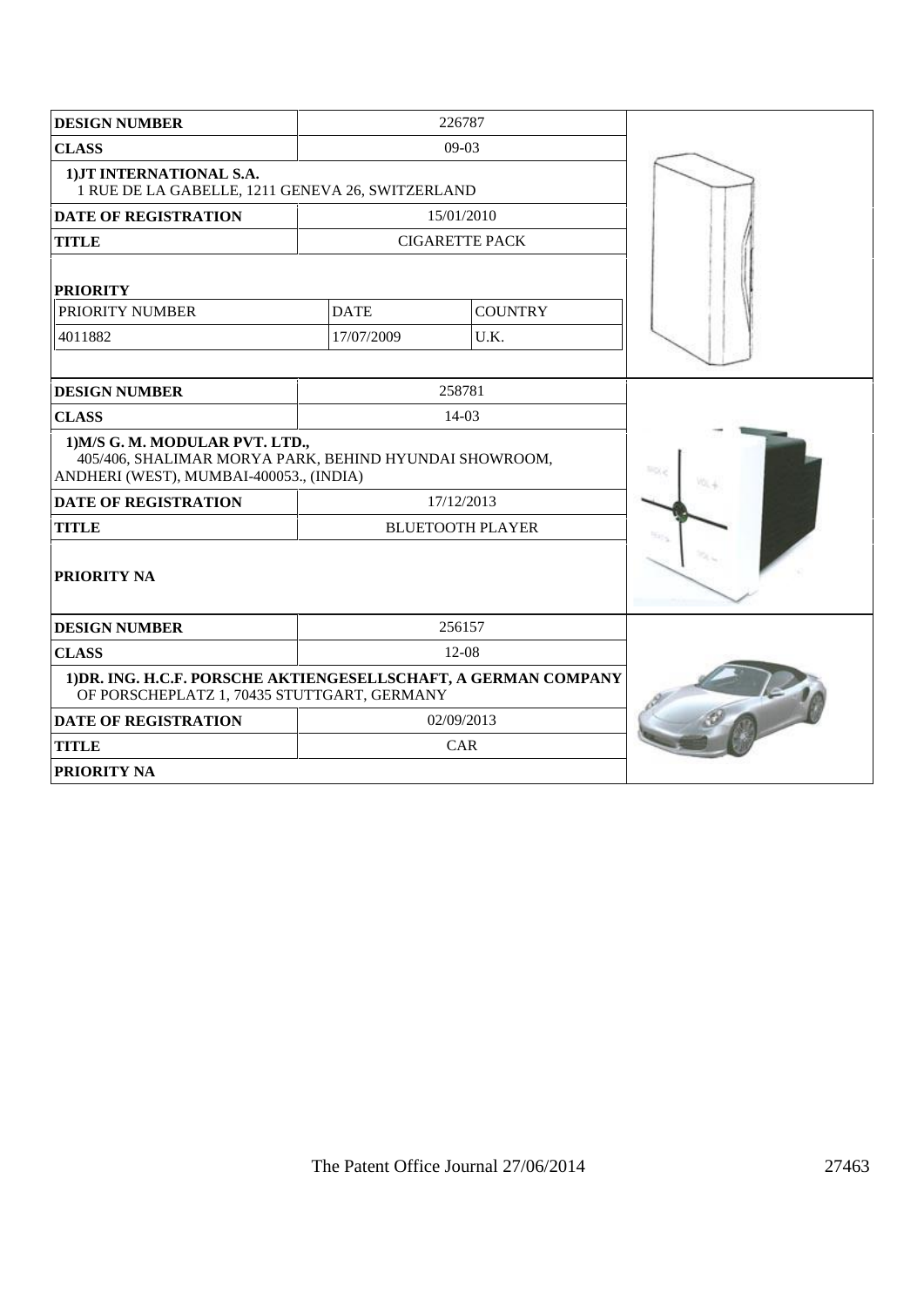| <b>DESIGN NUMBER</b>                                                                                                                                                                                 |                                   | 257749                                   |  |
|------------------------------------------------------------------------------------------------------------------------------------------------------------------------------------------------------|-----------------------------------|------------------------------------------|--|
| <b>CLASS</b>                                                                                                                                                                                         |                                   | 21-01                                    |  |
| 1) DR. ING. H.C.F. PORSCHE AKTIENGESELLSCHAFT, A<br><b>GERMAN COMPANY OF</b><br>PORSCHEPLATZ 1, 70435 STUTTGART, GERMANY                                                                             |                                   |                                          |  |
| <b>DATE OF REGISTRATION</b>                                                                                                                                                                          |                                   | 25/10/2013                               |  |
| <b>TITLE</b>                                                                                                                                                                                         |                                   | <b>TOY CAR</b>                           |  |
| <b>PRIORITY NA</b>                                                                                                                                                                                   |                                   |                                          |  |
| <b>DESIGN NUMBER</b>                                                                                                                                                                                 | 255276                            |                                          |  |
| <b>CLASS</b>                                                                                                                                                                                         | $07 - 02$                         |                                          |  |
| 1) DART INDUSTRIES INC., A CORPORATION FOUNDED<br>UNDER THE LAWS OF DELAWARE, U.S.A.<br>OF 14901 SOUTH ORANGE BLOSSOM TRAIL, ORLANDO,<br>FLORIDA 32837, USA<br><b>DATE OF</b><br><b>REGISTRATION</b> | 17/07/2013                        |                                          |  |
| <b>TITLE</b>                                                                                                                                                                                         | <b>COVER FOR A FOOD CONTAINER</b> |                                          |  |
| <b>PRIORITY</b>                                                                                                                                                                                      |                                   |                                          |  |
| PRIORITY NUMBER                                                                                                                                                                                      | <b>DATE</b>                       | <b>COUNTRY</b>                           |  |
| 29/449,703                                                                                                                                                                                           | 15/03/2013                        | U.S.A.                                   |  |
| <b>DESIGN NUMBER</b>                                                                                                                                                                                 |                                   | 253729                                   |  |
| <b>CLASS</b>                                                                                                                                                                                         |                                   | 24-02                                    |  |
| 1) KARL STORZ GMBH & CO. KG, A GERMAN COMPANY OF<br>MITTELSTRASSE 8, D-78532 TUTTLINGEN, GERMANY                                                                                                     |                                   |                                          |  |
| <b>DATE OF</b><br><b>REGISTRATION</b>                                                                                                                                                                |                                   | 06/05/2013                               |  |
| <b>TITLE</b>                                                                                                                                                                                         |                                   | NEEDLE HOLDER FOR SURGICAL<br><b>USE</b> |  |
| <b>PRIORITY</b>                                                                                                                                                                                      |                                   |                                          |  |
| PRIORITY NUMBER                                                                                                                                                                                      | <b>DATE</b>                       | <b>COUNTRY</b>                           |  |
| 002133611-0001                                                                                                                                                                                       | 09/11/2012                        | OHIM                                     |  |
|                                                                                                                                                                                                      |                                   |                                          |  |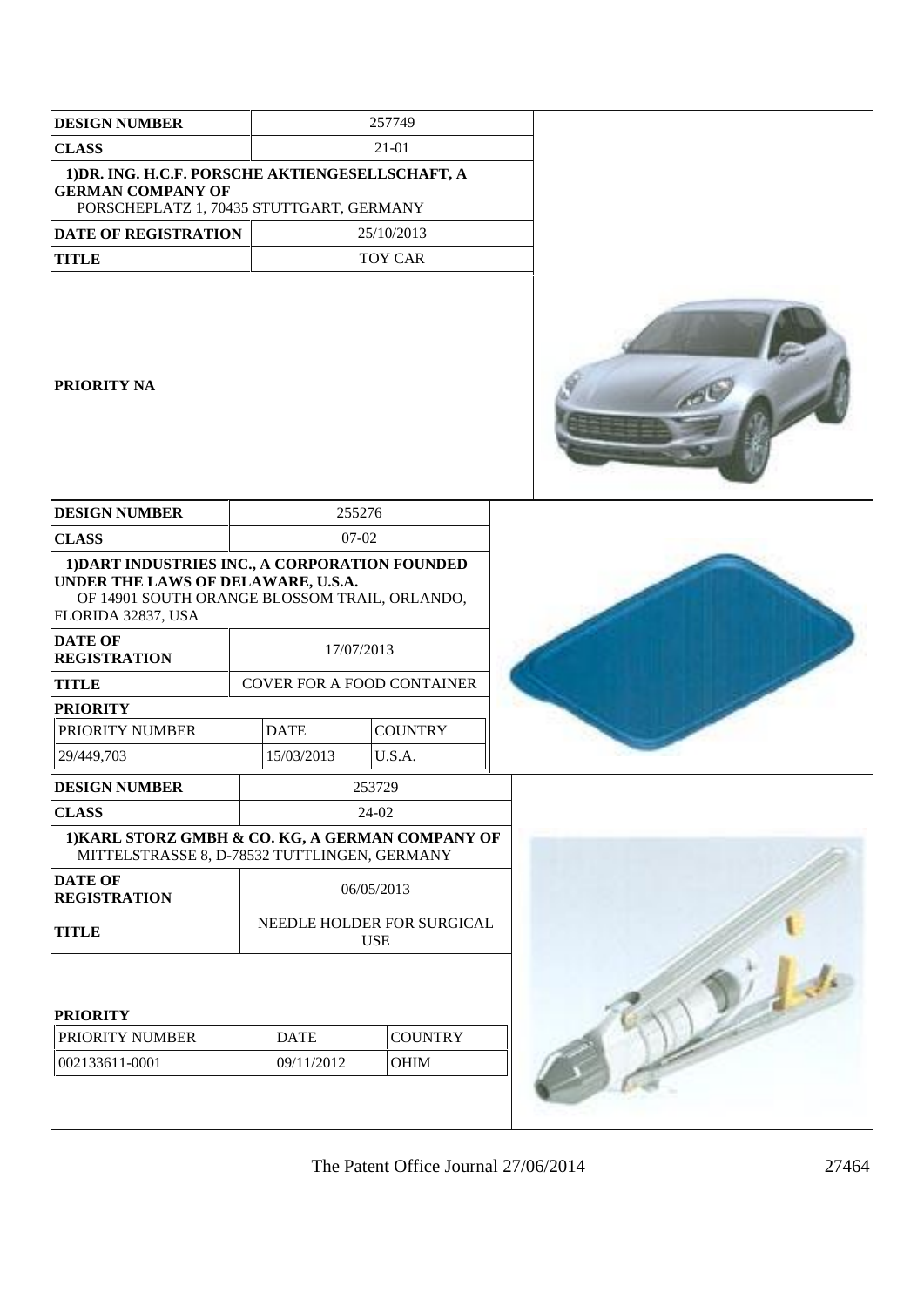| <b>DESIGN NUMBER</b>                                                                                                                                    |                                           | 255942             |  |
|---------------------------------------------------------------------------------------------------------------------------------------------------------|-------------------------------------------|--------------------|--|
| <b>CLASS</b>                                                                                                                                            |                                           | $10-02$            |  |
| 1) SOWIND SA, A LIMITED COMPANY, INCORPORATED UNDER THE LAWS<br>OF SWITZERLAND, OF THE ADDRESS<br>PLACE GIRARDET 1, 2301 LA CHAUX-DE-FONDS, SWITZERLAND |                                           |                    |  |
| <b>DATE OF REGISTRATION</b>                                                                                                                             |                                           | 21/08/2013         |  |
| <b>TITLE</b>                                                                                                                                            |                                           | <b>WRISTWATCH</b>  |  |
| <b>PRIORITY</b>                                                                                                                                         |                                           |                    |  |
| PRIORITY NUMBER                                                                                                                                         | <b>DATE</b>                               | <b>COUNTRY</b>     |  |
| 139675                                                                                                                                                  | 27/03/2013                                | <b>SWITZERLAND</b> |  |
| <b>DESIGN NUMBER</b>                                                                                                                                    |                                           | 255806             |  |
| <b>CLASS</b>                                                                                                                                            |                                           | $14-03$            |  |
| 1) SOMFY SAS, A CORPORATION ORGANIZED AND EXISTING UNDER THE<br><b>LAWS OF FRANCE,</b><br>OF 50, AVENUE DU NOUVEAU MONDE, F-74300 CLUSES, FRANCE        |                                           |                    |  |
| <b>DATE OF REGISTRATION</b>                                                                                                                             | 13/08/2013                                |                    |  |
| <b>TITLE</b>                                                                                                                                            | <b>REMOTE CONTROL</b>                     |                    |  |
| <b>PRIORITY</b>                                                                                                                                         |                                           |                    |  |
| PRIORITY NUMBER                                                                                                                                         | <b>DATE</b><br><b>COUNTRY</b>             |                    |  |
| 721958401                                                                                                                                               | <b>WIPO</b><br>22/02/2013                 |                    |  |
| <b>DESIGN NUMBER</b>                                                                                                                                    |                                           | 256166             |  |
| <b>CLASS</b>                                                                                                                                            |                                           | 13-03              |  |
| 1) RANDL INDUSTRIES, INC.,<br>3808 NORTH SULLIVAN ROAD, BUILDING 10, SUITE P, SPOKANE VALLEY,<br>WASHINGTON 99216 U.S.A., NATIONALITY: U.S.A.           |                                           |                    |  |
| <b>DATE OF REGISTRATION</b>                                                                                                                             |                                           | 02/09/2013         |  |
| <b>TITLE</b>                                                                                                                                            | PLASTER RING FOR ELECTRICAL OUTLET<br>BOX |                    |  |
| <b>PRIORITY</b>                                                                                                                                         |                                           |                    |  |
| PRIORITY NUMBER                                                                                                                                         | <b>DATE</b>                               | <b>COUNTRY</b>     |  |
| 29/447,297                                                                                                                                              | 01/03/2013                                | U.S.A.             |  |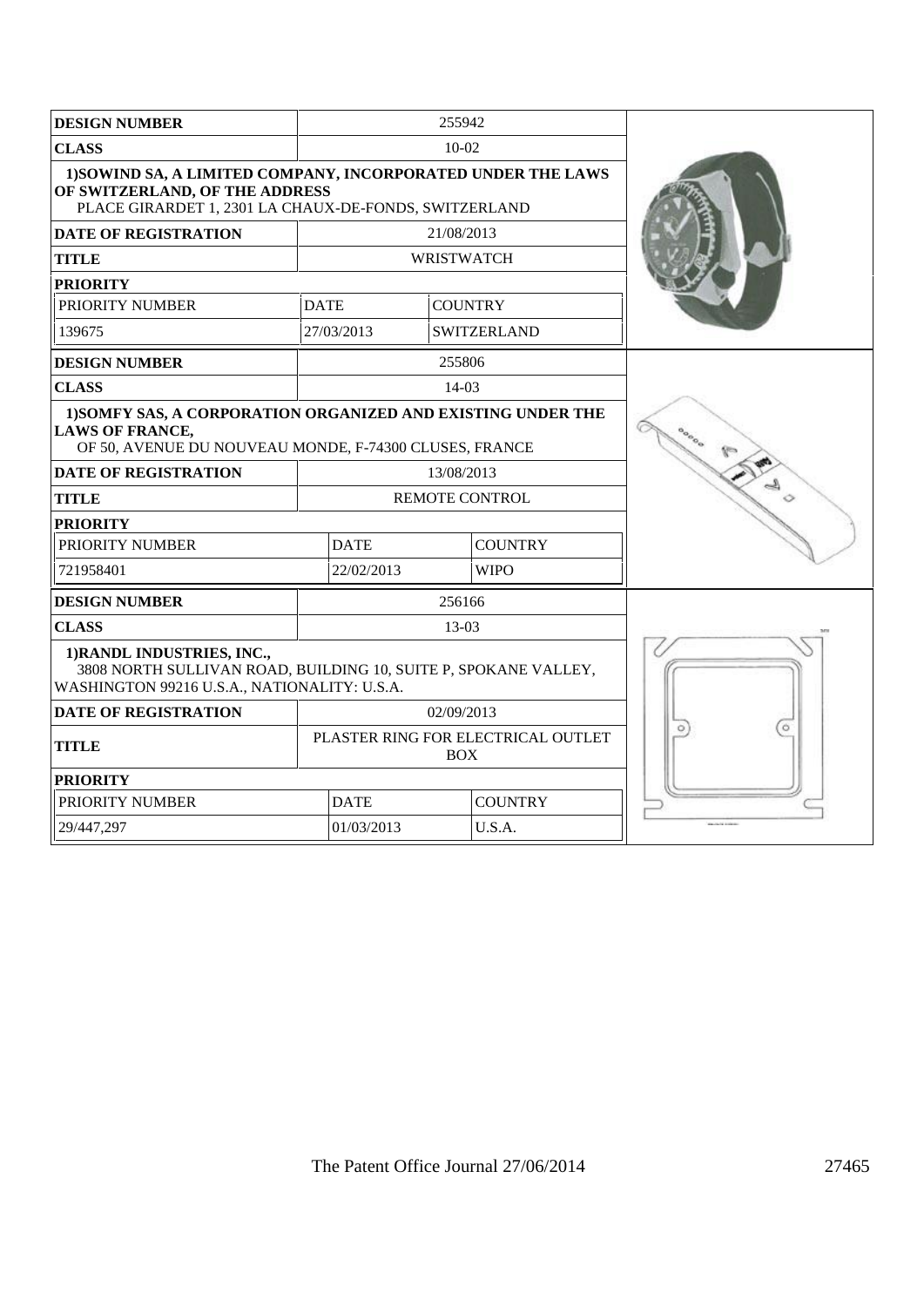| <b>DESIGN NUMBER</b>                                                                                                                                                                                                      | 256730                                                                                                                                |  |  |
|---------------------------------------------------------------------------------------------------------------------------------------------------------------------------------------------------------------------------|---------------------------------------------------------------------------------------------------------------------------------------|--|--|
| <b>CLASS</b>                                                                                                                                                                                                              | 11-01                                                                                                                                 |  |  |
| 1) INDERJIT KAUR ARORA, PROPRIETRESS, M/S. NIKKI ARORA FINE<br>JEWELLERY, HAVING HER ADDRESS AT<br>B-507, MANJU MAHAL, PALI HILL, NARGIS DUTT ROAD, BANDRA (WEST),<br>MUMBAI-400050, MAHARASHTRA, INDIA (INDIAN NATIONAL) |                                                                                                                                       |  |  |
| <b>DATE OF REGISTRATION</b>                                                                                                                                                                                               | 24/09/2013                                                                                                                            |  |  |
| <b>TITLE</b>                                                                                                                                                                                                              | <b>NECKLACE</b>                                                                                                                       |  |  |
| <b>PRIORITY NA</b>                                                                                                                                                                                                        |                                                                                                                                       |  |  |
| <b>DESIGN NUMBER</b>                                                                                                                                                                                                      | 257172                                                                                                                                |  |  |
| <b>CLASS</b>                                                                                                                                                                                                              | 08-06                                                                                                                                 |  |  |
| FIRM) HAVING PLACE OF BUSINESS AT:<br>BRAHMANI ELECTRIC, RAJKOT-360002T-GUJARAT-(INDIA)<br><b>DATE OF REGISTRATION</b>                                                                                                    | PROPRIETOR OF ALON SALES CORPORATION (INDIAN PROPRIETORSHIP<br>KOTHARIYA MAIN ROAD, 50 FEET ROAD, NEAR SHIV PAN, BEHIND<br>04/10/2013 |  |  |
| <b>TITLE</b>                                                                                                                                                                                                              | <b>HANDLE</b>                                                                                                                         |  |  |
| PRIORITY NA                                                                                                                                                                                                               |                                                                                                                                       |  |  |
| <b>DESIGN NUMBER</b>                                                                                                                                                                                                      | 259062                                                                                                                                |  |  |
| <b>CLASS</b>                                                                                                                                                                                                              | $13-01$                                                                                                                               |  |  |
| 1) CROMPTON GREAVES LIMITED,<br>MAHARASHTRA, INDIA; AN INDIAN COMPANY                                                                                                                                                     | CG HOUSE, 6TH FLOOR, DR. ANNIE BESANT ROAD, WORLI, MUMBAI - 400030,                                                                   |  |  |
| <b>DATE OF REGISTRATION</b>                                                                                                                                                                                               | 27/12/2013                                                                                                                            |  |  |
| <b>TITLE</b>                                                                                                                                                                                                              | <b>MOTOR</b>                                                                                                                          |  |  |
| <b>PRIORITY NA</b>                                                                                                                                                                                                        |                                                                                                                                       |  |  |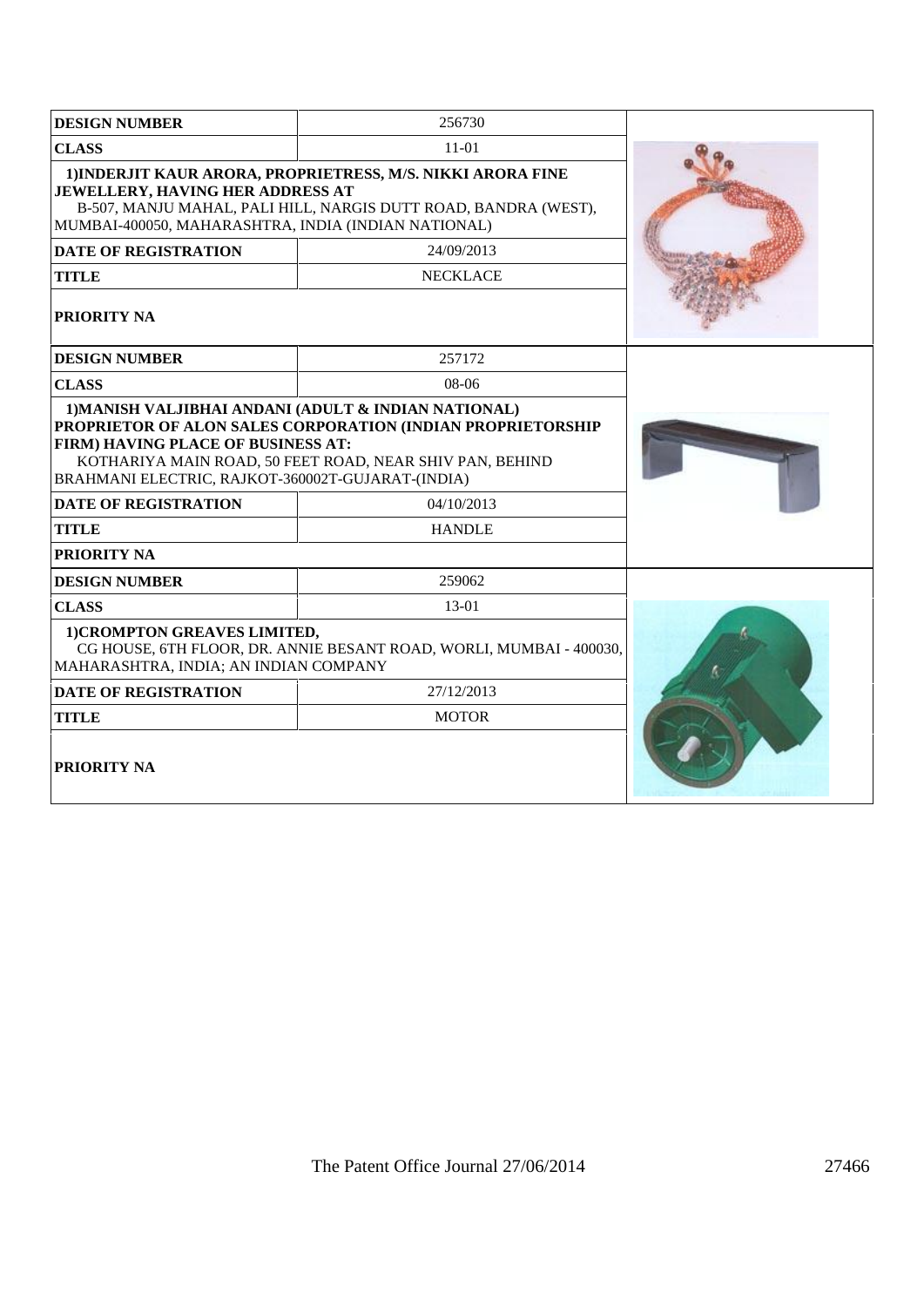| <b>DESIGN NUMBER</b>                                                                                                                                                                                                                                                            |                                                  | 258499          |  |
|---------------------------------------------------------------------------------------------------------------------------------------------------------------------------------------------------------------------------------------------------------------------------------|--------------------------------------------------|-----------------|--|
| <b>CLASS</b>                                                                                                                                                                                                                                                                    |                                                  | $26-04$         |  |
| 1) KONINKLIJKE PHILIPS N.V., A COMPANY ORGANIZED AND EXISTING<br>UNDER THE LAWS OF THE KINGDOM OF THE NETHERLANDS, RESIDING AT<br>EINDHOVEN,<br>WHOSE POST-OFFICE ADDRESS IS HIGH TECH CAMPUS 5, 5656 AE<br>EINDHOVEN, THE NETHERLANDS                                          |                                                  |                 |  |
| <b>DATE OF REGISTRATION</b>                                                                                                                                                                                                                                                     |                                                  | 29/11/2013      |  |
| <b>TITLE</b>                                                                                                                                                                                                                                                                    |                                                  | <b>LED BULB</b> |  |
| <b>PRIORITY</b>                                                                                                                                                                                                                                                                 |                                                  |                 |  |
| PRIORITY NUMBER                                                                                                                                                                                                                                                                 | <b>DATE</b>                                      | <b>COUNTRY</b>  |  |
| 002282392-0005                                                                                                                                                                                                                                                                  | 26/07/2013                                       | <b>OHIM</b>     |  |
| <b>DESIGN NUMBER</b>                                                                                                                                                                                                                                                            |                                                  | 252703          |  |
| <b>CLASS</b>                                                                                                                                                                                                                                                                    |                                                  | 14-03           |  |
| 1) SIEMENS ENTERPRISE COMMUNICATIONS GMBH & CO. KG, OF<br>HOFMANNSTR 51, 81379 MÜNCHEN, GERMANY, A GERMAN COMPANY                                                                                                                                                               |                                                  |                 |  |
| <b>DATE OF REGISTRATION</b>                                                                                                                                                                                                                                                     |                                                  | 28/03/2013      |  |
| <b>TITLE</b>                                                                                                                                                                                                                                                                    | TELEPHONE, WITH INTEGRATED<br><b>LOUDSPEAKER</b> |                 |  |
| <b>PRIORITY</b>                                                                                                                                                                                                                                                                 |                                                  |                 |  |
| PRIORITY NUMBER                                                                                                                                                                                                                                                                 | <b>DATE</b><br><b>COUNTRY</b>                    |                 |  |
| DE 40 2012 004 561.6                                                                                                                                                                                                                                                            | 28/09/2012                                       | <b>GERMANY</b>  |  |
| <b>DESIGN NUMBER</b>                                                                                                                                                                                                                                                            |                                                  | 257174          |  |
| <b>CLASS</b>                                                                                                                                                                                                                                                                    |                                                  | $08-06$         |  |
| 1)RASIKLAL GHUSABHAI CHOVATIYA (ADULT & INDIAN NATIONAL) SOLE<br>PROPRIETOR OF M K TECHNOCAST (INDIAN PROPRIETORSHIP CONCERN)<br><b>HAVING PLACE OF BUSINESS AT-</b><br>2, PATEL NAGAR, SADBHAVNA, PLOT, NR: BHAGWATI ENTERPRISE, 50, FEET<br>MAIN ROAD, RAJKOT-GUJARAT-(INDIA) |                                                  |                 |  |
| <b>DATE OF REGISTRATION</b>                                                                                                                                                                                                                                                     | 04/10/2013                                       |                 |  |
| <b>TITLE</b>                                                                                                                                                                                                                                                                    |                                                  | <b>HANDLE</b>   |  |
| <b>PRIORITY NA</b>                                                                                                                                                                                                                                                              |                                                  |                 |  |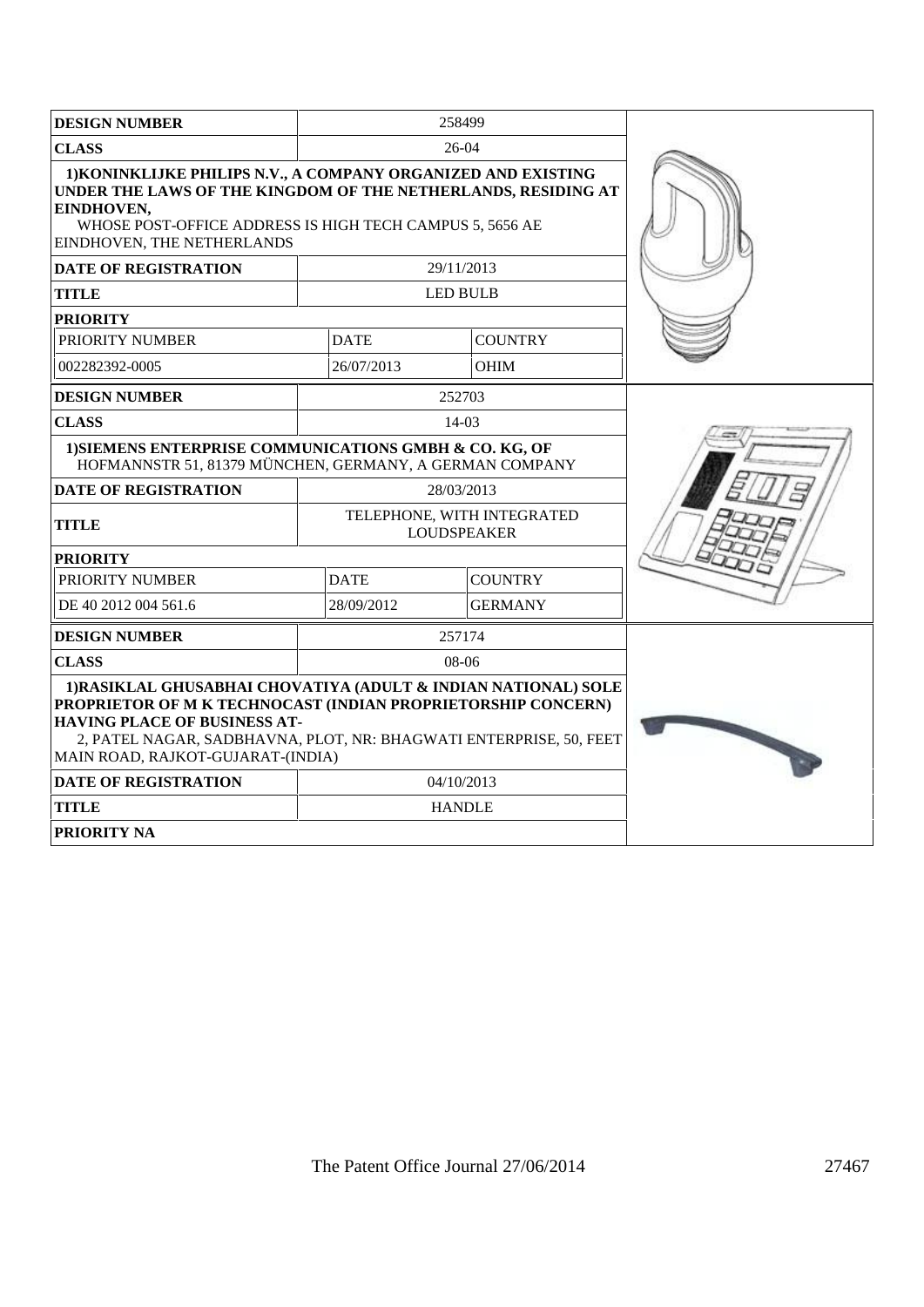| <b>DESIGN NUMBER</b>                                            | 245292                                                                                                                               |  |
|-----------------------------------------------------------------|--------------------------------------------------------------------------------------------------------------------------------------|--|
| <b>CLASS</b>                                                    | $11 - 01$                                                                                                                            |  |
| 1) "DE BEERS CENTENARY AG<br>SWITZERLAND, A SWISS COMPANY       | OF ALPENSTRASSE 5, 6000 LUZERN 6,                                                                                                    |  |
| <b>DATE OF</b><br><b>REGISTRATION</b>                           | 14/05/2012                                                                                                                           |  |
| <b>TITLE</b>                                                    | <b>NECKLACE</b>                                                                                                                      |  |
| <b>PRIORITY NA</b>                                              |                                                                                                                                      |  |
| <b>DESIGN NUMBER</b>                                            | 259064                                                                                                                               |  |
| <b>CLASS</b>                                                    | 13-01                                                                                                                                |  |
| 1) CROMPTON GREAVES LIMITED,<br><b>INDIAN COMPANY</b>           | CG HOUSE, 6TH FLOOR, DR. ANNIE BESANT ROAD,<br>WORLI, MUMBAI - 400030, MAHARASHTRA, INDIA; AN                                        |  |
| <b>DATE OF</b><br><b>REGISTRATION</b>                           | 27/12/2013                                                                                                                           |  |
| <b>TITLE</b>                                                    | <b>MOTOR</b>                                                                                                                         |  |
| <b>PRIORITY NA</b>                                              |                                                                                                                                      |  |
| <b>DESIGN NUMBER</b>                                            | 259119                                                                                                                               |  |
| <b>CLASS</b>                                                    | 19-06                                                                                                                                |  |
| <b>INCORPORATED IN INDIA OF</b><br>400093; (MAHARASHTRA), INDIA | 1) KOKUYO CAMLIN LIMITED, A COMPANY<br>HILTON HOUSE, 48/2, CENTRAL ROAD, MIDC, OPP.<br>TUNGA PARADISE HOTEL, ANDHERI (EAST), MUMBAI- |  |
| <b>DATE OF</b><br><b>REGISTRATION</b>                           | 30/12/2013                                                                                                                           |  |
| <b>TITLE</b>                                                    | <b>CORRECTION PEN</b>                                                                                                                |  |
| PRIORITY NA                                                     |                                                                                                                                      |  |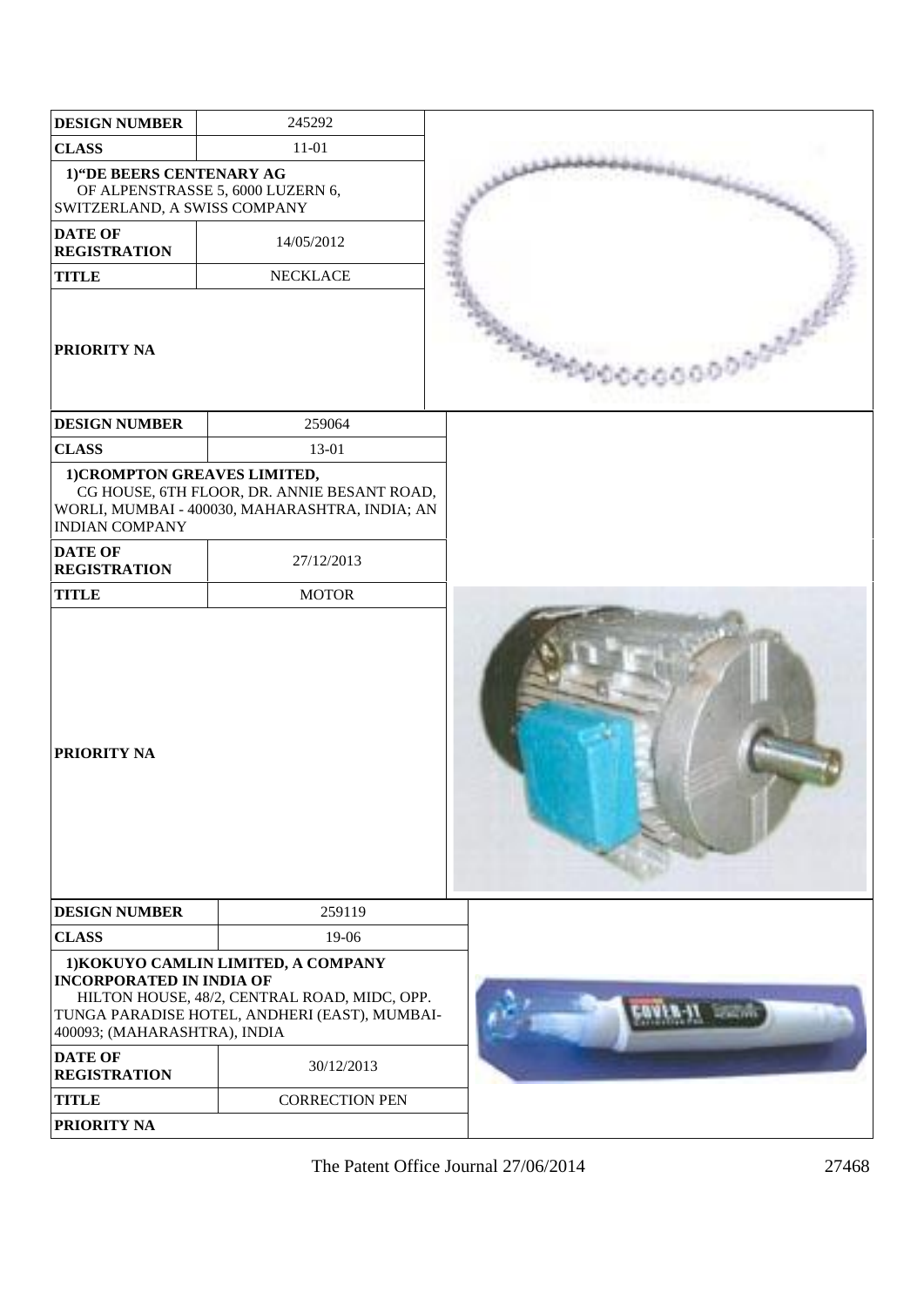| <b>DESIGN NUMBER</b>                                                                                                                                                           |                        | 258442                   |  |
|--------------------------------------------------------------------------------------------------------------------------------------------------------------------------------|------------------------|--------------------------|--|
| <b>CLASS</b>                                                                                                                                                                   |                        | $11-02$                  |  |
| 1) MA DESIGN INDIA PRIVATE LIMITED, A COMPANY INCORPORATED IN<br><b>INDIA HAVING ITS PRINCIPAL PLACE OF BUSINESS AT</b><br>A-41, SECTOR-80, PHASE-II, NOIDA-201305, U.P. INDIA |                        |                          |  |
| <b>DATE OF REGISTRATION</b>                                                                                                                                                    |                        | 28/11/2013               |  |
| <b>TITLE</b>                                                                                                                                                                   |                        | <b>TABLE CENTREPIECE</b> |  |
| <b>PRIORITY NA</b>                                                                                                                                                             |                        |                          |  |
| <b>DESIGN NUMBER</b>                                                                                                                                                           |                        | 251927                   |  |
| <b>CLASS</b>                                                                                                                                                                   |                        | 08-08                    |  |
| 1) FRIEDRICH LÜTZE GMBH, OF<br>BRUCKWIESENSTR. 17-19, 71384 WEINSTADT-GROßHEPPACH, GERMANY, A<br><b>GERMAN COMPANY</b>                                                         |                        |                          |  |
| <b>DATE OF REGISTRATION</b>                                                                                                                                                    |                        | 27/02/2013               |  |
| <b>TITLE</b>                                                                                                                                                                   | <b>MOUNTING DEVICE</b> |                          |  |
| <b>PRIORITY</b>                                                                                                                                                                |                        |                          |  |
| PRIORITY NUMBER                                                                                                                                                                | <b>DATE</b>            | <b>COUNTRY</b>           |  |
| 002 092 734                                                                                                                                                                    | 27/08/2012             | <b>OHIM</b>              |  |
| <b>DESIGN NUMBER</b>                                                                                                                                                           |                        | 257144                   |  |
| <b>CLASS</b>                                                                                                                                                                   |                        | $12 - 16$                |  |
| 1) WASFI ALSHDAIFAT, A JORDANIAN CITIZEN, OF P.O. BOX: 46618-ABU<br><b>DHABI, UAE AND</b><br>EIDA ALMUHAIRBI, AN EMIRATI CITIZEN, OF P.O. BOX: 46618-ABU DHABI,<br><b>UAE</b>  |                        |                          |  |
| <b>DATE OF REGISTRATION</b>                                                                                                                                                    |                        | 01/10/2013               |  |
| <b>TITLE</b>                                                                                                                                                                   |                        | <b>CAR COVER</b>         |  |
| <b>PRIORITY NA</b>                                                                                                                                                             |                        |                          |  |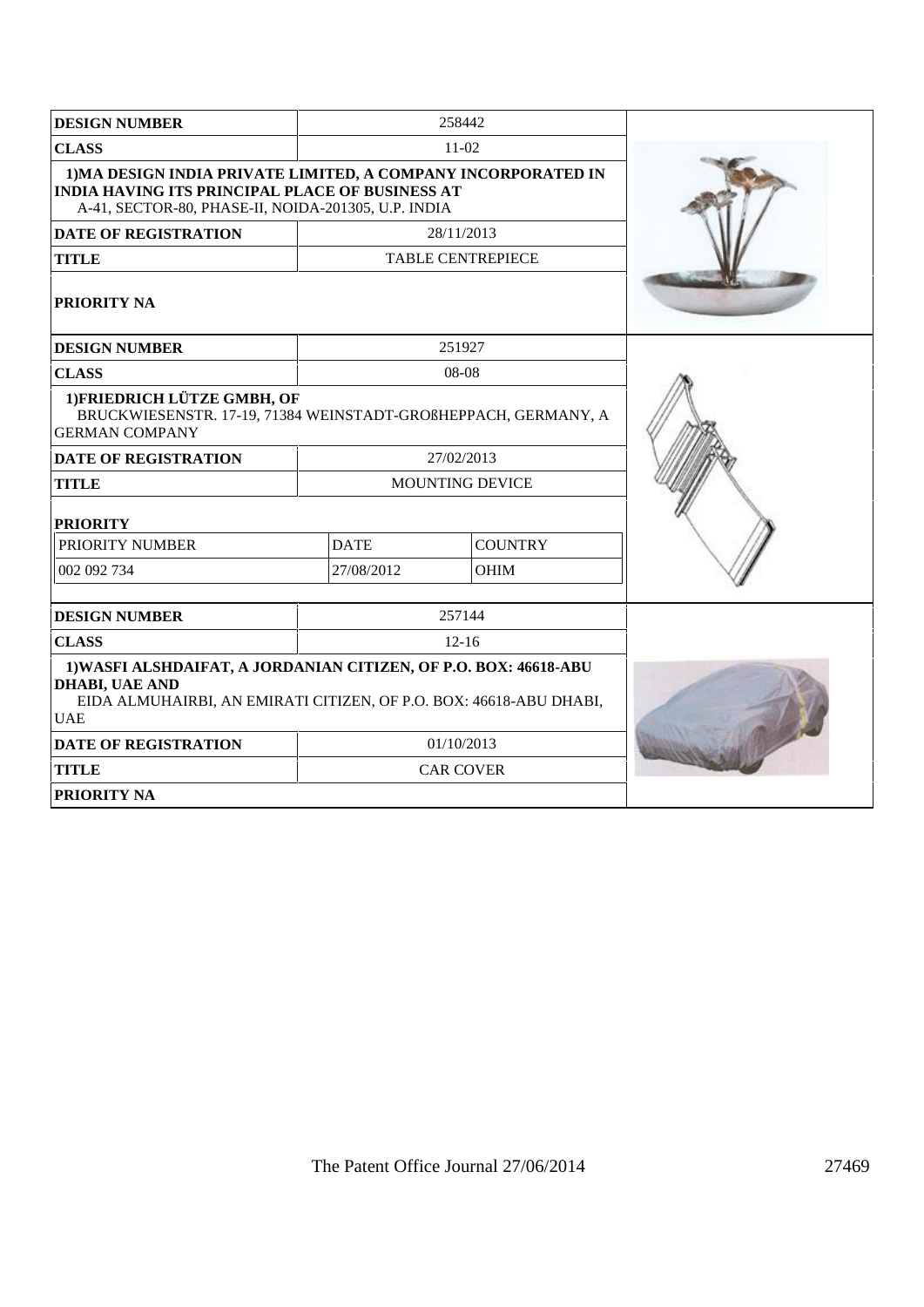| <b>DESIGN NUMBER</b>                                                                                                                                                                                                                                                        | 257535                   |                                  |  |
|-----------------------------------------------------------------------------------------------------------------------------------------------------------------------------------------------------------------------------------------------------------------------------|--------------------------|----------------------------------|--|
| <b>CLASS</b>                                                                                                                                                                                                                                                                |                          | $12 - 02$                        |  |
| 1) BEMIS MANUFACTURING COMPANY,<br>300 MILL STREET, SHEBOYGAN FALLS, WISCONSIN, USA 53085,<br>NATIONALITY: U.S.A.                                                                                                                                                           |                          |                                  |  |
| <b>DATE OF REGISTRATION</b>                                                                                                                                                                                                                                                 |                          | 15/10/2013                       |  |
| <b>TITLE</b>                                                                                                                                                                                                                                                                |                          | <b>BASKET OF A SHOPPING CART</b> |  |
| <b>PRIORITY</b>                                                                                                                                                                                                                                                             |                          |                                  |  |
| <b>PRIORITY NUMBER</b>                                                                                                                                                                                                                                                      | <b>DATE</b>              | <b>COUNTRY</b>                   |  |
| 29/452.211                                                                                                                                                                                                                                                                  | 12/04/2013               | U.S.A.                           |  |
| <b>DESIGN NUMBER</b>                                                                                                                                                                                                                                                        |                          | 257776                           |  |
| <b>CLASS</b>                                                                                                                                                                                                                                                                |                          | 03-03                            |  |
| 1) TYNOR ORTHOTICS PVT. LTD., A COMPANY INCORPORATED UNDER<br>THE COMPANIES ACT, 1956, HAVING ADDRESS AT<br>D-111, INDUSTRIAL AREA, PHASE-7, MOHALI-160055, PUNJAB, INDIA                                                                                                   |                          |                                  |  |
| <b>DATE OF REGISTRATION</b>                                                                                                                                                                                                                                                 | 25/10/2013               |                                  |  |
| <b>TITLE</b>                                                                                                                                                                                                                                                                | HANDLE FOR WALKING STICK |                                  |  |
| <b>PRIORITY NA</b>                                                                                                                                                                                                                                                          |                          |                                  |  |
| <b>DESIGN NUMBER</b>                                                                                                                                                                                                                                                        |                          | 255987                           |  |
| <b>CLASS</b>                                                                                                                                                                                                                                                                |                          | $08-06$                          |  |
| 1) KALPESHBHAI MANSUKHBHAI DUDHATRA (ADULT & INDIAN<br>NATIONAL) SOLE PROPRIETOR OF JAY BALAJI INDUSTRIES (INDIAN<br>PROPRIETORSHIP CONCERN) HAVING PLACE OF BUSINESS AT-<br>SHIVAM INDUSTRIAL AREA, B/H. PETROL PUMP, KOTHARIA RING ROAD,<br>RAJKOT-360002-GUJARAT-(INDIA) |                          |                                  |  |
| <b>DATE OF REGISTRATION</b>                                                                                                                                                                                                                                                 | 23/08/2013               |                                  |  |
| <b>TITLE</b>                                                                                                                                                                                                                                                                | <b>HANDLE</b>            |                                  |  |
| <b>PRIORITY NA</b>                                                                                                                                                                                                                                                          |                          |                                  |  |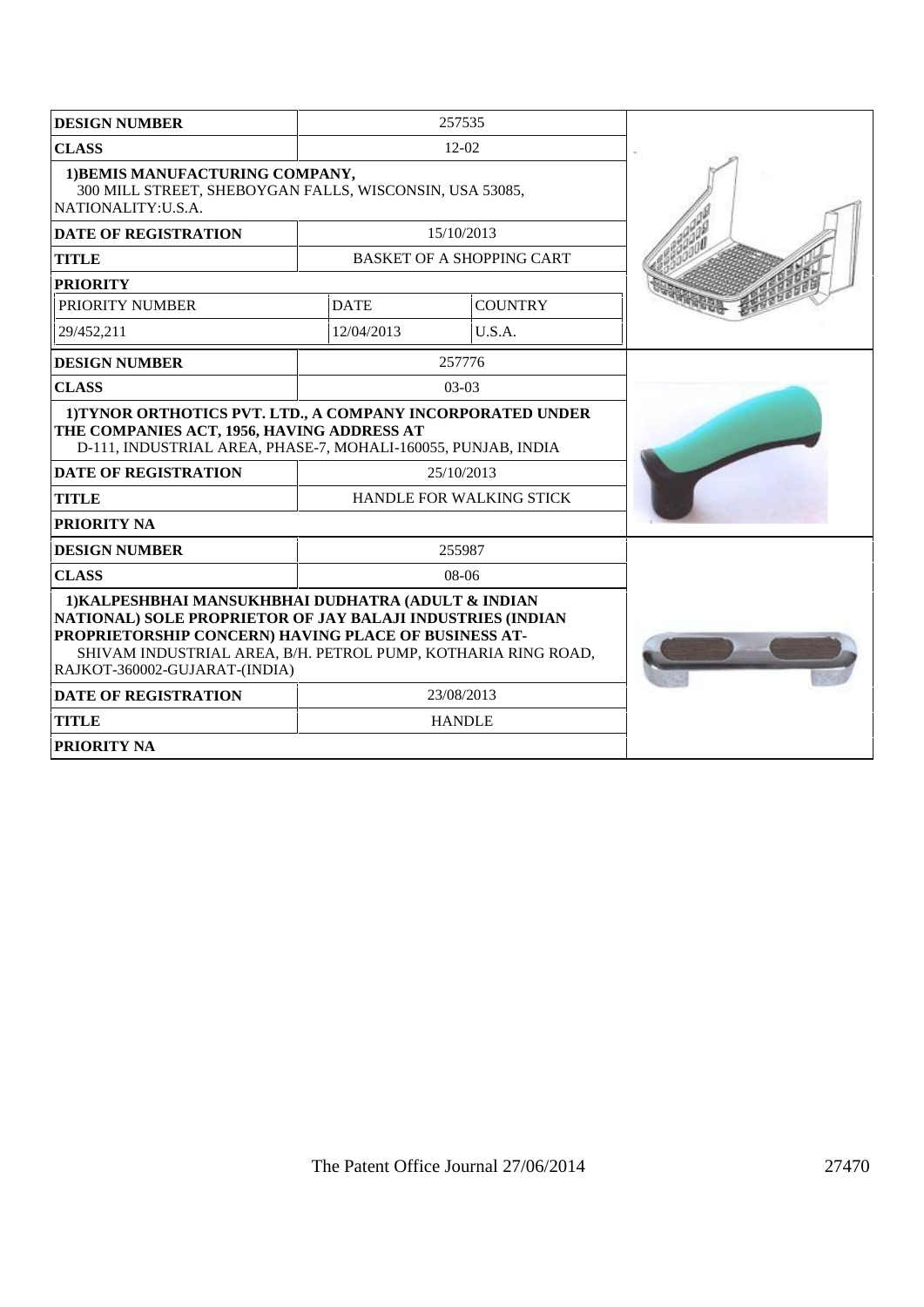| <b>DESIGN NUMBER</b>                                                                                                                                              | 254500                         |                         |  |
|-------------------------------------------------------------------------------------------------------------------------------------------------------------------|--------------------------------|-------------------------|--|
| <b>CLASS</b>                                                                                                                                                      |                                | 22-01                   |  |
| 1) MAGPUL INDUSTRIES CORPORATION,<br>400 YOUNG COURT, UNIT 1, ERIE, COLORADO 80516, UNITED STATES OF<br>AMERICA, A COLORADO CORPORATION                           |                                |                         |  |
| <b>DATE OF REGISTRATION</b>                                                                                                                                       |                                | 13/06/2013              |  |
| <b>TITLE</b>                                                                                                                                                      |                                | <b>FIREARM MAGAZINE</b> |  |
| <b>PRIORITY</b>                                                                                                                                                   |                                |                         |  |
| PRIORITY NUMBER                                                                                                                                                   | <b>DATE</b>                    | <b>COUNTRY</b>          |  |
| 29/440,889                                                                                                                                                        | 28/12/2012                     | U.S.A.                  |  |
|                                                                                                                                                                   |                                |                         |  |
| <b>DESIGN NUMBER</b>                                                                                                                                              |                                | 259073                  |  |
| <b>CLASS</b>                                                                                                                                                      |                                | $23-03$                 |  |
| 1) CROMPTON GREAVES LIMITED,<br>CG HOUSE, 6TH FLOOR, DR. ANNIE BESANT ROAD, WORLI, MUMBAI - 400030,<br>MAHARASHTRA, INDIA; AN INDIAN COMPANY                      |                                |                         |  |
| <b>DATE OF REGISTRATION</b>                                                                                                                                       |                                | 27/12/2013              |  |
| <b>TITLE</b>                                                                                                                                                      | <b>WATER HEATER</b>            |                         |  |
| PRIORITY NA                                                                                                                                                       |                                |                         |  |
| <b>DESIGN NUMBER</b>                                                                                                                                              |                                | 256895                  |  |
| <b>CLASS</b>                                                                                                                                                      |                                | 09-03                   |  |
| 1) PANASONIC CORPORATION, A JAPANESE COMPANY ORGANIZED AND<br><b>EXISTING UNDER THE LAWS OF JAPAN, OF</b><br>1006, OAZA KADOMA, KADOMA-SHI, OSAKA 571-8501, JAPAN |                                |                         |  |
| <b>DATE OF REGISTRATION</b>                                                                                                                                       |                                | 30/09/2013              |  |
| <b>TITLE</b>                                                                                                                                                      | MOUNT FOR PACKAGING OF BATTERY |                         |  |
| <b>PRIORITY</b>                                                                                                                                                   |                                |                         |  |
| PRIORITY NUMBER                                                                                                                                                   | <b>DATE</b><br><b>COUNTRY</b>  |                         |  |
| 001371623-0001                                                                                                                                                    | 16/05/2013                     | <b>OHIM</b>             |  |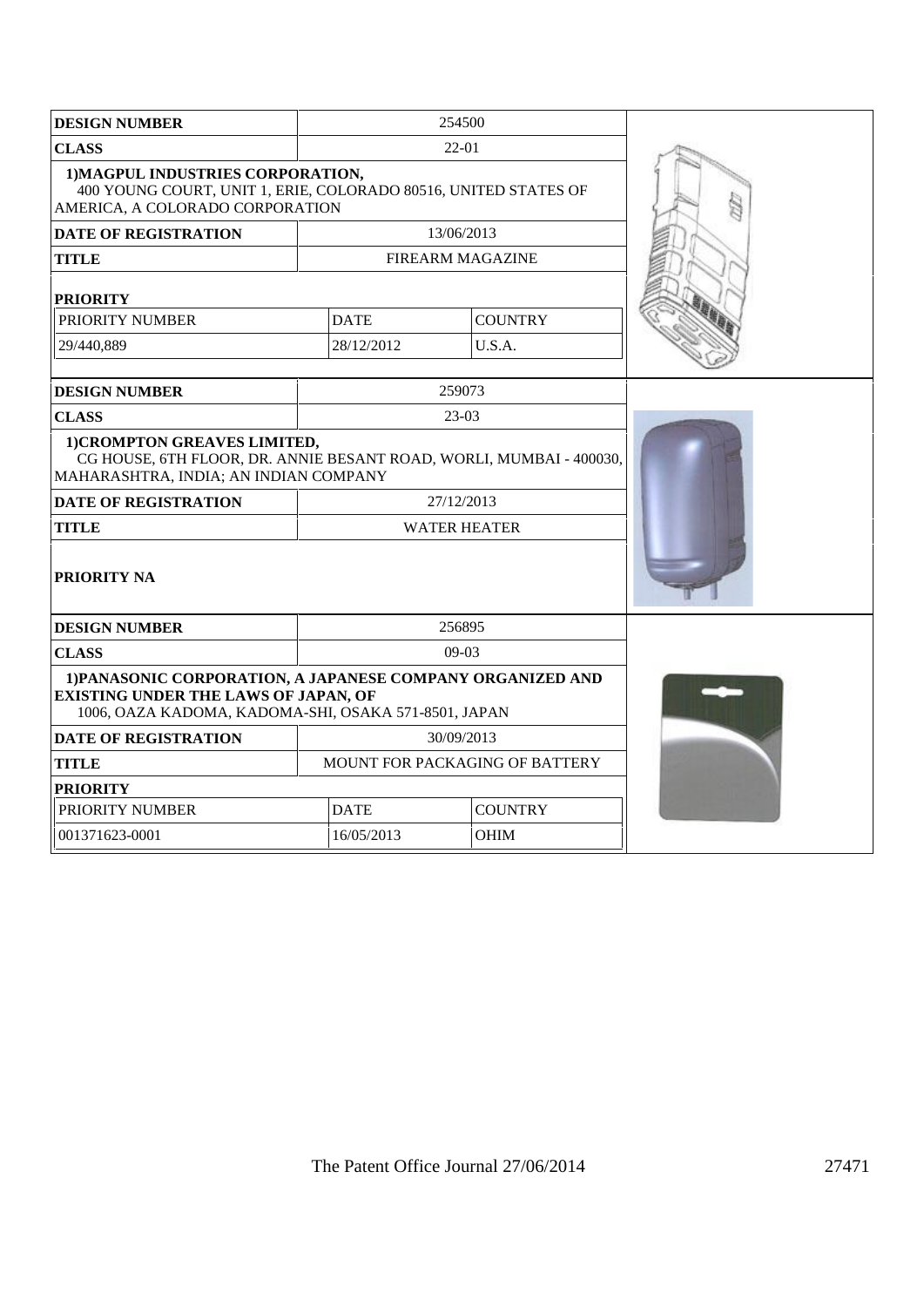| <b>DESIGN NUMBER</b>                                                                                                                                                        | 257421                                                        |                                                  |                     |
|-----------------------------------------------------------------------------------------------------------------------------------------------------------------------------|---------------------------------------------------------------|--------------------------------------------------|---------------------|
| <b>CLASS</b>                                                                                                                                                                | 24-02                                                         |                                                  |                     |
| 1) HITACHI MEDICAL CORPORATION, A COMPANY ORGANIZED AND<br>EXISTING UNDER THE LAWS OF JAPAN, HAVING HIS ADDRESS AT<br>4-14-1, SOTO-KANDA, CHIYODA-KU, TOKYO 101-0021, JAPAN |                                                               |                                                  |                     |
| <b>DATE OF REGISTRATION</b>                                                                                                                                                 |                                                               | 10/10/2013                                       |                     |
| <b>TITLE</b>                                                                                                                                                                |                                                               | X-RAY COMPUTED TOMOGRAPHY (CT)<br><b>SCANNER</b> |                     |
| <b>PRIORITY</b><br>PRIORITY NUMBER<br>2013-009075                                                                                                                           | <b>DATE</b><br>23/04/2013                                     | <b>COUNTRY</b><br><b>JAPAN</b>                   |                     |
| <b>DESIGN NUMBER</b>                                                                                                                                                        |                                                               | 258401                                           |                     |
| <b>CLASS</b>                                                                                                                                                                |                                                               | 23-01                                            |                     |
|                                                                                                                                                                             | 1) DC WATER WORLD SUPERMART (P) LTD., AN INDIAN COMPANY DULY  |                                                  |                     |
| INCORPORATED UNDER THE COMPANIES ACT, 1956 WITH LIMITED<br><b>LIABILITY HAVING ITS OFFICE AT</b><br>D-31 COMMERCIAL COMPLEX, RANJEET NAGAR, NEW DELHI-110008                |                                                               |                                                  |                     |
| DATE OF REGISTRATION                                                                                                                                                        | 27/11/2013                                                    |                                                  |                     |
| <b>TITLE</b>                                                                                                                                                                |                                                               | <b>CARTRIDGE FOR WATER FILTER</b>                |                     |
| <b>PRIORITY NA</b>                                                                                                                                                          |                                                               |                                                  |                     |
| <b>DESIGN NUMBER</b>                                                                                                                                                        |                                                               | 253352                                           |                     |
| <b>CLASS</b>                                                                                                                                                                |                                                               | 28-02                                            |                     |
| 1) AVON PRODUCTS, INC.<br>777 THIRD AVENUE NEW YORK, NY 10017 UNITED STATES OF AMERICA                                                                                      |                                                               |                                                  |                     |
| <b>DATE OF REGISTRATION</b>                                                                                                                                                 | 23/04/2013                                                    |                                                  |                     |
| <b>TITLE</b>                                                                                                                                                                | LOWER UNIT OF COSMETIC AND PERSONAL<br><b>CARE APPLICATOR</b> |                                                  | $\alpha$<br>Ö.<br>a |
| <b>PRIORITY</b>                                                                                                                                                             |                                                               |                                                  |                     |
| PRIORITY NUMBER                                                                                                                                                             | <b>COUNTRY</b><br><b>DATE</b>                                 |                                                  |                     |
| 29/435,321                                                                                                                                                                  | 23/10/2012<br>U.S.A.                                          |                                                  |                     |
|                                                                                                                                                                             |                                                               |                                                  |                     |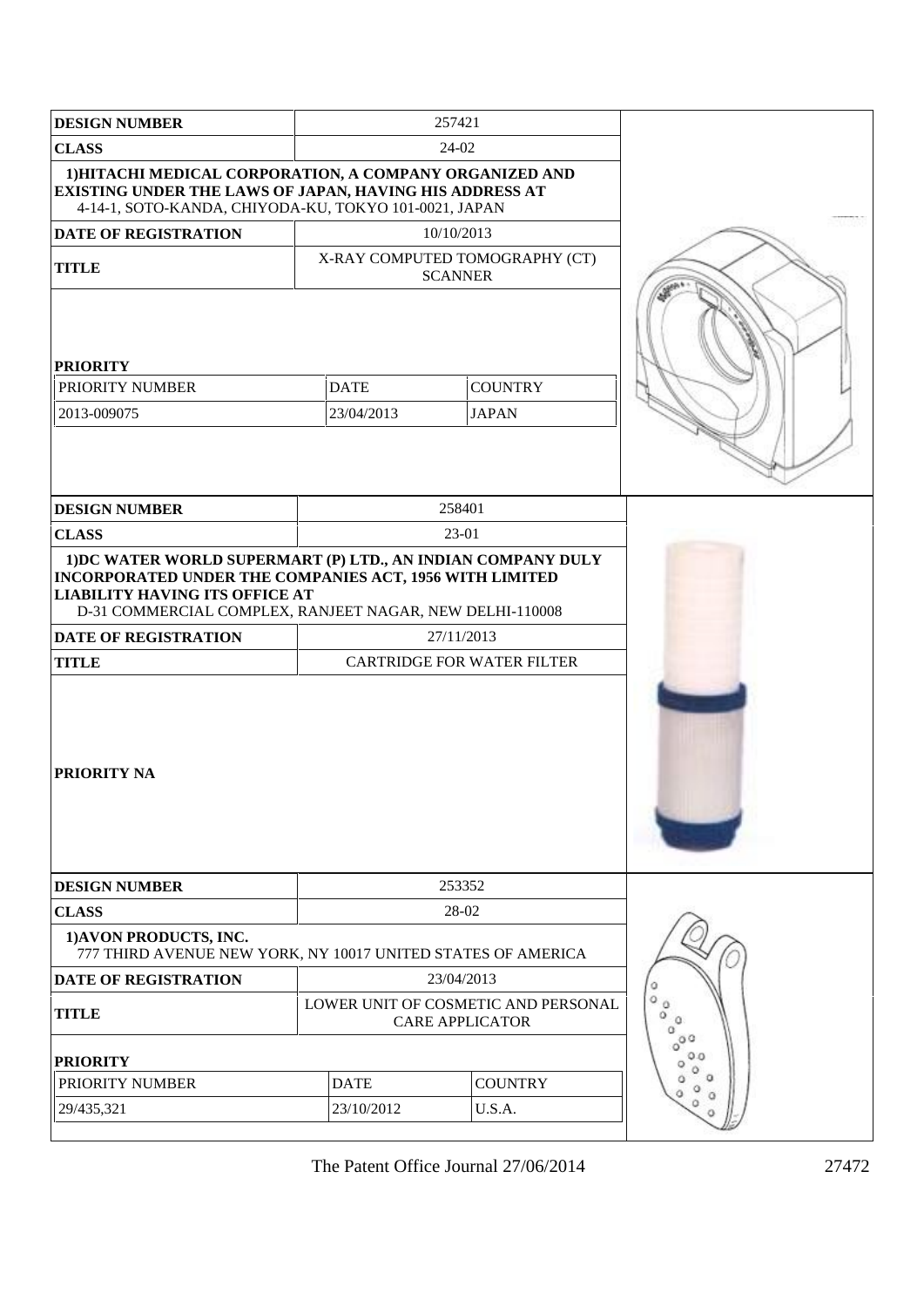| <b>DESIGN NUMBER</b>                                                                                                                                                                                     |               | 251466                                                 |  |
|----------------------------------------------------------------------------------------------------------------------------------------------------------------------------------------------------------|---------------|--------------------------------------------------------|--|
| <b>CLASS</b>                                                                                                                                                                                             |               | $12-16$                                                |  |
| 1)ESCORTS LIMITED, OF<br>15/5, KM, MATHURA ROAD, FARIDABAD-121003, HARYANA, INDIA, AN<br><b>INDIAN COMPANY</b>                                                                                           |               |                                                        |  |
| <b>DATE OF REGISTRATION</b>                                                                                                                                                                              |               | 06/02/2013                                             |  |
| <b>TITLE</b>                                                                                                                                                                                             |               | BUFFER COUPLER FOR COUPLING OF TRAIN<br><b>COACHES</b> |  |
| <b>PRIORITY NA</b>                                                                                                                                                                                       |               |                                                        |  |
| <b>DESIGN NUMBER</b>                                                                                                                                                                                     |               | 237266                                                 |  |
| <b>CLASS</b>                                                                                                                                                                                             |               | 23-02                                                  |  |
| 1) KOHLER CO.,<br>444 HIGHLAND DRIVE, KOHLER, WISCONSIN 53044, UNITED STATES OF<br><b>AMERICA</b>                                                                                                        |               |                                                        |  |
| <b>DATE OF REGISTRATION</b>                                                                                                                                                                              |               | 13/06/2011                                             |  |
| <b>TITLE</b>                                                                                                                                                                                             | <b>HANDLE</b> |                                                        |  |
| <b>PRIORITY</b>                                                                                                                                                                                          |               |                                                        |  |
| PRIORITY NUMBER                                                                                                                                                                                          | <b>DATE</b>   | <b>COUNTRY</b>                                         |  |
| 29/381, 204                                                                                                                                                                                              | 16/12/2010    | U.S.A.                                                 |  |
| <b>DESIGN NUMBER</b>                                                                                                                                                                                     |               | 258271                                                 |  |
| <b>CLASS</b>                                                                                                                                                                                             |               | 15-07                                                  |  |
| 1) PRAKASHBHAI DEVJIBHAI KAILA AN INDIAN NATIONAL HAVING HIS<br><b>ADDRESS AT</b><br>PLOT NO. 38, SHAKTI INDUSTRIAL ESTATE, NR. RADHE HOTEL, AT:-<br>TRAJPAR, MORBI-363 642, DIST:-RAJKOT, GUJARAT-INDIA |               |                                                        |  |
| <b>DATE OF REGISTRATION</b>                                                                                                                                                                              | 21/11/2013    |                                                        |  |
| <b>TITLE</b>                                                                                                                                                                                             |               | CONDENSER FOR REFRIGERATOR                             |  |
| <b>PRIORITY NA</b>                                                                                                                                                                                       |               |                                                        |  |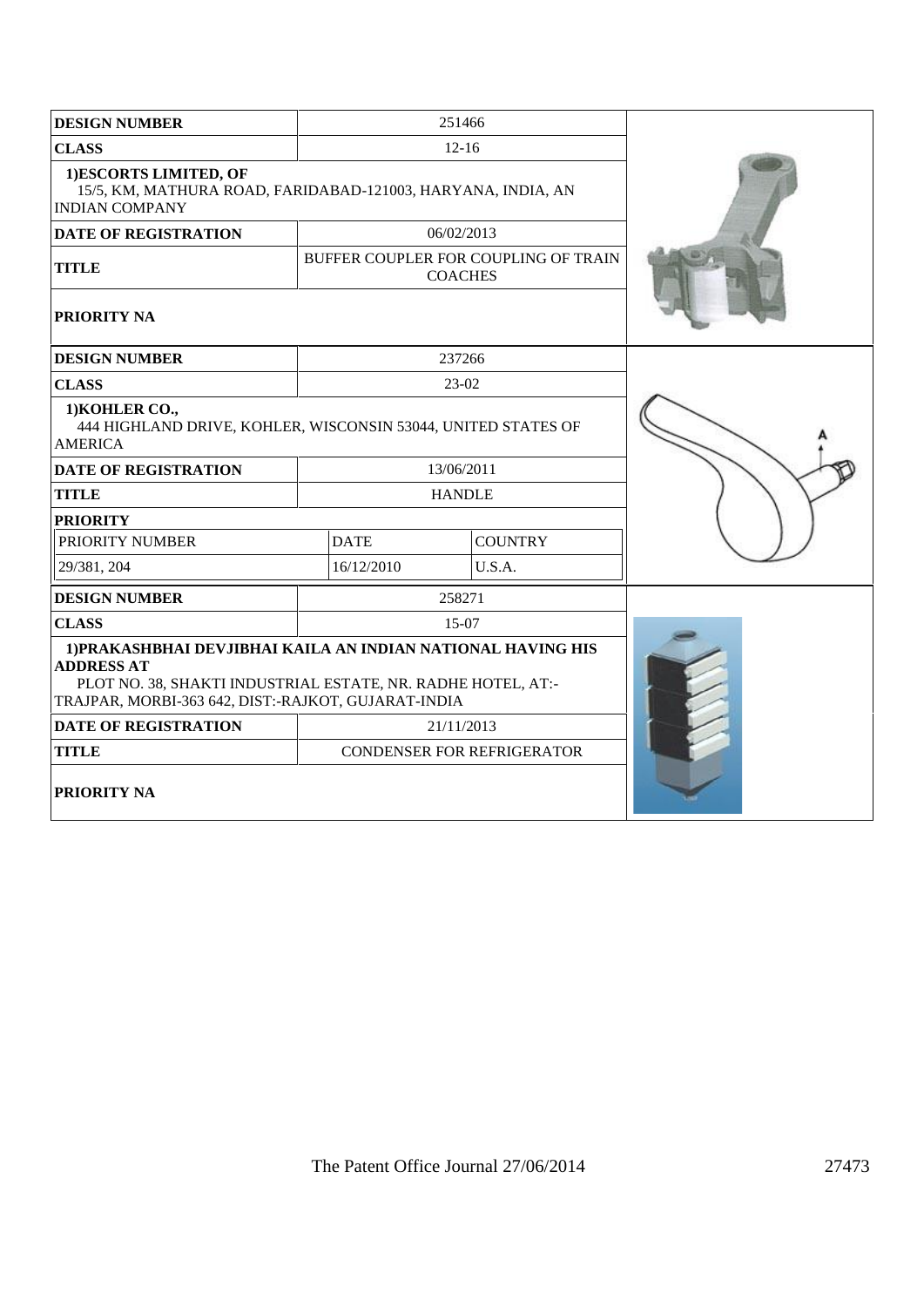| <b>DESIGN NUMBER</b>                                                                                                                                                                                                                                                                                          |             | 258347                                           |  |
|---------------------------------------------------------------------------------------------------------------------------------------------------------------------------------------------------------------------------------------------------------------------------------------------------------------|-------------|--------------------------------------------------|--|
| <b>CLASS</b>                                                                                                                                                                                                                                                                                                  |             | $07-05$                                          |  |
| 1) KONINKLIJKE PHILIPS N.V., A COMPANY ORGANIZED AND EXISTING<br>UNDER THE LAWS OF THE KINGDOM OF THE NETHERLANDS, RESIDING AT<br>EINDHOVEN,<br>WHOSE POST-OFFICE ADDRESS IS HIGH TECH CAMPUS 5, 5656 AE<br>EINDHOVEN, THE NETHERLANDS                                                                        |             |                                                  |  |
| <b>DATE OF REGISTRATION</b>                                                                                                                                                                                                                                                                                   |             | 25/11/2013                                       |  |
| <b>TITLE</b>                                                                                                                                                                                                                                                                                                  |             | <b>ELECTRIC DRY IRON</b>                         |  |
| <b>PRIORITY</b>                                                                                                                                                                                                                                                                                               |             |                                                  |  |
| PRIORITY NUMBER                                                                                                                                                                                                                                                                                               | <b>DATE</b> | <b>COUNTRY</b>                                   |  |
| 002256420-0001                                                                                                                                                                                                                                                                                                | 17/06/2013  | <b>OHIM</b>                                      |  |
| <b>DESIGN NUMBER</b>                                                                                                                                                                                                                                                                                          |             | 258140                                           |  |
| <b>CLASS</b>                                                                                                                                                                                                                                                                                                  |             | $12-09$                                          |  |
| 1)CLAAS KGAA MBH,<br>MÜNSTERSTRASSE 33, 33428 HARSEWINKEL, GERMANY                                                                                                                                                                                                                                            |             |                                                  |  |
| <b>DATE OF REGISTRATION</b>                                                                                                                                                                                                                                                                                   |             | 13/11/2013                                       |  |
| <b>TITLE</b>                                                                                                                                                                                                                                                                                                  |             | <b>TRACTOR</b>                                   |  |
| <b>PRIORITY</b>                                                                                                                                                                                                                                                                                               |             |                                                  |  |
| PRIORITY NUMBER                                                                                                                                                                                                                                                                                               | <b>DATE</b> | <b>COUNTRY</b>                                   |  |
| 17/05/2013<br><b>OHIM</b><br>02238972                                                                                                                                                                                                                                                                         |             |                                                  |  |
| <b>DESIGN NUMBER</b>                                                                                                                                                                                                                                                                                          |             | 253427                                           |  |
| <b>CLASS</b>                                                                                                                                                                                                                                                                                                  |             | $10-0.5$                                         |  |
| 1) BHARAT HEAVY ELECTRICALS LIMITED, WITH ONE OF ITS REGIONAL<br>OFFICES AT REGIONAL OPERATIONS DIVISION (ROD), PLOT NO. 9/1, DJ<br>BLOCK, 3RD FLOOR, KARUNAMOYEE, SLAT LAKE CITY, KOLKATA-700091,<br>HAVING ITS REGISTERED OFFICE<br>AT BHEL HOUSE SIRI FORT, NEW DELHI-110049, INDIA, AN INDIAN<br>COMPANY. |             |                                                  |  |
| <b>DATE OF REGISTRATION</b>                                                                                                                                                                                                                                                                                   |             | 25/04/2013                                       |  |
| <b>TITLE</b>                                                                                                                                                                                                                                                                                                  |             | TESTING DEVICE FOR INTEGRATED<br><b>CIRCUITS</b> |  |
| <b>PRIORITY NA</b>                                                                                                                                                                                                                                                                                            |             |                                                  |  |